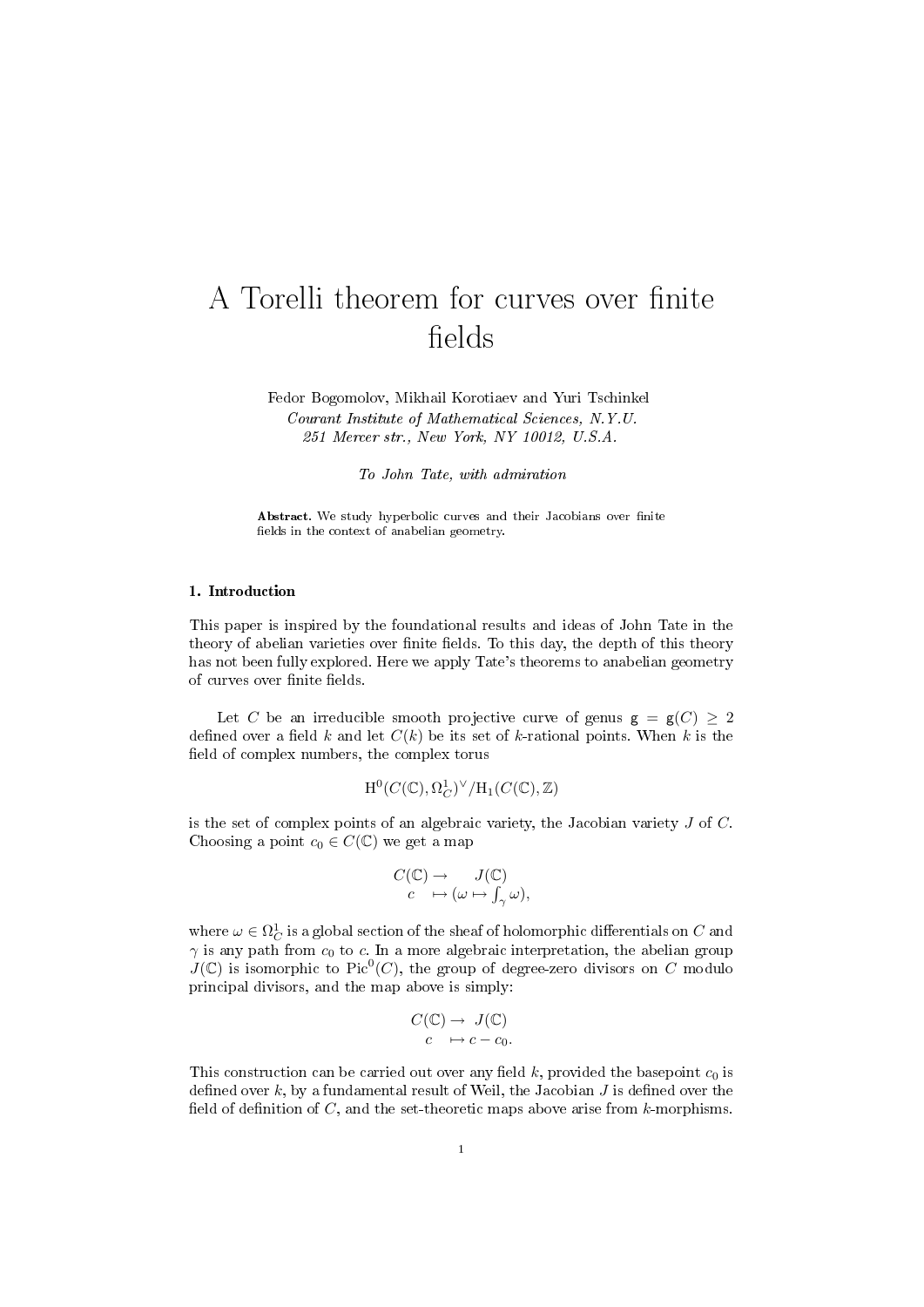For each  $n \in \mathbb{N}$ , we get maps

$$
C^n(k) \xrightarrow{\sigma_n} C^{(n)}(k) \xrightarrow{\varphi_n} J(k)
$$

where  $C^n$  is the *n*-th power and  $C^{(n)} = C^n / \mathfrak{S}_n$  is the *n*-th symmetric power of C, i.e.,  $C^{(n)}(k)$  is the set of effective degree-n zero-cycles on C which are defined over k. The map to the Jacobian assigns to a degree-n zero-cycle  $c_1$  +  $\dots + c_n \in C^{(n)}(k)$  the degree-0 zero-cycle  $(c_1 + \dots + c_n) - nc_0$ . The maps  $\varphi_n$ capture interesting geometric information. For example,  $\varphi_{\mathbf{g}}$  is birational, which leads to an alternative definition of  $J$  as the unique abelian variety birational to  $C^{(\mathsf{g})}$ . The locus  $\Theta := \varphi_{\mathsf{g}-1}(C^{(\mathsf{g}-1)}) \subset J$  is an ample divisor, the theta-divisor. The classical Torelli theorem says that the pair  $(J, \Theta)$ , consisting of the Jacobian  $J$  of  $C$  and its polarization  $\Theta$ , determines  $C$  up to isomorphism. This theorem holds over any field and is one of the main tools in geometric and arithmetic investigations of algebraic curves, relating these to much more symmetric objects - abelian varieties.

From now on, let  $k_0$  be a finite field of characteristic p and  $k = \bar{k}_0$  an algebraic closure of  $k_0$ . Recall that  $J(k)$  is a torsion abelian group, with  $\ell$ -primary part

$$
J\{\ell\} \simeq (\mathbb{Q}_{\ell}/\mathbb{Z}_{\ell})^{2g}, \quad \text{for } \ell \neq p.
$$

The description of  $J\{p\}$  is slightly more complicated: there exists a nonnegative integer  $n \leq g$  such that  $J\{p\} \cong (\mathbb{Q}_p/\mathbb{Z}_p)^n$ . Nevertheless, as an abstract abelian group,  $J(k)$  depends "almost" only on the genus g of C. The procyclic Galois group of  $k/k_0$  acts on  $J(k)$  and one can consider the Galois representation on the Tate-module:

$$
T_\ell(J):=\varprojlim J[\ell^n],\ \ell\neq p,
$$

where  $J[\ell^n] \subset J(k)$  is the subgroup of  $\ell^n$ -torsion points. Let  $F_J$  be the characteristic polynomial of the Frobenius endomorphism on

$$
V_{\ell}(J):=T_{\ell}(J)\otimes \mathbb{Q}_{\ell}.
$$

By a fundamental result of Tate,  $F_J$  determines the Jacobian as an algebraic variety, modulo isogenies:

**Theorem 1.1** (Tate [Tat66]). Let J,  $\tilde{J}$  be abelian varieties over  $k_0$  and  $F_J, F_{\tilde{J}} \in$  $\mathbb{Z}[T]$  the characteristic polynomials of the  $k_0$ -Frobenius endomorphism Fr acting on  $V_{\ell}(J)$ , resp.  $V_{\ell}(\tilde{J})$ . Then

$$
\operatorname{Hom}(J,\tilde{J}) \otimes \mathbb{Z}_{\ell} \stackrel{\sim}{\longrightarrow} \operatorname{Hom}_{\mathbb{Z}_{\ell}[\operatorname{Fr}]}(T_{\ell}(J), T_{\ell}(\tilde{J})).
$$

The abelian varieties J and  $\tilde{J}$  are isogenous if and only if  $F_J = F_{\tilde{J}}$ .

In particular, while the Galois-module structure of  $J(k)$  distinguishes J in a rather strong sense (but not up to isomorphism of abelian varieties, an example can be found in [Zar08], Section 12), the group structure of  $J(k)$  does not.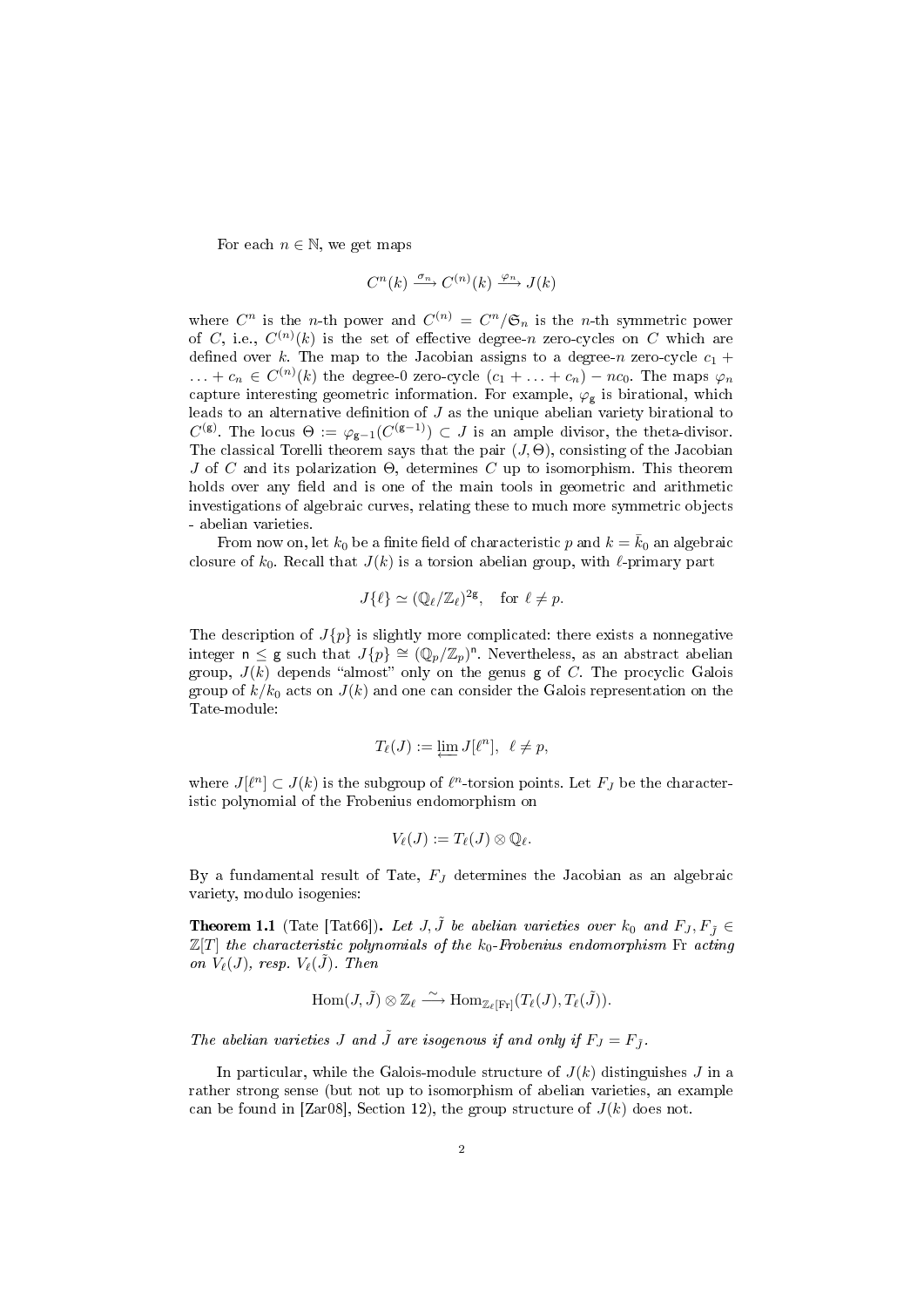In this paper, we investigate a certain "group-theoretic" analog of the Torelli theorem for curves over *finite* fields. This analog has a natural setting in the anabelian geometry of curves. Throughout, we work in characteristic  $\geq 3$ .

Let  $J^1$  be the Jacobian of (degree-1 zero-cycles of) C and

$$
\begin{array}{rcl}\nj_1 : C(k) \hookrightarrow J^1(k) \\
c & \mapsto & [c]\n\end{array} \tag{1}
$$

the corresponding embedding. The Jacobian  $J$  of degree-0 zero-cycles on  $C$  acts on  $J^1$ , translating by points  $c \in C(k)$ . Let  $\tilde{C}$ , resp.  $\tilde{J}$ , be another smooth projective curve, resp. its Jacobian. We will say that

$$
\phi:(C,J)\to(\tilde{C},\tilde{J})
$$

is an isomorphism of pairs if there exists a diagram

$$
J(k) \qquad J^{1}(k) \stackrel{j_{1}}{\longleftarrow} C(k)
$$

$$
\phi^{0} \downarrow \qquad \phi^{1} \downarrow \qquad \phi_{s} \downarrow \qquad \tilde{J}(k) \stackrel{\tilde{j}_{1}}{\longleftarrow} \tilde{C}(k)
$$

where

- $\bullet$   $\phi^0$  is an isomorphism of abstract abelian groups;
- $\phi^1$  is an isomorphism of homogeneous spaces, compatible with  $\phi^0$ ;
- the restriction  $\phi_s : C(k) \to \tilde{C}(k)$  of  $\phi^1$  is a bijection of sets.

Our main result is:

**Theorem 1.2.** Let  $k = \overline{\mathbb{F}}_p$ , with  $p \geq 3$ , and let  $C, \tilde{C}$  be smooth projective curves over k of genus  $\geq 2$ , with Jacobians J, resp.  $\tilde{J}$ . Suppose that there exists an isomorphism of pairs

$$
\phi\,:\,(C,J)\rightarrow (\tilde{C},\tilde{J}).
$$

Then  $J$  and  $\tilde{J}$  are isogenous.

**Conjecture 1.3.** Under the assumptions of Theorem 1.2, C and  $\tilde{C}$  are isomorphic as algebraic varieties, modulo Frobenius twisting.

There are examples of geometrically nonisomorphic curves over finite fields with isomorphic Jacobians, as (unpolarized) algebraic varieties over  $k_0$ . Pairs of such curves are given by

$$
y^2 = (x^3 + 1)(x^3 - 1)
$$
 and  $y^2 = (x^3 - 1)(x^3 - 4)$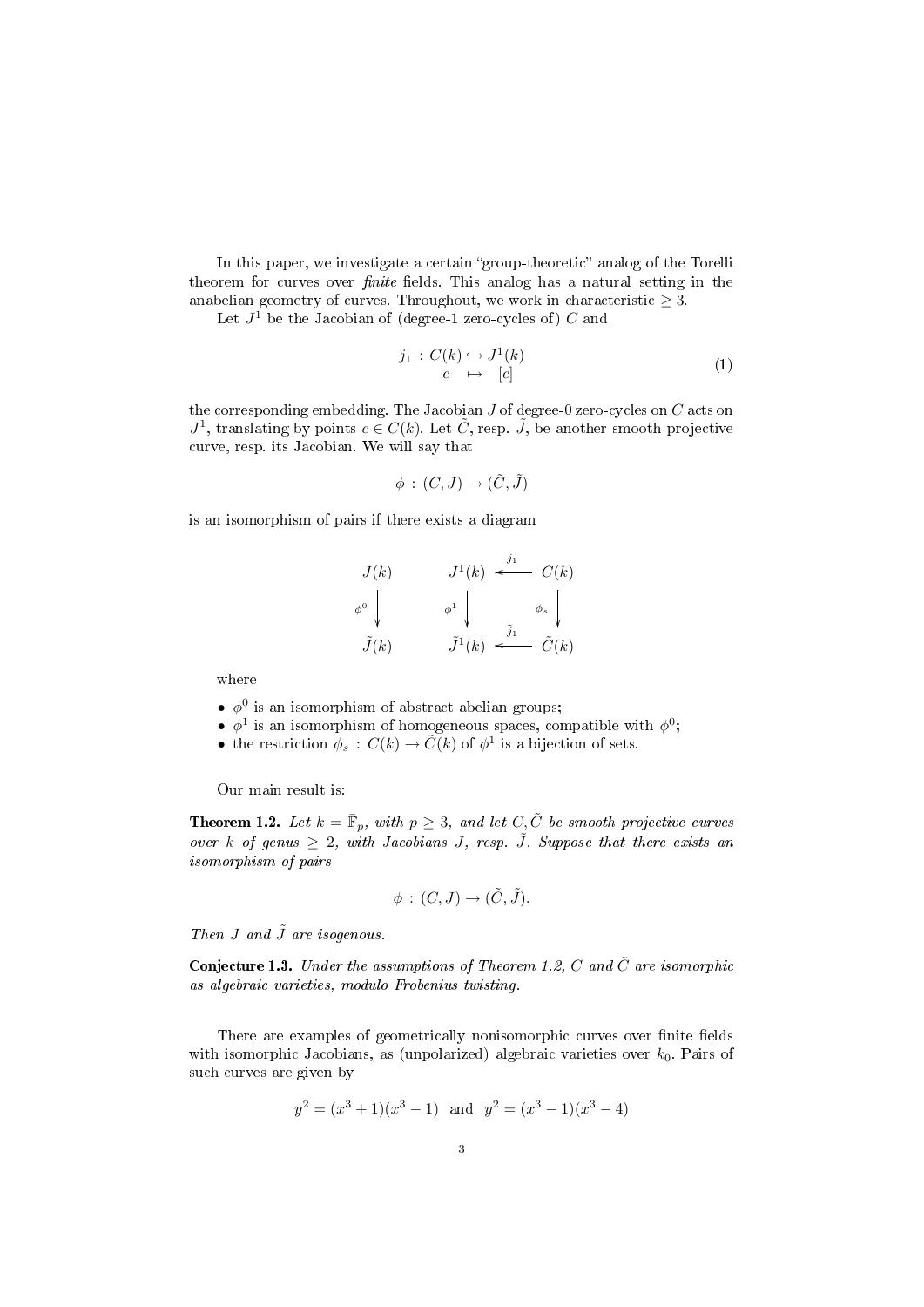over  $\mathbb{F}_{11}$  with Jacobian  $E \times E$ , for a supersingular elliptic curve E, or

$$
y^{2} = x^{5} + x^{3} + x^{2} - x - 1
$$
 and  $y^{2} = x^{5} - x^{3} + x^{2} - x - 1$ 

over  $\mathbb{F}_3$ , with a geometrically simple Jacobian (see [IKO86], [How96] and the references therein).

Theorem 1.2 was motivated by Grothendieck's anabelian geometry. This is a program relating algebraic fundamental groups of hyperbolic varieties over arithmetic fields to the underlying algebraic structure. One of the recent theorems in this direction is due to A. Tamagawa: Let  $\Pi$  be a *nonabelian* profinite group. Then there are at most finitely many curves over  $k = \bar{\mathbb{F}}_p$  with tame fundamental group isomorphic to Π [Tam04]. Tamagawa generalized previous results by Pop-Saidi [PS03] and Raynaud [Ray02], who proved similar statements under some technical restrictions on curves. The main new ingredient in Tamagawa's proof is a delicate geometric analysis of special loci in Jacobians.

In the second part of this paper, we apply Theorem 1.2 to a somewhat orthogonal problem. Namely, we focus on the prime to  $p$  part of the *abelianization* of the absolute Galois group of the function field of the curve, together with the set of valuation subgroups. Our main result (Theorem 8.4) is that for projective curves C over k, of genus  $g(C) > 3$ , the pair  $(\mathcal{G}_{K}^{a}, \mathcal{I})$ , consisting of the abelianization of the Galois group of  $K = k(C)$  and the set  $\mathcal{I} = \{I^a_\nu\}_\nu$  of inertia subgroups  $I_{\nu}^a\subset \mathcal{G}_K^a$  corresponding to nontrivial valuations of  $K,$  determines the isogeny class of the Jacobian of C.

Here is a road-map of the paper. In Section 2, included as a motivation for Conjecture 1.3, we discuss certain subvarieties of moduli spaces of curves cut out by conditions on the order of zero-cycles of the form  $c-c'$  on C in the group  $J(k)$ (i.e., images of Hurwitz schemes and their intersections). Typically, very few such conditions suffice to determine  $C$ , up to a *finite* choice. In Section 3 we study the formal automorphism group  $G_C$  of the pair  $(C, J)$  and derive some of its basic properties. In Section 4 we collect several group-theoretic results about profinite groups which we apply in Section 5 to prove that any elements  $\gamma, \tilde{\gamma} \in G_C$  have the property that some integral powers  $\gamma^n, \tilde{\gamma}^{\tilde{n}}$  commute. We then prove that this holds for the Frobenius endomorphisms  $\phi^0(\text{Fr})$  and  $\tilde{\text{Fr}},$  as elements in  $\text{Aut}(\tilde{J}(k)),$ whenever we have an isomorphism of pairs  $\phi : (C, J) \rightarrow (\tilde{C}, \tilde{J})$ . In Section 6 we apply the theory of integer-valued linear recurrences as in [CZ02] to obtain a sufficient condition for isogeny of abelian varieties. In Section 7 we construct towers of degree-2 field extensions

$$
k_0 \subset \ldots \subset k_n \subset \ldots \subset k_\infty, \text{ resp. } \tilde{k}_0 \subset \ldots \subset \tilde{k}_n \subset \ldots \subset \tilde{k}_\infty,
$$

provide set-theoretic intrinsic definitions of  $J(k_n),$  resp.  $\tilde{J}(\tilde{k}_n),$  and establish that

$$
\phi^0(J(k_n)) \subset \tilde{J}(\tilde{k}_n), \text{ for all } n.
$$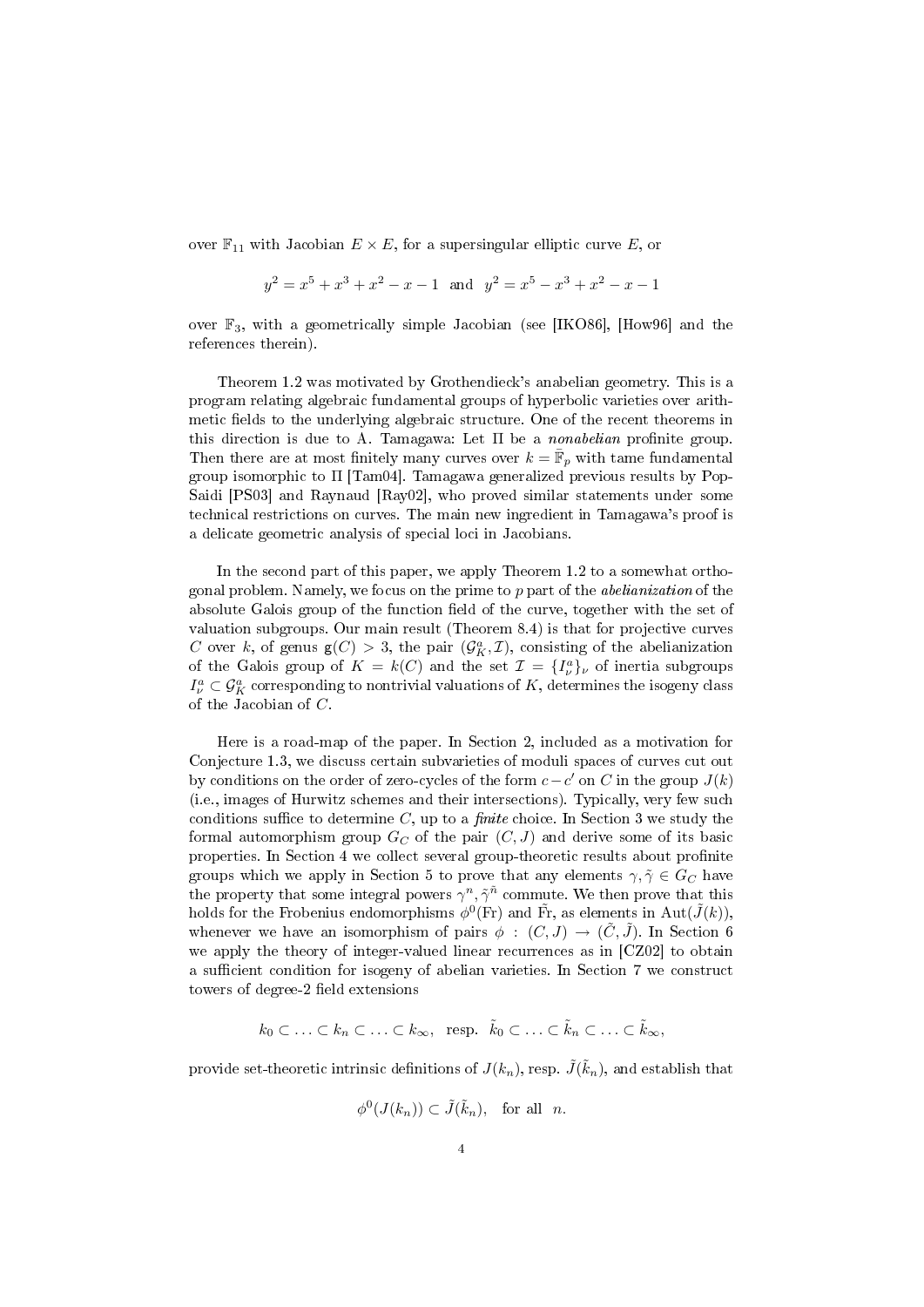Combining Tate's theorem 1.1 with Theorem 6.3 we conclude that J and  $\tilde{J}$  are isogenous. In Section 8 we discuss extensions and applications of Theorem 1.2 to anabelian geometry.

Acknowledgments: We very much appreciate the extremely helpful reports by the referee. We are grateful to A. Venkatesh and U. Zannier for useful suggestions, and to B. Hassett, L. Kindler and Yu. Zarhin for their comments. The first author was partially supported by NSF grant DMS-0701578. The third author was partially supported by NSF grant DMS-0602333.

# 2. Curves and their moduli

Let  $k_0$  be a finite field of characteristic p and let k be an algebraic closure of  $k_0$ . Let C be an irreducible smooth projective curve of genus  $g = g(C) > 1$  over  $k_0$  with  $C(k_0) \neq \emptyset$ , and let  $J = J_C$  be its Jacobian. The Jacobian of degree-1 zero-cycles  $J^1$  is a principal homogeneous space for  $J$ . For  $\ell$  a prime number let

$$
J\{\ell\} := \cup_{n \in \mathbb{N}} J[\ell^n] \subset J(k), \quad \text{resp.} \quad T_\ell(J) = \varprojlim J[\ell^n]
$$

be the  $\ell$ -primary part of  $J(k)$ , resp. the Tate-module. For any set of primes S, put

$$
J\{S\} := \bigoplus_{\ell \in S} J\{\ell\} \subset J(k).
$$

The order of  $x \in J(k)$  will be denoted by  $\text{ord}(x)$ .

**Lemma 2.1.** Let C be a curve of genus  $g > 1$ . Let J be its Jacobian and  $a \in J(k)$ be such that

$$
a + C(k) \subset C(k) \subset J^1(k).
$$

Then  $a=0$ .

*Proof.* Let  $\langle a \rangle$  be the cyclic subgroup generated by a and let n be its order. The translation by a gives an action of  $\langle a \rangle$  on  $J^1$  and a separable unramified covering  $C \to C/\langle a \rangle$  of degree n. The quotient  $\overline{J} := J/\langle a \rangle$  acts on the corresponding principal homogeneous space  $\bar{J}^1 = J^1/\langle a \rangle$ . The image  $\bar{C}$  of  $C$  under the projection  $J^1 \to \bar{J}^1$  has genus  $\bar{\mathbf{g}} = \mathbf{g}/n - 1/n + 1 < \mathbf{g}$ , since  $n \geq 2$  and  $\mathbf{g}(C) \geq 2$ . Hence the Jacobian of  $\overline{C}$  is a proper abelian subvariety of  $\overline{J}$ , of dimension at most  $\overline{g}$ . It follows that the same holds for its preimage  $C$ , contradicting the fact that  $C$ generates J.  $\Box$ 

**Definition 2.2.** An ordered set  $R_n = \{r_1, \ldots, r_n\}$  of integers  $r_i > 1$  will be called an n-string. Let J be an abelian variety over k and  $X \subset J(k)$ . An ordered subset  ${x_0, x_1, \ldots, x_n} \subset X$  will be called an  $R_n$ -configuration on X if  $r_j = \text{ord}(x_j - x_0)$ , for  $1 \leq j \leq n$ .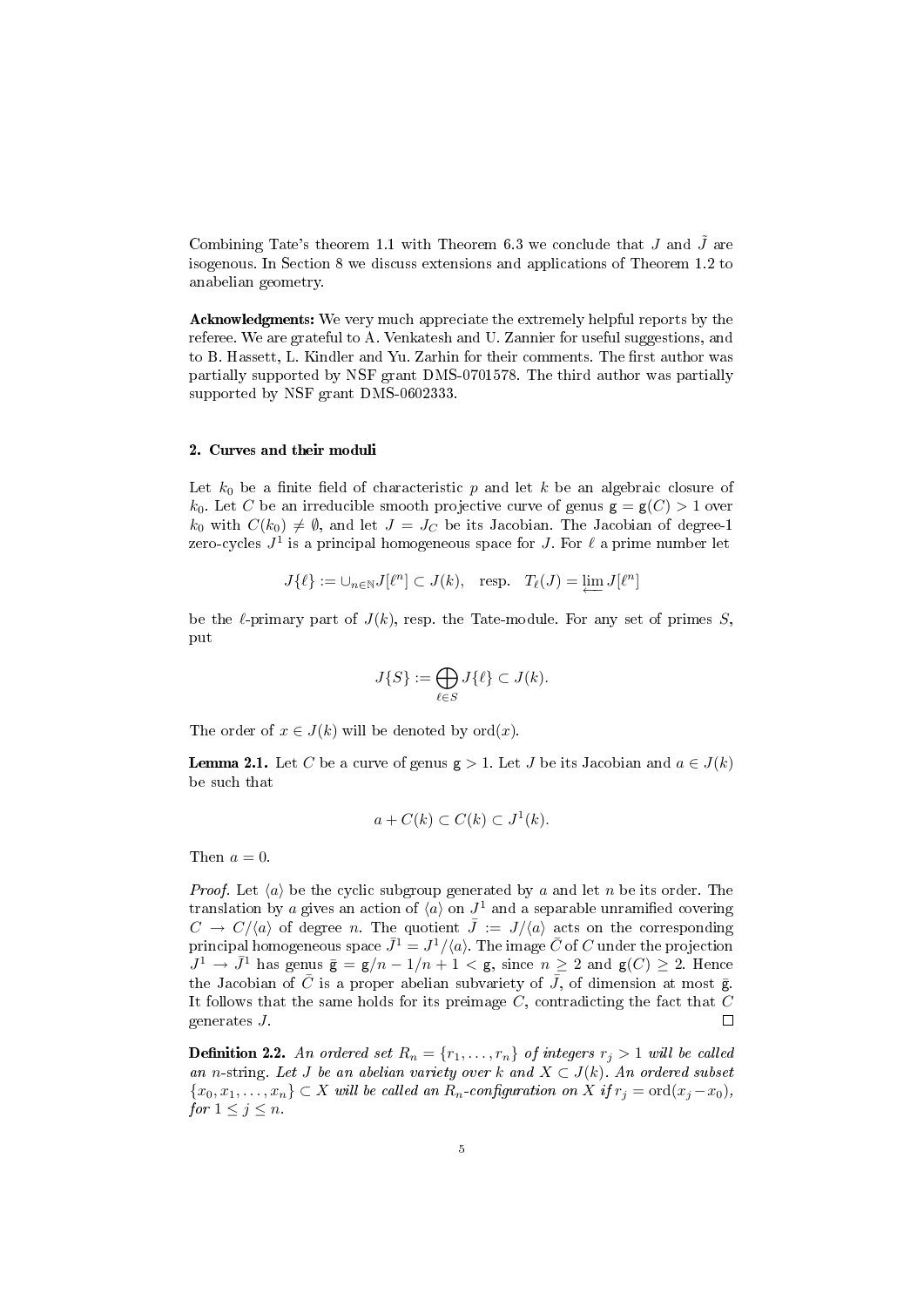We will mostly consider the case when  $X = C(k) \hookrightarrow J(k)$ , where C is a curve of genus  $g = g(C) \ge 1$ . Note that an isomorphism of pairs  $\phi : (C, J) \to (\tilde{C}, \tilde{J})$ preserves all configurations, i.e., for all  $n \in \mathbb{N}$ , every  $R_n$ -configuration in  $C(k)$  $J(k)$  is mapped to an  $R_n$ -configuration in  $\tilde{C}(k) \subset \tilde{J}(k)$ . In particular,  $\phi$  maps equivalent effective divisors on C to equivalent divisors on  $\tilde{C}$ . Since the projective dimension of the space of global sections of a divisor  $D$  on a curve is defined as the maximal degree of an effective divisor  $D'$  such that  $D - D'$  is still effective, the isomorphism  $\phi$  respects these dimensions. Since the canonical class on a curve of genus  $\geq 2$  is the unique class of dimension  $2g - 2$ , the map  $\phi$  maps a canonical divisor of C to a canonical divisor of  $\tilde{C}$ . However, a priori, the corresponding set-theoretic bijection

$$
\mathbb{P}(\mathrm{H}^0(C, K_C))(k) \hookrightarrow \mathbb{P}(\mathrm{H}^0(\tilde{C}, K_{\tilde{C}}))(\tilde{k})
$$

does not preserve the projective structure. If we had an isomorphism of projective structures, we would immediately obtain an isomorphism of curves, as algebraic varieties.

**Theorem 2.3.** Let C be a curve over  $k = \overline{\mathbb{F}}_p$  of genus  $g > 1$ . Then there exists an n-string  $R_n$ , with  $n < 3g - 2$  such that

- $C(k) \subset J(k)$  contains an  $R_n$ -configuration,
- $\bullet$  there exist at most finitely many nonisomorphic curves of genus  $g$  containing an  $R_n$ -configuration.

*Proof.* We write  $\mathcal{M}_{g,n}$  for the moduli space (stack) of genus g curves with n-marked points. The subvariety of  $\mathcal{M}_{g}$  parametrizing curves with an  $R_n$ configuration is contained in the intersection of varieties corresponding to configurations of order 1 built from appropriate subsets of  $R_n$ .

Every 1-string  $R_1 = \{r_1\}$  defines an algebraic subvariety  $\mathcal{D}_{R_1,g} \subset \mathcal{M}_{g,1}$ . By [Hru96] and [PR04], the number of points of finite order on a nonisotrivial curve embedded into an abelian variety, over a function field of positive dimension, is bounded. Applying this theorem to the Jacobian fibration of the universal curve over the function field of  $\mathcal{M}_{g}$ , we conclude that the subvariety  $\mathcal{D}_{R_1,g}$  projects with finite fibers onto a *proper* subvariety of  $\mathcal{M}_{g}$  for all  $r_1 \gg 0$ . Now we can proceed by induction. Assume that C contains an  $R_n$ -configuration  $\{c_0, \ldots, c_n\} \subset C(k)$ and let  $\mathcal{D}_{R_n} \subset M_{g,1}$  be a union of irreducible subvarieties of dimension  $\leq 3g - n$ , corresponding to curves with such a configuration, each having a finite map onto a subvariety of  $\mathcal{M}_{g}$ . Using [Hru96] and [PR04] for each irreducible component  $\mathcal{D}$ of  $\mathcal{D}_{R_r}$  we conclude that there exists an  $N_{r+1}$  such that:

- 1. there is a point  $c_{r+1} \in C(k)$  with  $c_{r+1} c_0$  of order  $N_{r+1}$ ,
- 2. in each irreducible component of  $\mathcal{D}_{R_r}$  the subvariety parametrizing curves with a torsion point of order  $N_{r+1}$  is proper.

Iterating this, in at most  $3g-2$  steps we obtain a string R and a zero-dimensional variety D such that  $C(k)$  contains an R-configuration which distinguishes C from all but finitely many other genus  $g$  curves over  $k$ .  $\Box$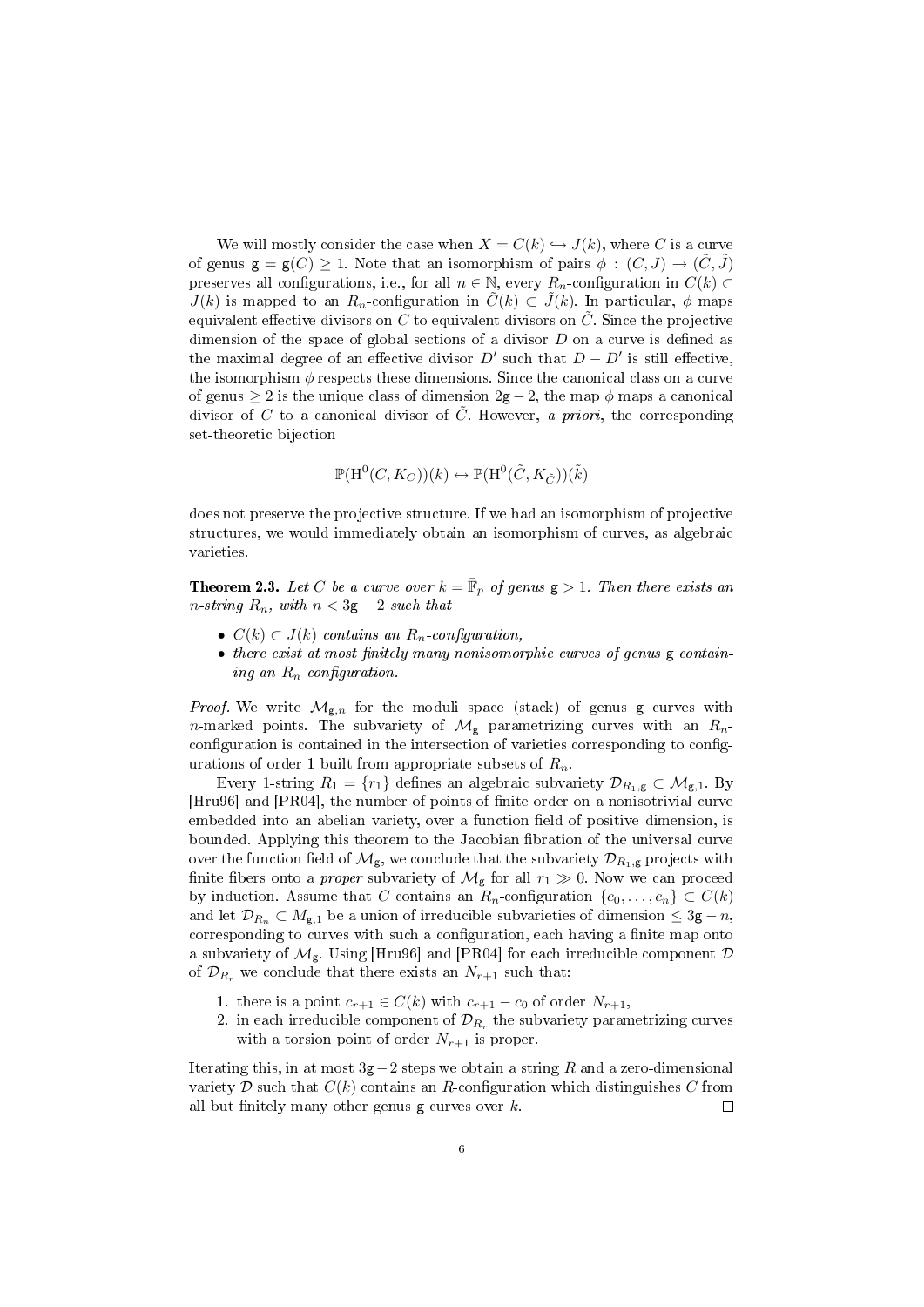Remark 2.4. Over C, the Hurwitz scheme parametrizing genus g curves admitting a degree-m map onto  $\mathbb{P}^1$ , with ramification of degree m at two distinct points, is irreducible and has dimension  $2g-1$ . The generic point of this scheme corresponds to a cover with simple additional ramification points whose images are all distinct. Indeed, a cycle  $c_1 - c_0$  of order m defines a function f on C with divisor  $m(c_1-c_0)$ , and thus a cover  $C \to \mathbb{P}^1$  of degree m, which is totally ramified over two points: 0, $\infty$ . The genus computation gives an upper bound of 2g for the number of additional ramification points. Since there are only finitely many covers of fixed degree with fixed branch points in  $\mathbb{P}^1$ , the dimension of the corresponding Hurwitz scheme is bounded by  $2g - 1$ .

We have dim  $\mathcal{M}_{g,1} = 3g - 2$  and codim  $\mathcal{D}_{r_1,g} = g - 1$ . Accordingly, a general 3-configuration should give a subvariety of dimension 1 in  $\mathcal{M}_{g,1}$  and a 4configuration - a zero-dimensional subvariety in  $\mathcal{M}_{g,1}$ .

Conjecture 2.5. For any curve C of genus  $g(C) \ge 2$  there exist a string  $R_4$  and an  $R_4$ -configuration on  $C$  such that there are only finitely many curves  $\tilde{C}$  with an  $R_4$ -configuration on  $\tilde{C}$  realizing the  $R_4$ -string. Moreover, all such curves and such  $R_4$ -configurations are Galois conjugated.

Clearly, this would imply a strong version of Conjecture 1.3.

**Remark 2.6.** Consider  $R_3 = \{2, 3\}$ . Transversality would give  $3\mathsf{g} - 2 - (2\mathsf{g} - 2) = \mathsf{g}$ in this case. However, the corresponding intersection is trivial.

Indeed, in general the set of solutions  $nc_0 = nc$  is trivial for odd  $n \leq g - 1$ , and a point  $c_0$  invariant under a hyperelliptic involution. For  $n \leq g - 1$  and n even the point  $c$  is always invariant under a hyperelliptic involution.

In fact, we have a "supertransversality" for these Hurwitz schemes.

**Proposition 2.7.** Let  $r_1, r'_1$  be coprime integers. Let  $R_1 = \{r_1\}$  and  $R'_1 = \{r'_1\}$  be the corresponding 1-strings and  $\mathcal{Z}:=\mathcal{D}_{R_1,\mathsf{g}}\cap\mathcal{D}_{R_1',\mathsf{g}}\subset\mathcal{M}_{\mathsf{g},1}$  the intersection of the associated Hurwitz schemes. Then  $\mathcal{Z} = \emptyset$ , provided  $g \ge (r_1 - 1)(r_1' - 1)/2$ .

*Proof.* The coprimality condition implies that the pair of functions  $(f_{r_1}, f_{r'_1})$ , with divisors  $r_1(c_1 - c_0)$ , resp.  $r'_1(c'_1 - c_0)$ , realizing the configuration, gives a map  $C \to \mathbb{P}^1 \times \mathbb{P}^1$ , birational onto its image. The family of such curves in  $\mathbb{P}^1 \times \mathbb{P}^1$  is algebraic. Hence  $g(C) \le (r_1 - 1)(r'_1 - 1)/2$ . Indeed, a smooth curve in the family has genus  $g = (C(C+K)/2)+1$  (where  $K = K_{\mathbb{P}^1 \times \mathbb{P}^1}$  is the canonical class) which gives

$$
(r_1H+r_1'H')((r_1'-2)H+(r_1'-2)H')/2+1=(2r_1r_1'-2r_1-2r_1')/2+1=(r_1-1)(r_1'-1).
$$

The image of C in  $\mathbb{P}^1 \times \mathbb{P}^1$  has a singularity in the image of  $c_0$ , the same singularity as the rational curve  $(t^{r_1}, t^{r'_1})$ . This rational curve has the same homology class as C and has exactly two equivalent singularities, at  $(0, 0)$  and at  $(\infty, \infty)$ . Thus if  $(r_1 - 1)(r'_1 - 1) - 2δ(r_1, r'_1) = 0$  then the defect of the singularity is  $δ(r_1, r'_1) =$  $(r_1-1)(r'_1-1)/2$ , which gives a lower bound for the defect for C. Hence  $\mathsf{g}(C) \leq$  $(r_1-1)(r'_1-1)/2$ .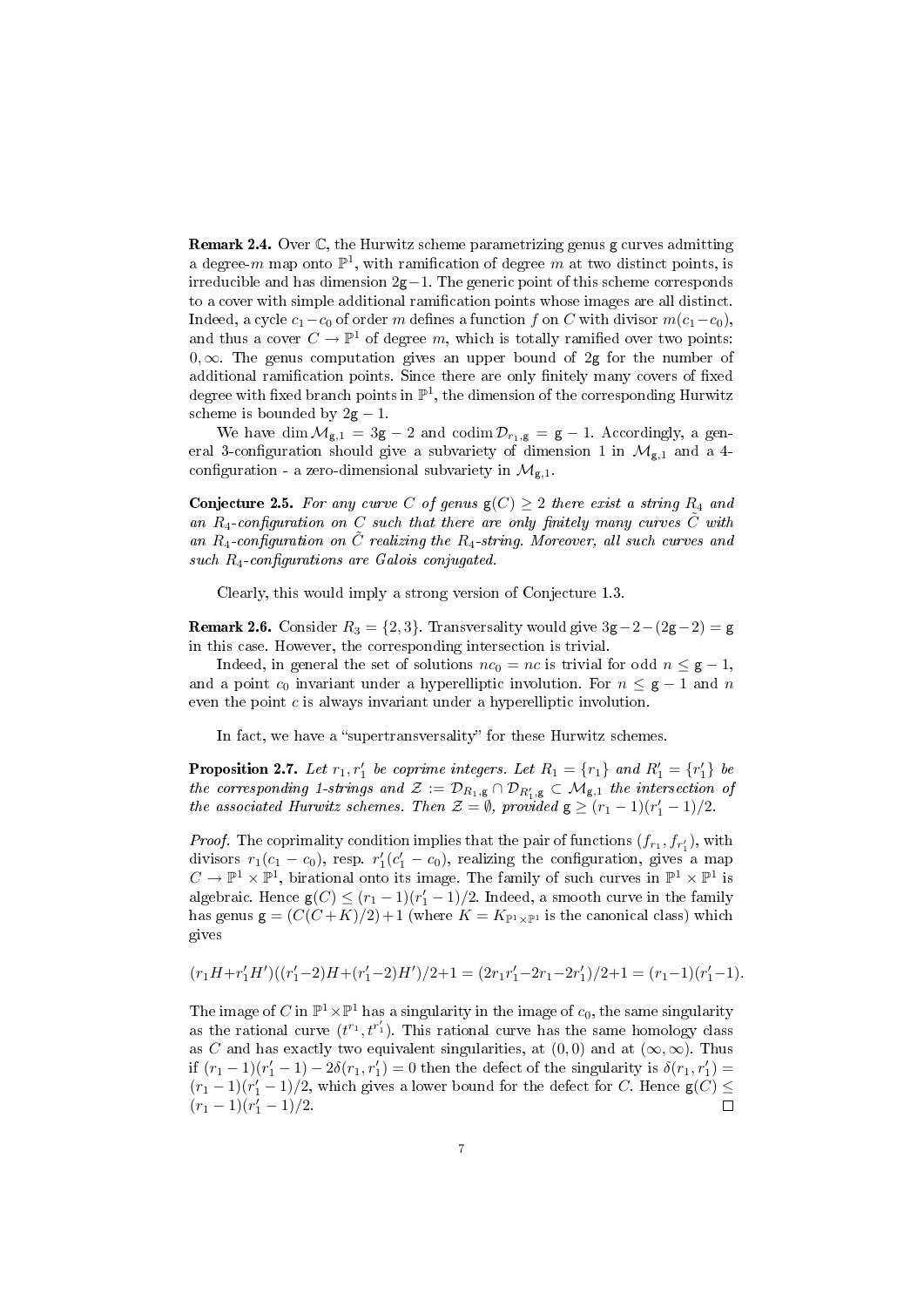Conjecture 2.8. Let  $r_1, r'_1, r''_1 \in \mathbb{N}$  be pairwise coprime, let  $f_{r_1}, f_{r'_1}, f_{r''_1} \in k(C)$ be functions as above and  $\lambda \in k^* \setminus \{1\}$ . Assume that there are four points  $c_0, c_1, c_2, c_3 \in C(k)$  such that

$$
div(f_{r_1}) = r_1(c_0 - c_1)
$$
  
\n
$$
div(f_{r'_1}) = r'_1(c_0 - c_2)
$$
  
\n
$$
div(f_{r''_1}) = r''_1(c_0 - c_3)
$$

and such that

$$
f_{r_1}(c_2) = 1
$$
 and  $f_{r_1}(c_3) = \lambda$ .

Then there are only finitely many curves  $\tilde{C}$  with the same property.

This would imply that the 3-point scheme intersection

$$
\mathcal{D}_{R_1,\mathsf{g}}\cap\mathcal{D}_{R_1',\mathsf{g}}\cap\mathcal{D}_{R_1'',\mathsf{g}}\subset\mathcal{M}_{\mathsf{g},1}
$$

has dimension at most 1, and, using the argument in the proof of Theorem 2.3. the claim in Conjecture 2.5 concerning the finiteness of the set of curves with prescribed 4-strings. We don't know whether or not this intersection is irreducible. We would expect it at least for sufficiently large coprime  $r_1, r'_1, r''_1$ .

#### 3. Formal automorphisms

Let  $A$  be an abelian variety defined over an algebraic closure  $k$  of a finite field,  $A^1$  a principal homogeneous space for A and  $X \subset A^1$  a closed subvariety not preserved by the action of an abelian subvariety of A of positive dimension.

Lemma 3.1. The subgroup

$$
Stab_X := \{ a \in A(k) \mid a + X(k) \subset X(k) \}
$$

is finite.

Proof. See, e.g., [Abr94].

Let  $Aut(A)$  be the group of automorphisms of the torsion abelian group  $A(k)$  and let  $\text{Aut}(A)$ <sup>aff</sup> be the group of affine automorphisms of the principal homogeneous space  $A^1(k)$ . We have

$$
\operatorname{Aut}(A) = \operatorname{Aut}(A)_p \times \prod_{\ell \neq p} \operatorname{GL}_{2\mathsf{d}}(\mathbb{Z}_\ell),
$$

with  $d = \dim A$  and  $Aut(A)_p = GL_t(\mathbb{Z}_p)$ , where t is the rank of the étale psubgroup of  $A(k)$ . There is a split affine extension

$$
1 \to A(k) \to \text{Aut}(A)^{\text{aff}} \xrightarrow{\varrho} \text{Aut}(A) \to 1,\tag{2}
$$

 $\Box$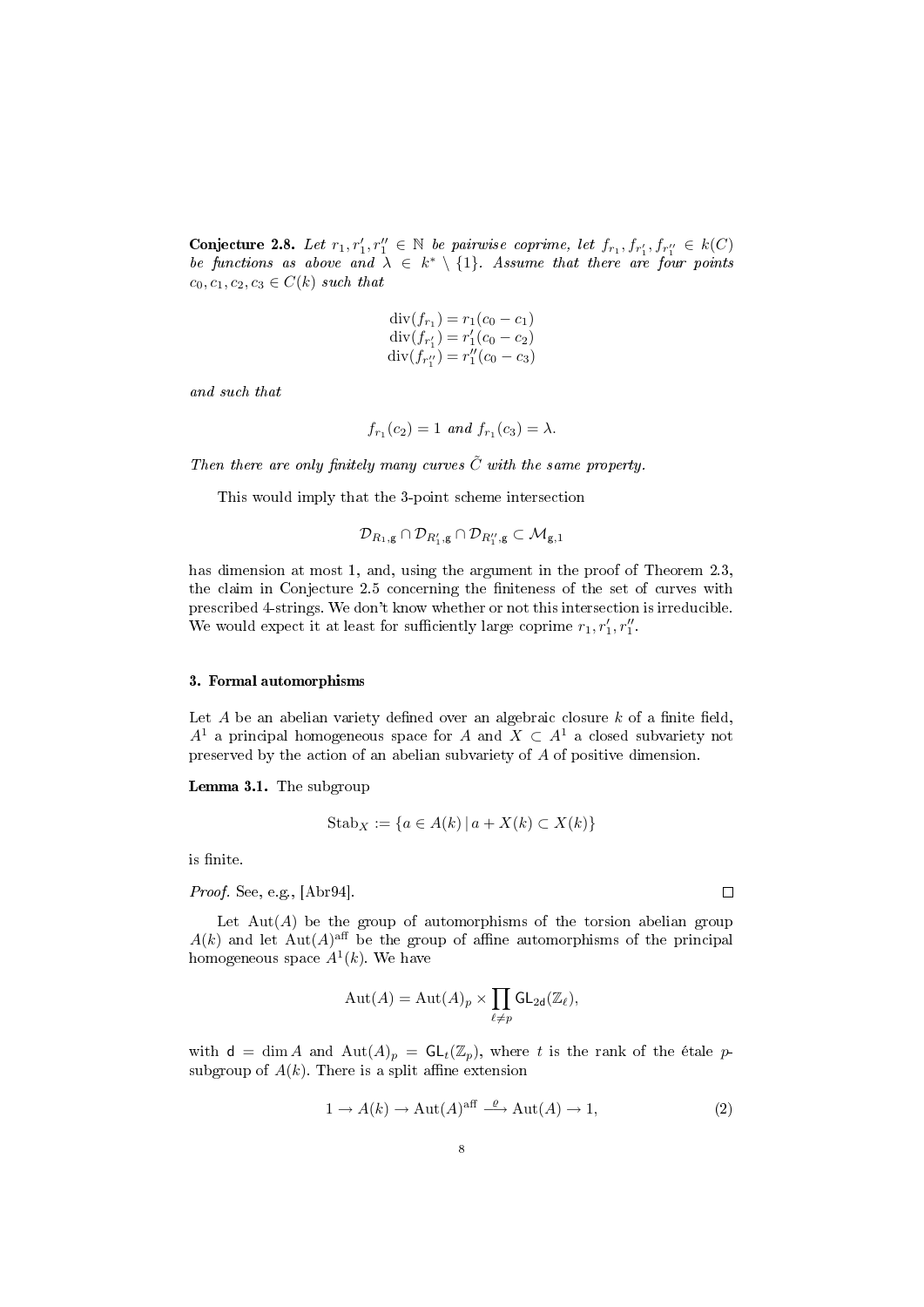where the projection  $\varrho$  corresponds to the action on zero-cycles. Let

$$
G_X := \{ \gamma \in \text{Aut}(A)^{\text{aff}} \mid \gamma(X(k)) \subseteq X(k) \subset A^1(k) \}
$$

be the subgroup preserving  $X(k)$ . We call  $G_X$  the group of automorphisms of the pair  $(X, A)$ .

**Lemma 3.2.** The projection of  $G_X$  to  $Aut(A)$  has finite kernel.

Proof. Follows from Lemma 3.1.

 $\Box$ 

**Lemma 3.3.** For every  $a \in A^1(k)$  the intersection  $G_a \cap G_X$  has finite index in  $G_X$ .

Proof. Consider

$$
G_X \subset \text{Aut}(A)^{\text{aff}} \xrightarrow{\varrho} \text{Aut}(A)
$$

and let  $\varrho_X$  be the restriction of  $\varrho$  to  $G_X$ . For each  $\alpha \in A(k)$  let  $G_{\alpha,X} \subset G_X$  be the preimage of the intersection of  $\varrho(G_X)$  with the stabilizer of  $\alpha$  in Aut(A). The group  $G_{\alpha,X}$  has finite index in  $G_X$  since the order of  $\alpha$  is unchanged under an automorphism of X. Hence, if  $G_a \cap G_X$  has finite index in  $G_X$  for at least one point  $a \in A^1(k)$ , we have the same property for all points.

We now assume that  $a \in X(k)$ . Put

$$
X_a := \bigcap_{x \in X(k)} (X(k) + (a - x)).
$$

Then  $X_a$  is the set of k-points of an algebraic subvariety of X, containing a. Since the intersection runs over  $k$ -points of an algebraic variety, we can find finitely many  $x_1, \ldots, x_r$  such that

$$
X_a = \bigcap_{j=1}^r (X(k) + \alpha_j) \quad \text{with } \alpha_j := a - x_j.
$$

We have, for all  $j$ ,

$$
(G_{X_a} \cap G_X) \supseteq \cap_j G_{\alpha_j, X},
$$

as a subgroup of finite index. If  $X_a$  is finite then  $G_a \cap G_X$  has finite index in  $G_X$ , as claimed. Otherwise, note that for all  $a' \in X(k)$ ,  $X_{a'}$  is a translate of  $X_a$  by  $a' - a$ . In particular, if  $a' \in X_a$  then

$$
a' = x' + (a - x),
$$

for some  $x' \in X(k)$ . Thus, for any  $x \in X(k)$  the translate  $x + (a' - a) \in X(k)$  so that  $X(k) = X(k) + (a - a')$ . Conversely,  $X_a$  is also invariant under translations by  $a-a'$ , provided  $a, a' \in X_a$ , i.e.,  $X_a$  is a principal homogeneous space for (k-points of) a positive-dimensional subvariety of  $A$ , which preserves  $X$ . This contradicts our assumptions on X.  $\Box$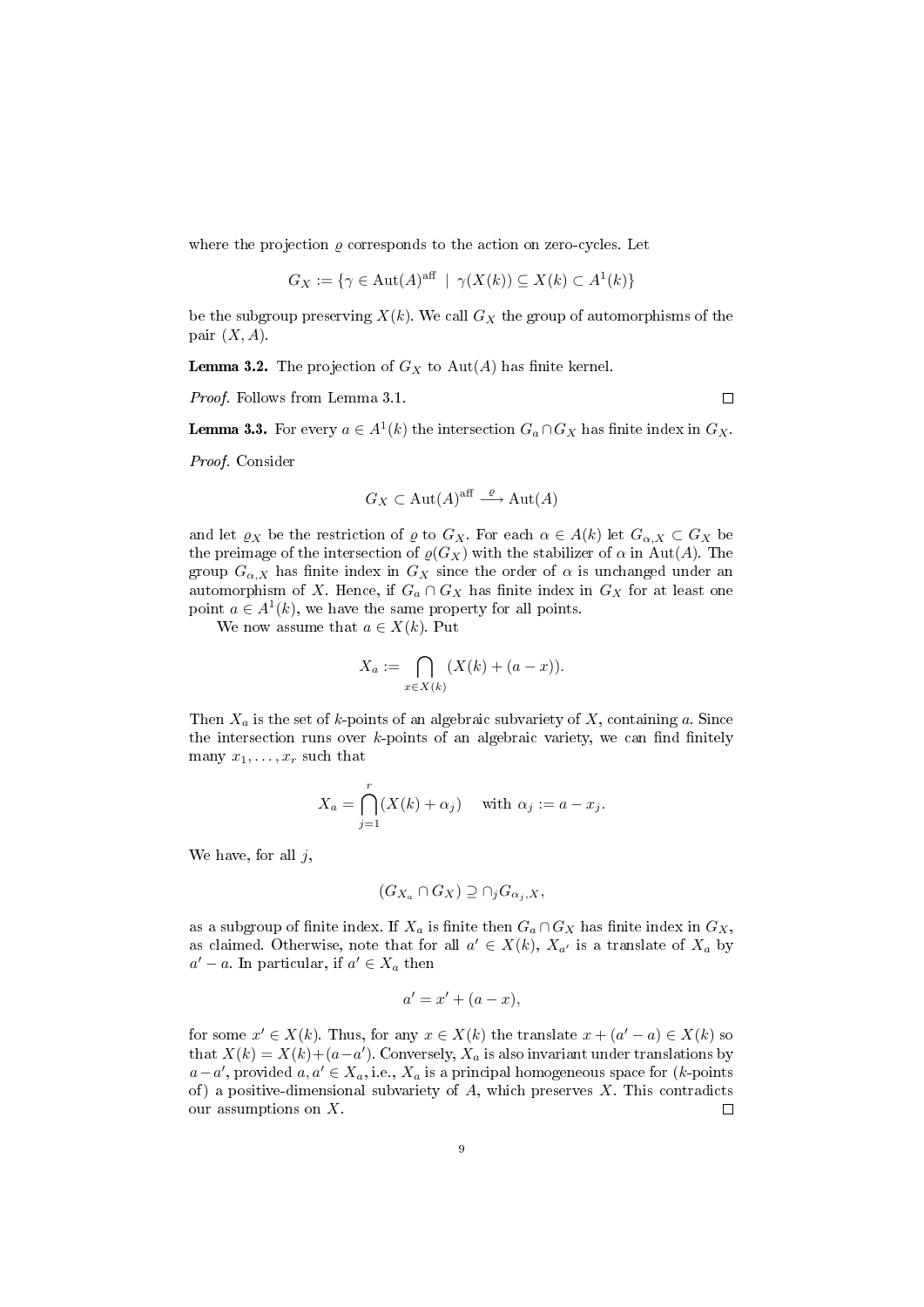**Remark 3.4.** The group  $G_X$  always contains the procyclic subgroup  $\hat{\mathbb{Z}}$  generated by a Frobenius automorphism, and its extension by a finite group of algebraic automorphisms of the pair  $(X, A)$ .

**Proposition 3.5.** Let A be an abelian variety of dimension d. Let  $X \subset A^1$  be a subvariety which is not preserved under translations by a positive-dimensional abelian subvariety of A. Assume that all components of X have dimension  $\geq 1$ . Let  $G_X$  be the group of automorphisms of the pair  $(X, A)$ . Let

$$
\psi = \prod_{\ell} \psi_{\ell} \,:\, G_X \to \mathsf{GL}_t(\mathbb{Z}_p) \times \prod_{\ell \neq p} \mathsf{GL}_{2\mathsf{d}}(\mathbb{Z}_\ell), \quad t \in [0,\mathsf{d}],
$$

be the corresponding homomorphism. Then, for all  $\gamma \in G_X \setminus \text{Ker}(\psi)$ , there are infinitely many  $\ell$  such that  $\psi_{\ell}(\gamma) \neq 1$ .

#### Proof.

Step 1. Fix  $\gamma \in G_X$  and  $x_0 \in X(k)$  and write  $\gamma(x) - x_0 = \beta_{\gamma}(x - x_0) + a_{\gamma} \in$  $A(k)$ , where  $\beta_{\gamma} = \varrho(\gamma)$  (see Equation (2)) and  $a_{\gamma} \in A(k)$  is an affine translation. In particular, if  $\beta_{\gamma}$  acts trivially on  $A\{\ell\}$  and  $a_{\gamma}$  projects to  $0 \in A\{\ell\}$ , for  $\ell \notin S$ , then the action of  $\gamma$  is trivial on the fibers of the projection  $A^1(k) \to A^1(k)/\bigoplus_{\ell \notin S} A\{\ell\}.$ 

Step 2. Assume that  $\beta_{\gamma} \neq 1$ . Then for any  $x \in A^1(k) / \bigoplus_{\ell \notin S} A\{\ell\}$ , with  $\gamma(x) \neq x$  define  $X_{\gamma(x)} := X \cap (X + (\gamma(x) - x))$ . By assumption on  $\gamma$  and the projection,  $X_{\gamma(x)}$  contains all points of X over x.

Step 3. Let us show that X is invariant under translations by  $\gamma(x)-x$ . Assume on the contrary that  $X_{\gamma(x)}$  is a proper subvariety of X. Thus for some component  $X_i \subset X$ , with  $\dim(X_i) > 0$ , the intersection  $X_{\gamma(x)} \cap X_i \subsetneq X_i$ . Then there is a curve  $C \in X_i$  which has finite intersection with  $X_{i,\gamma(x)}$ . However, the intersection of C with the preimage of  $\gamma(x)$  is infinite (see Theorem 5.5 and [BT05]), contradiction.

Step 4. Hence, for any  $x \in A^1(k)$ , the element  $\gamma(x) - x$  belongs to the subgroup of those translations which keep  $X$  invariant. By our assumptions on  $X$ , this subgroup is finite.

Step 5. The group generated by  $\gamma(x)-x, x \in A\{S\}$  is finite only if the  $\beta_{\gamma}=1$ . Assume the contrary. Consider the action of  $\gamma$  on  $A\{\ell\}$ , for  $\ell \in S$ . The group generated by  $\beta_{\gamma}(x) - x$  in  $A\{\ell\}$  is infinite unless  $\beta_{\gamma} = 1$ . Indeed, if  $\beta_{\gamma}(x) - x = y$ then  $n(\beta_{\gamma}(x/n)-x/n) = y$  and hence the image of  $(\beta_{\gamma}-1)$  is a divisible subgroup of  $A\{\ell\}$  and hence infinite for the linearized action of  $\beta_{\gamma} \neq 1$ . On the other hand, the group R generated by projections of  $\gamma(x) - x$  to  $A\{\ell\}, x \in A^1(k)$  contains the group  $R_\ell$  generated by  $\beta_\gamma(z) - z, z \in A\{\ell\}$  as a subgroup of finite index. Indeed, if we write  $z = x - y, x, y \in R$  then  $\beta_{\gamma}(z) - z = \gamma(x) - x - (\gamma(y) - y)$ . Thus  $R_\ell$  has to be trivial for R to be finite which implies that  $\beta_\gamma(z) - z = 0$  for any  $z \in A\{\ell\}, \ell \in S.$  $\Box$ 

**Definition 3.6.** A homomorphism of abelian groups  $\phi^0$  :  $A(k) \rightarrow A(k)$  is called a formal endomorphism if it arises from a sequence  $\{\phi_i^0\}$  of algebraic endomor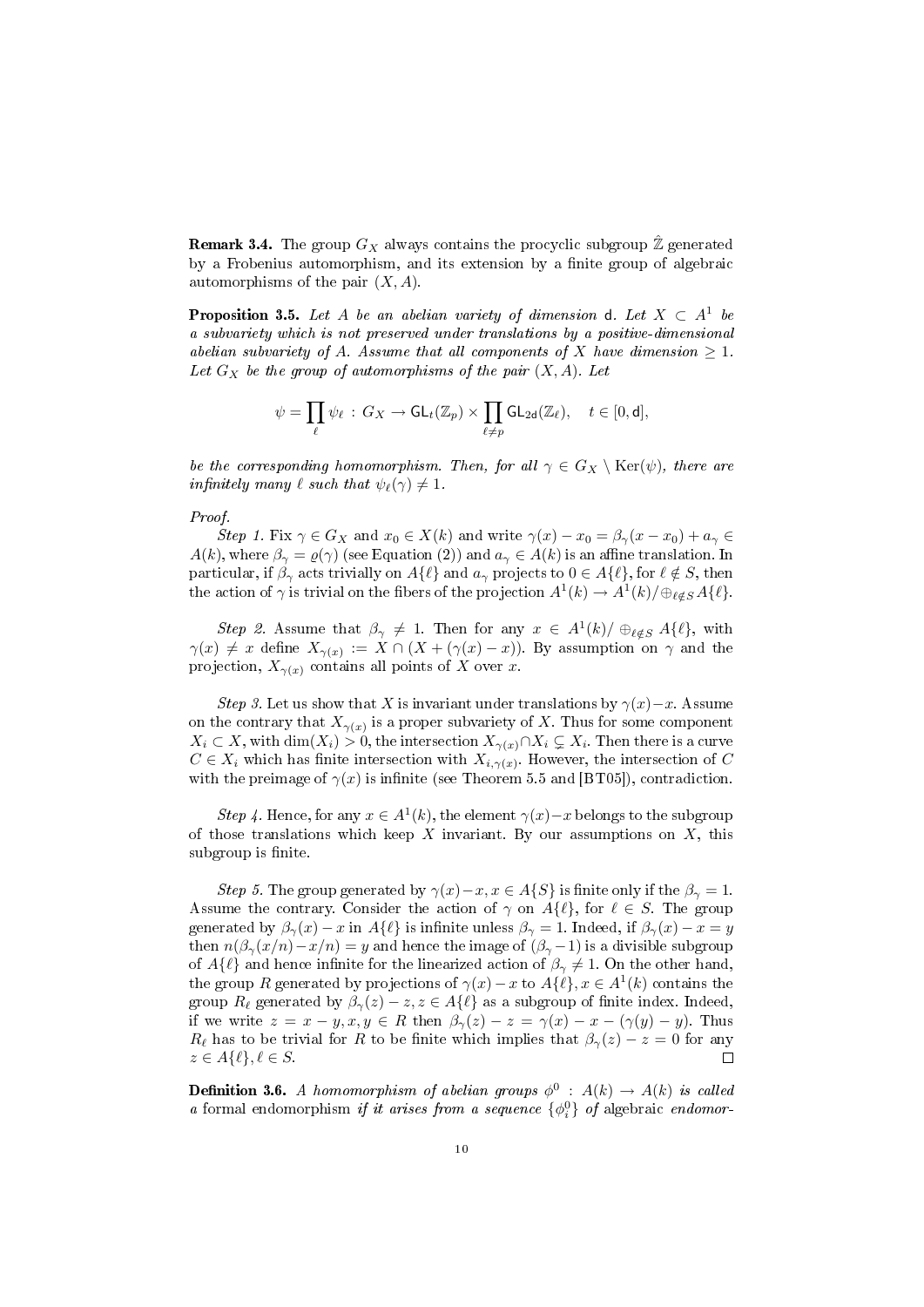phisms  $\phi_i^0$ :  $A \rightarrow A$ , with the property that for all finite subgroups  $G \subset A(k)$ , there exists an  $n(G) \in \mathbb{N}$  such that  $\phi_{i|G}^0 = \phi_{i|G}^0$ , for all  $i \geq n(G)$ .

An example is a  $\hat{\mathbb{Z}}^*$ -power of the Frobenius endomorphism  $Fr \in \text{End}_{k_0}(A)$ .

**Proposition 3.7.** Let  $(X, A)$  be a pair as in Proposition 3.5 and let  $\gamma \in G_X$  be an element which commutes with the Frobenius action. Then  $\rho(\gamma)$  is a formal endomorphism.

*Proof.* Recall that the endomorphism ring  $\text{End}(A)$  is finitely-generated over  $\mathbb{Z}$ and that  $\text{End}(A)_{\mathbb{Q}}$  is a sum of simple algebras over  $\mathbb Q$  corresponding to simple components of the isogeny type of A. Any element in  $\text{End}(A)$  with non- $\prod_{\ell \neq p} \text{End}(T_{\ell}) \times \text{End}(T_p^{et})$  contains a subalgebra  $E_F$  of elements commuting with trivial projection into the factors denes an endomorphism of A. Note that the action of Frobenius on  $T_{\ell}, \ell \neq p$  and  $T_p^{et}$ .

The statement of the lemma is equivalent to the existence, for any  $h \in E_F$ and any finite subgroup  $S \subset A(k)$ , of an  $h' \in End(A)$  such that  $h' = h$  on S. If S is an  $\ell$ -group then the result follows from Tate's theorem, which identifies  $\text{End}(A)\otimes\mathbb{Z}_\ell$  with the centralizer of the  $\ell$ -component of  $E_F$ . Similar result for any S of order coprime to p follows from the density of  $\text{End}(A)$  under projection to any finite product of  $\text{End}(T_\ell)$ . Tate's theorem implies the same result for the full p-divisible subgroup  $A_p$  of A. Note that  $A_p$  splits functorially into a product of the étale  $A^{et}_p$  and the local  $A^0_p$  parts. In order to prove the lemma it suffices to extend an endomorphism of  $A^{et}_{p}$ , which commutes with the Frobenius endomorphism, to an endomorphism of  $A_p$ . The action of Frobenius respects the splitting above. Thus we can always extend an automorphism of  $A_p^{et}$  by identity on  $A_p^0$ . If the endomorphism of  $A_p^{et}$  commutes with Frobenius the same holds for the extension. This implies the lemma.  $\Box$ 

#### 4. Group-theoretic background

In this section we collect some group-theoretic facts which will be needed in the proof of Theorem 5.11 - assuring that the Frobenius endomorphisms in  $Aut(J(k)) = Aut(\tilde{J}(k))$  commute.

**Lemma 4.1.** Let  $\ell > n + 1$  be a prime and  $G \subset GL_n(\mathbb{Z}_\ell)$  a closed subgroup with an abelian  $\ell$ -Sylow subgroup. Assume further that G is generated by its  $\ell$ -Sylow subgroups. Then  $G$  is abelian.

*Proof.* Since  $\ell > n + 1$ , the group G does not contain elements of finite  $\ell$ -order. Indeed, assume that  $\gamma \in GL_n(\mathbb{Z}_\ell)$  has order  $\ell$ . Then it generates a subalgebra of the matrix algebra which contains a subfield  $\mathbb{Q}_{\ell}(\sqrt[\ell]{1})$ , which has dimension  $\ell - 1$ over  $\mathbb{Q}_\ell$ , and has to embed into the natural representation space  $\mathbb{Q}_\ell^n$ . This implies that  $\ell \leq n + 1$ .

Consider the reduction homomorphism

$$
\bar{\psi}_{\ell} \,:\, G \to {\mathsf G \mathsf L}_n({\mathbb Z}/\ell).
$$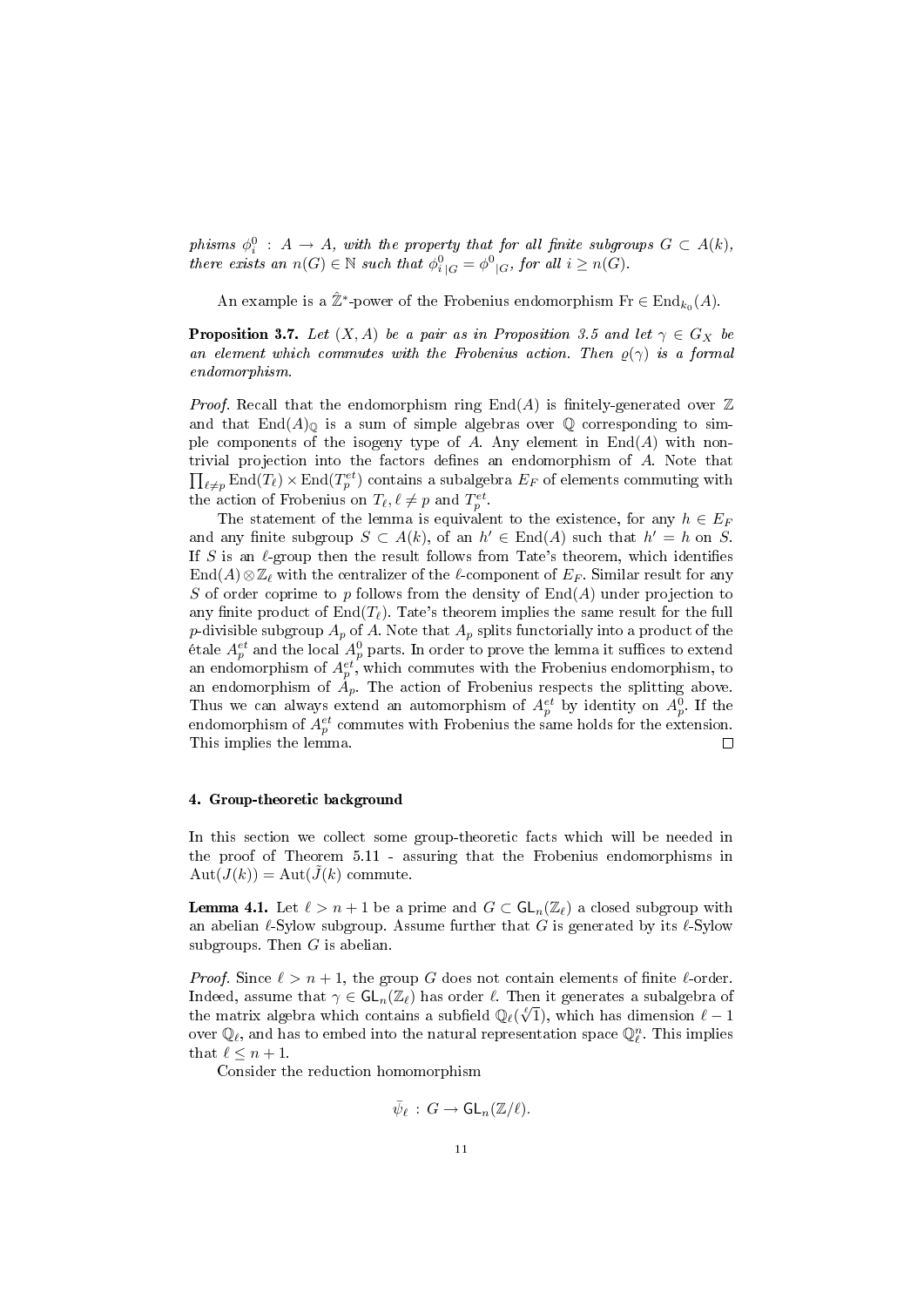The preimage  $G^0 = \bar{\psi}_\ell^{-1}(1)$  of the identity in  $\mathsf{GL}_n(\mathbb{Z}/\ell)$  is a normal pro- $\ell$  subgroup. In particular,  $G_0$  is contained in every  $\ell$ -Sylow subgroup of G. Hence  $G_0$  is abelian and torsion-free, i.e.,  $G_0 \simeq \mathbb{Z}_{\ell}^r$ , for some  $r \in \mathbb{N}$ .

Step 1. Since G is generated by its  $\ell$ -Sylow subgroups, which are abelian, and  $G_0$  is contained in all these subgroups,  $G_0$  commutes with all elements of G. Let  $G'_{0}$  be the  $\ell$ -component of the center of G. It is a torsion-free group isomorphic to  $\mathbb{Z}_{\ell}^r$  and containing  $G_0$  as a subgroup of finite index.

Thus G is a central extension

$$
1 \to G'_0 \to G \to G' \to 1 \tag{3}
$$

where  $G'$  is a finite group.

Step 2. By Schur's theorem, since G is a group whose center has finite index, the derived group  $[G, G]$  is finite, and G is a split extension of  $[G, G]$ , a finite group of  $\ell$ -prime order, by a Sylow pro- $\ell$  subgroup, which is isomorphic to  $\mathbb{Z}_{\ell}^r$ .

Step 3. Since G has no  $\ell$ -torsion,  $\tilde{G}$  has order coprime to  $\ell$ . It follows that f admits a section  $\sigma : \mathbb{Z}_{\ell}^r \to G$ .

Step 4. We claim that  $\mathbb{Z}_{\ell}^r$  acts trivially on  $\tilde{G}$  and that the extension

$$
1\to \tilde G\to G\stackrel{f}{\to} \mathbb{Z}_{\ell}^r\to 1
$$

splits.

Let  $q \in GL_n(\mathbb{Z}_\ell)$  be an element of infinite  $\ell$ -order (i.e., all but finitely many reductions  $\bar{\psi}_{\ell^m}(g) \in \mathsf{GL}_n(\mathbb{Z}/\ell^m)$  are of nontrivial  $\ell$ -power order). Consider an element  $h \in G \subset GL_n(\mathbb{Z}_\ell)$  of finite order. Assume that  $g^{\ell}$  commutes with h. Then g commutes with h. Indeed, in that case, both g and  $hgh^{-1}$  are in the same triangular subgroup  $U$  as  $g^{\ell} = (hgh^{-1})^{\ell}$ , and in this subgroup  $U$  the extraction of  $\ell$ -th roots is unique (log is bijective from  $U$  to its Lie algebra).

We have  $g = g_s g_u$  where  $g_s$  is semi-simple,  $g_u$  is unipotent, and  $g_s, g_u$ commute. If an element  $h \in GL_n(\mathbb{Z}_\ell)$  has finite order and commutes with g then it commutes with  $g_s$  and  $g_u$ . Note that  $(g^{\ell})_u = (g_u)^{\ell}$  and that they have the same commutators. Thus we can assume  $g = g_s$ . In this case the algebra  $\mathbb{Q}_{\ell}[g] \subset \text{Mat}_{n \times n}(\mathbb{Q}_{\ell})$  is a direct sum of fields  $K_i^{(g)}$  (finite extensions of  $\mathbb{Q}_{\ell}$ ).

The subalgebra in  $\text{Mat}_{n\times n}(\mathbb{Q}_\ell)$  of elements commuting with h is a direct sum of matrix algebras over division algebras with centers  $K_i^{(g)}$ . We have a natural embedding of algebras  $\mathbb{Q}_{\ell}[g^{\ell}] \subseteq \mathbb{Q}_{\ell}[g]$ . If this embedding is an isomorphism then h commutes with g. Otherwise, there is a proper subfield  $K_i^{(g^{\ell})} \subset K_i^{(g)}$ , which does not contain the projection of  $g$  to this component of the matrix algebra. The Galois group  $\mathrm{Gal}(K_i^{(g)}/K_i^{(g^\ell)})$  is a subgroup of the affine extension of  $\mathbb{Z}/\ell$  by  $\mathbb{Z}/(\ell-1) \simeq \text{Gal}(\mathbb{Q}_{\ell}(\zeta_{\ell})/\mathbb{Q}_{\ell}).$  If  $K_i^{(g)}/K_i^{(g^{\ell})}$  is not Galois then  $[K_i^{(g)}: K_i^{(g^{\ell})}] = \ell$ , contradicting the assumption  $\ell > n+1$ . Otherwise, both  $K_i^{(g)}, K_i^{(g^\ell)}$  are subfields of  $\mathbb{Q}_{\ell}(\zeta_{\ell})$ . Note that the  $\ell$ -subgroup of invertible elements in the multiplicative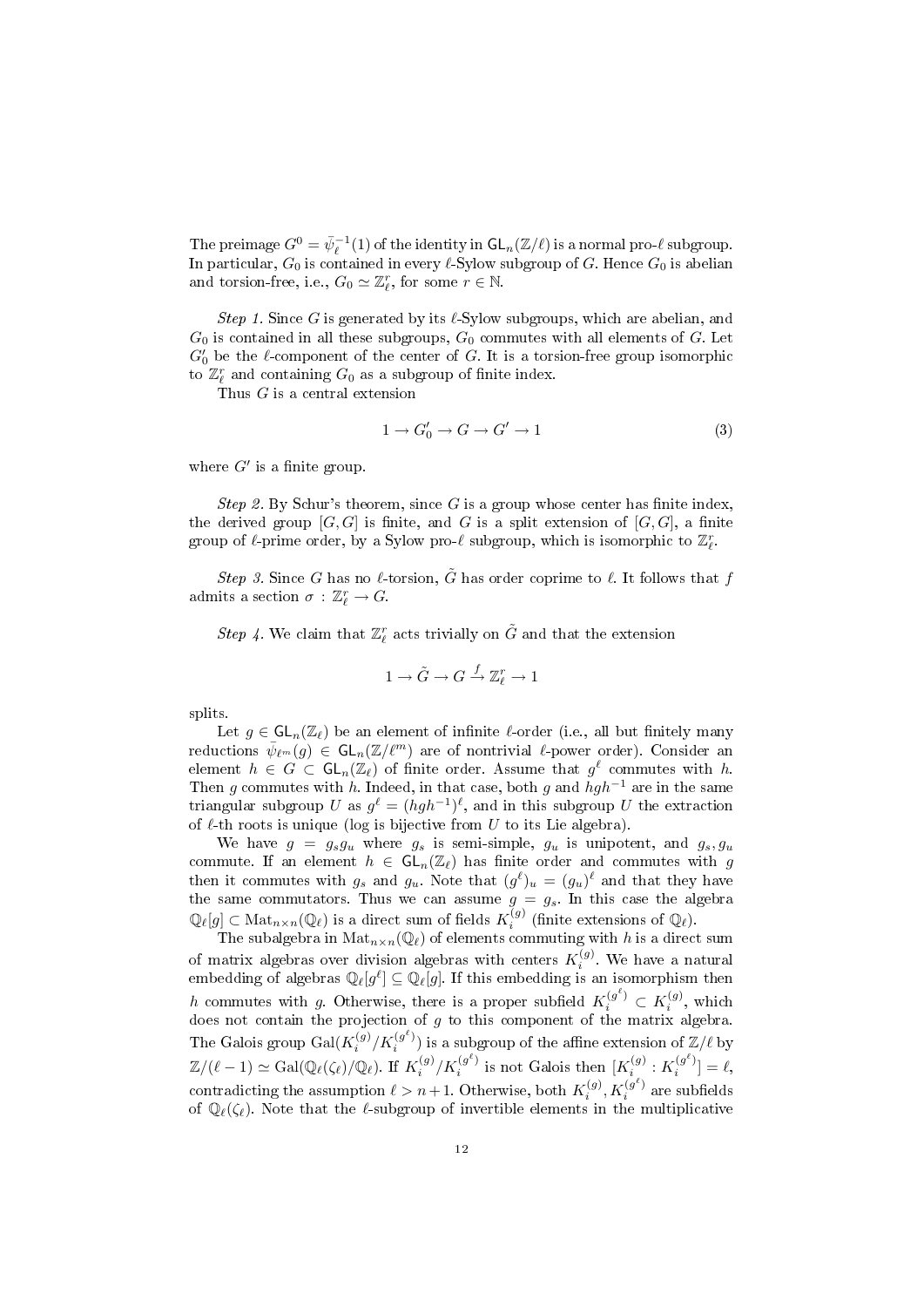group of any subfield of  $\mathbb{Q}_{\ell}(\zeta_{\ell})$  is a direct summand of the  $\ell$ -group of this field, hence primitive. Since  $g^{\ell}$  is a primitive element in  $K_i^{(g^{\ell})}$  it will remain primitive in  $\mathbb{Q}_{\ell}(\zeta_{\ell})$ , contradicting the assumption that  $g^{\ell}$  is an  $\ell$ -power of an element in  $\mathbb{Q}_{\ell}(\zeta_{\ell}).$ 

Step 5. Since G is generated by its  $\ell$ -Sylow subgroups and all elements of G commute with  $\mathbb{Z}_{\ell}^r$ , it follows that  $\tilde{G} = 1$  and  $G = \mathbb{Z}_{\ell}^r$ .  $\Box$ 

**Lemma 4.2.** Let  $H' \to H$  be a surjective homomorphism of finite groups. Assume that we have an exact sequence

$$
1\to S_\ell\to H\to C\to 1
$$

where  $S_\ell$  is a nontrivial normal  $\ell$ -subgroup of H, C is a cyclic group whose order is a power of a prime number  $\neq \ell$ .

Then there is an  $\ell\text{-}\mathrm{Sylow}$  subgroup  $\mathsf{S}'_\ell\subset\mathsf{H}'$  such that

- $S'_\ell$  surjects onto  $S_\ell$ ,
- $\bullet\,$  the normalizer  $\mathsf{N}'$  of  $\mathsf{S}'_\ell$  in  $\mathsf{H}'$  surjects onto  $\mathsf{H}.$

In particular, there exists an element  $h' \in \mathbb{N}'$  of order coprime to  $\ell$  which surjects onto a generator of C.

*Proof.* All  $\ell$ -Sylow subgroups of H' surject onto  $S_{\ell}$ . Hence they generate a proper normal subgroup  $S' \subset H'$  which surjects onto  $S_\ell$ . Any  $h' \in H'$  acts (by conjugation) on the set  $\mathcal{S}(\mathsf{H}')$  of  $\ell$ -Sylow subgroups of  $\mathsf{H}'.$ 

Since S' acts transitively on  $\mathcal{S}(\mathsf{H}')$  there exists an element  $s' \in \mathsf{S}'$  such that h's' acts with a fixed point on  $S(H')$ . Let  $\tilde{S}'$  be an  $\ell$ -Sylow subgroup preserved by  $h's'$ . The normalizer N' of  $\tilde{S}'$  surjects onto H. In particular, we can find an element  $\tilde{h}'$  contained in this normalizer, of order coprime to  $\ell$ , which is mapped to a generator of C. П

Let H be a finite group and  $\ell, p$  two distinct primes. We say that H contains an  $(\ell, p^m)$ -extension  $\{s \in S_\ell, n \in \mathbb{N}\}\$ if the following holds:

- $S_{\ell} \subset H$  is an  $\ell$ -Sylow subgroup,
- N  $\subset$  H is a subgroup containing  $S_\ell$  as a normal subgroup,
- the quotient  $C := N/S_{\ell}$  is a cyclic group of order  $p^{m_1}$  with  $m_1 > m$ ,
- $n \in N$  projects onto a generator of  $C$ ,
- $s \in S_\ell$  satisfies  $[s, n^{p^m}] \neq 1$  in  $S_\ell$ .

**Corollary 4.3.** Let  $\pi$  : H'  $\rightarrow$  H be a surjective homomorphism of finite groups. Assume that H contains an  $(\ell, p^m)$  extension  $\{s \in S_\ell, n \in N\}$ . Then H' contains an  $(\ell, p^{m'})$ -extension  $\{s' \in S'_\ell, n' \in N'\}$ . Moreover,

- $m' \geq m$ ,
- $\pi(S'_\ell) = S_\ell$ ,
- $\bullet \ \pi(s') = s,$
- $\pi(n') = n$ .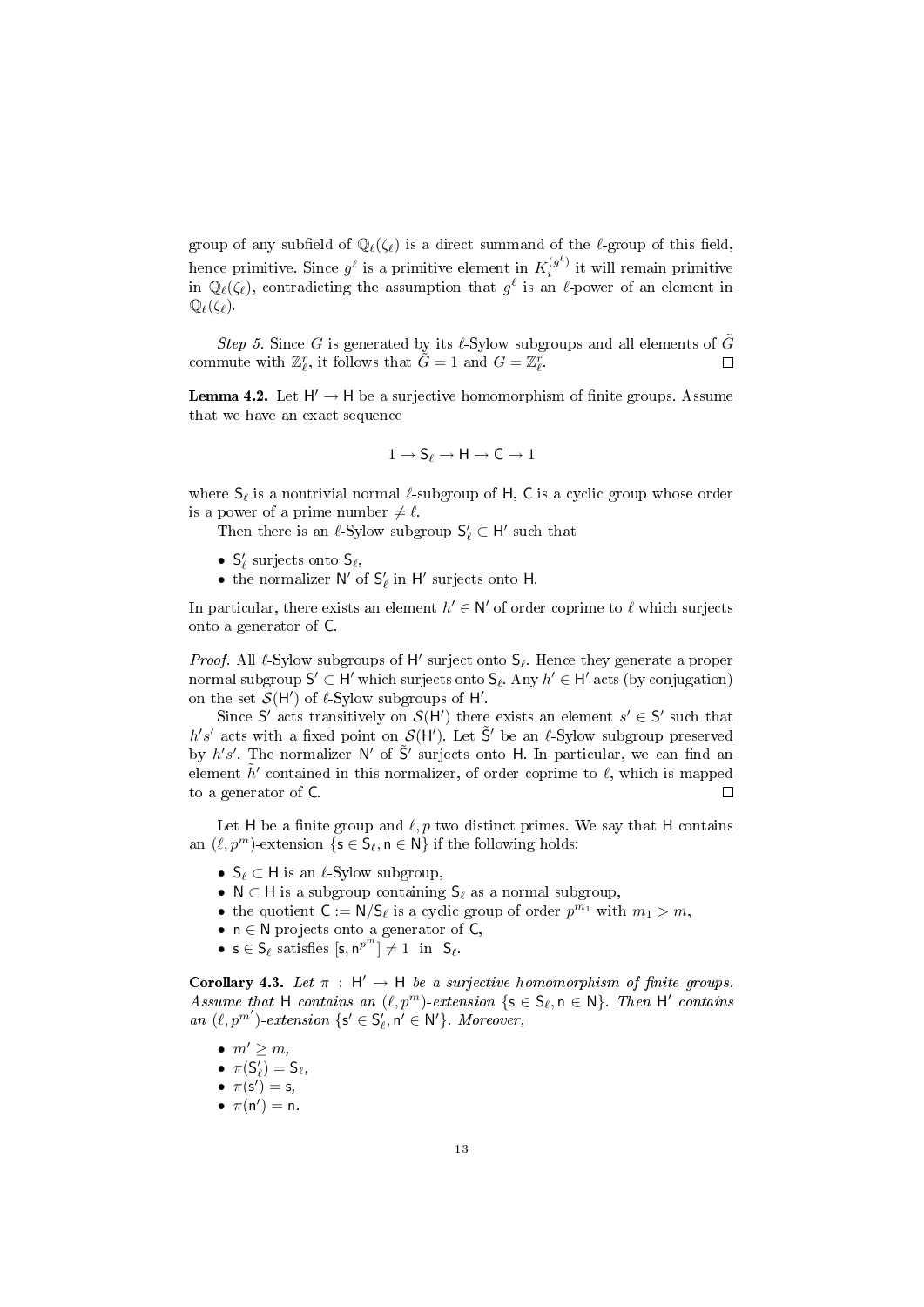Proof. We start with the exact sequence

$$
1 \to S_{\ell} \to N \to C \to 1. \tag{4}
$$

The full preimage of  ${\sf N}$  in  ${\sf H}'$  contains an  $\ell\text{-}{\rm Sylow}$  subgroup  ${\sf S}'_\ell$  of  ${\sf H}'$  . By Lemma 4.2, the normalizer of  $\mathsf{S}'_\ell$  in  $\mathsf{H}'$  contains an element  $\mathsf{n}'$  of order coprime to  $\ell$  such that  $\pi(\mathsf{n}') = n$ , surjecting onto a generator of C. We may correct n' such that its order becomes a power of p. It is divisible by the order of C, i.e., it equals  $p^{m'}$ , with  $m' \geq m$ . Let  $\mathsf{N}' \subset \mathsf{H}'$  be the subgroup generated by  $\mathsf{S}'_\ell$  and  $\mathsf{n}'$ . Take  $\mathsf{s}'$  to be any element in the preimage  $\pi^{-1}(\mathsf{s})$ . Then  $\{\mathsf{s}' \in \mathsf{S}'_{\ell}, \mathsf{n}' \in \mathsf{N}'\}$  is the required  $(\ell, p^{m'})$ -extension. П

Let  $G$  be a smooth  $\mathbb{Z}$ -model of a reductive linear algebraic group defined over Q. We will use the following generalization of a theorem of Jordan:

**Theorem 4.4.** Let  $k_0$  be a field with  $q = p^r$  elements. There exists an  $n = n(G) \in \mathbb{N}$ such that every subgroup  $G \subset G(k_0)$  with  $p \nmid |G|$  contains an abelian normal subgroup  $H \subset G$  with  $|G/H| \leq n$ .

Further, there exists an  $\ell_0 = \ell_0(G)$  such that for all primes  $\ell'$  and all primes  $\ell \geq \ell_0$  with  $\ell \neq \ell'$ , the  $\ell$ -Sylow subgroups of  $G(\mathbb{Z}/\ell')$  and  $G(\mathbb{Z}_{\ell'})$  are abelian.

Proof. See [BF66], [Wei84].

**Proposition 4.5.** Let  $G$  be a profinite group. Let  $S$  be an infinite set of primes. Let

$$
\psi = \prod_{\ell \in S} \psi_{\ell} \,:\, G \to \prod_{\ell \in S} \mathsf{G}(\mathbb{Z}_{\ell})
$$

be a continuous homomorphism. Assume that for all  $\gamma \in G$ ,  $\gamma \neq 1$  one has

$$
\psi_{\ell}(\gamma) \neq 1 \in \mathsf{G}(\mathbb{Z}_{\ell}) \tag{5}
$$

for infinitely many  $\ell \in S$  (i.e.,  $\gamma$  has infinite support). Then

1. the induced reduction map

$$
\bar{\psi}:=\prod_{\ell\in S}\bar{\psi}_\ell\,:\,G\rightarrow \prod_{\ell\in S}\mathsf G({\mathbb Z}/\ell)
$$

is injective;

- 2. there exists an  $\ell_0 = \ell_0(G)$  such that for all primes  $\ell > \ell_0$  the  $\ell$ -Sylow subgroup of G is abelian;
- 3. there exist a normal closed abelian subgroup  $H \subset G$  and an  $n = n(G)$  such that  $G/H$  has exponent bounded by n, i.e., the order of every element in  $G/H$  is bounded by n.

 $\Box$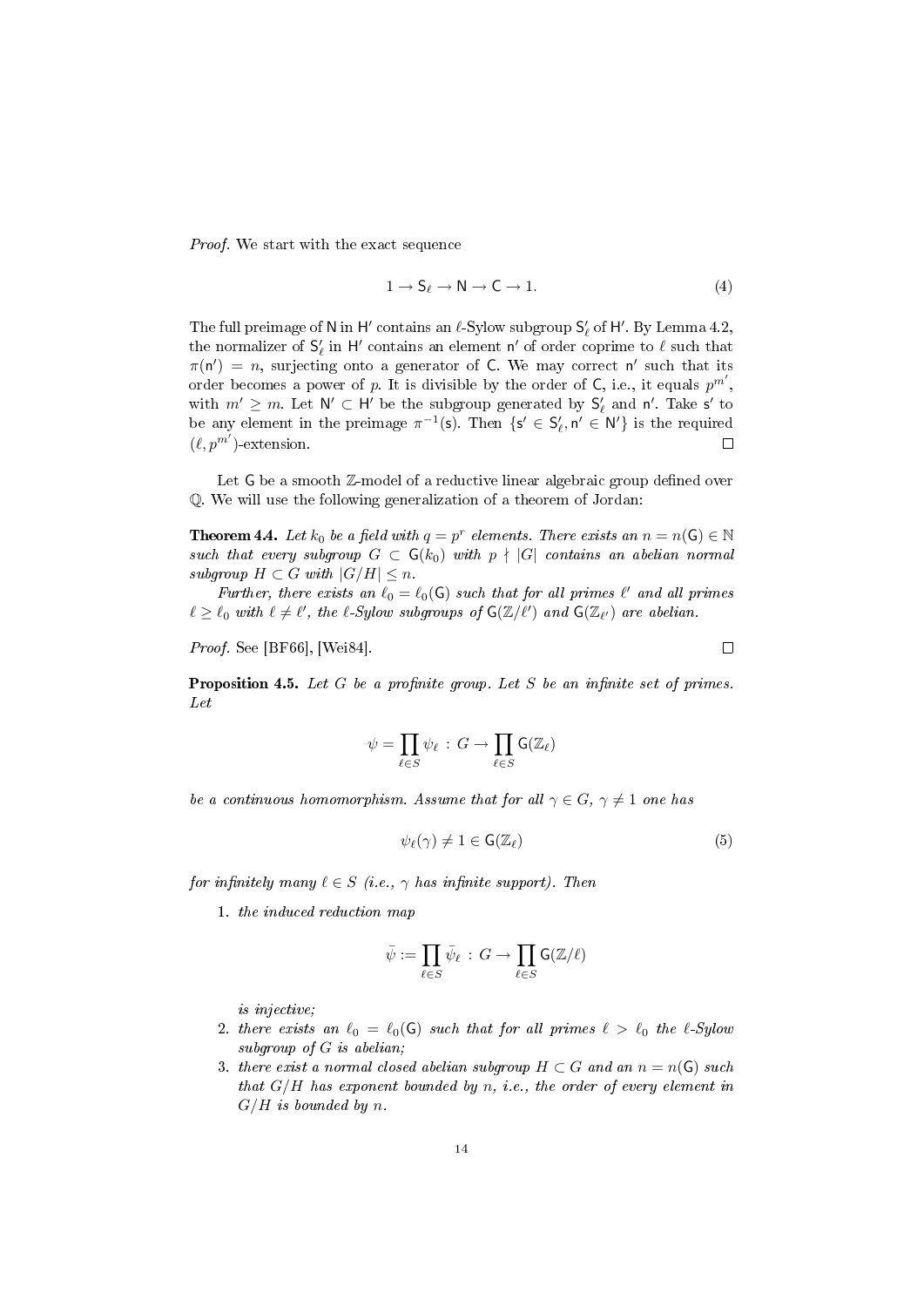Proof. Put

$$
K_{\ell} := \mathrm{Ker}(\mathsf{G}(\mathbb{Z}_{\ell}) \to \mathsf{G}(\mathbb{Z}/\ell)).
$$

We have an exact sequence

$$
1 \to \prod_{\ell \in S} K_{\ell} \to \prod_{\ell \in S} \mathsf G({\mathbb Z}_{\ell}) \to \prod_{\ell \in S} \mathsf G({\mathbb Z}/\ell) \to 1
$$

Our assumption implies that  $\psi$  is injective, and we get an injection of the kernel of the reduction  $\text{Ker}(\bar{\psi}) \hookrightarrow \prod_{\ell \in S} K_{\ell}$ . If we had a nontrivial  $\gamma \in \text{Ker}(\bar{\psi})$ , its image  $\prod$  $\psi(\gamma)$  would generate a nontrivial closed procyclic subgroup isomorphic to  $\ell' \in S' \overline{\mathbb{Z}_{\ell'}} \subset \prod_{\ell \in S} K_{\ell}$ , for some infinite set  $S' \subset S$ . Thus, there would exist a nontrivial element  $\gamma_{\ell'} \in \text{Ker}(\bar{\psi})$  such that  $\psi_{\ell}(\gamma_{\ell'}) = 1$  for all  $\ell \neq \ell'$ , contradicting our assumption. This proves the first claim.

The second claim follows by combining the injectivity of

$$
\prod_{\ell' \in S \setminus \ell} \psi_{\ell} \, : \, G \to \prod_{\ell' \in S \setminus \ell} \mathsf{G}(\mathbb{Z}/\ell')
$$

with Theorem 4.4.

From now on, we assume that  $\ell > \ell_0$  so that the  $\ell$ -Sylow subgroup of G is abelian.

**Lemma 4.6.** There exists a constant  $\kappa = \kappa(G)$  such that for all  $\ell > \ell_0$ , there exists a normal abelian subgroup  $\mathsf{Z}_{\ell} \subset \bar{\psi}_{\ell}(G)$  of index

$$
[\bar{\psi}_{\ell}(G): \mathsf Z_{\ell}] \leq \kappa.
$$

*Proof.* If the image  $\bar{\psi}_{\ell}(G) \subset G(\mathbb{Z}/\ell)$  does not contain elements of order  $\ell$  we can directly apply Theorem 4.4 to conclude that  $\bar{\psi}_{\ell}(G)$  contains a normal abelian subgroup of index  $\kappa(G) = n(G)$ .

We may now assume that the image does contain elements of order  $\ell$ . We claim that there do not exist  $\gamma, \gamma' \in G$  such that

- $\bar{\psi}_{\ell}(\gamma), \bar{\psi}_{\ell}(\gamma)$  have  $\ell$ -power order and
- $\bar{\psi}_{\ell}(\gamma), \bar{\psi}_{\ell}(\gamma)$  do not commute in  $\mathsf{G}(\mathbb{Z}/\ell)$ .

Otherwise, both  $\psi_{\ell}(\gamma)$  and  $\psi_{\ell}(\gamma')$  are contained in some  $\ell$ -Sylow subgroups of  $\psi_{\ell}(G)$ , which are both abelian, by the assumption  $\ell > \ell_0$ . By Lemma 4.1, the subgroup of  $G(\mathbb{Z}_\ell)$  generated by these  $\ell$ -Sylow subgroups is abelian, contradicting the second assumption.

If follows that all elements of  $\ell$ -power order in  $\bar{\psi}_{\ell}(G)$  commute, so that the group  $\bar{\mathsf S}_{\ell}$  generated by them is in fact the  $\ell\text{-}\mathrm{Sylow}$  subgroup of  $\bar\psi_\ell(G)$ . It is abelian and normal. Consider the exact sequence

$$
1 \to \bar{\mathsf{S}}_{\ell} \to \bar{\psi}_{\ell}(G) \to \mathsf{U}_{\ell} \to 1 \tag{6}
$$

where  $\mathsf{U}_\ell := \bar{\psi}_\ell(G)/\bar{\mathsf{S}}_\ell$ . Since  $\ell \nmid |\mathsf{U}_\ell|$  the sequence (6) admits a section and there is an embedding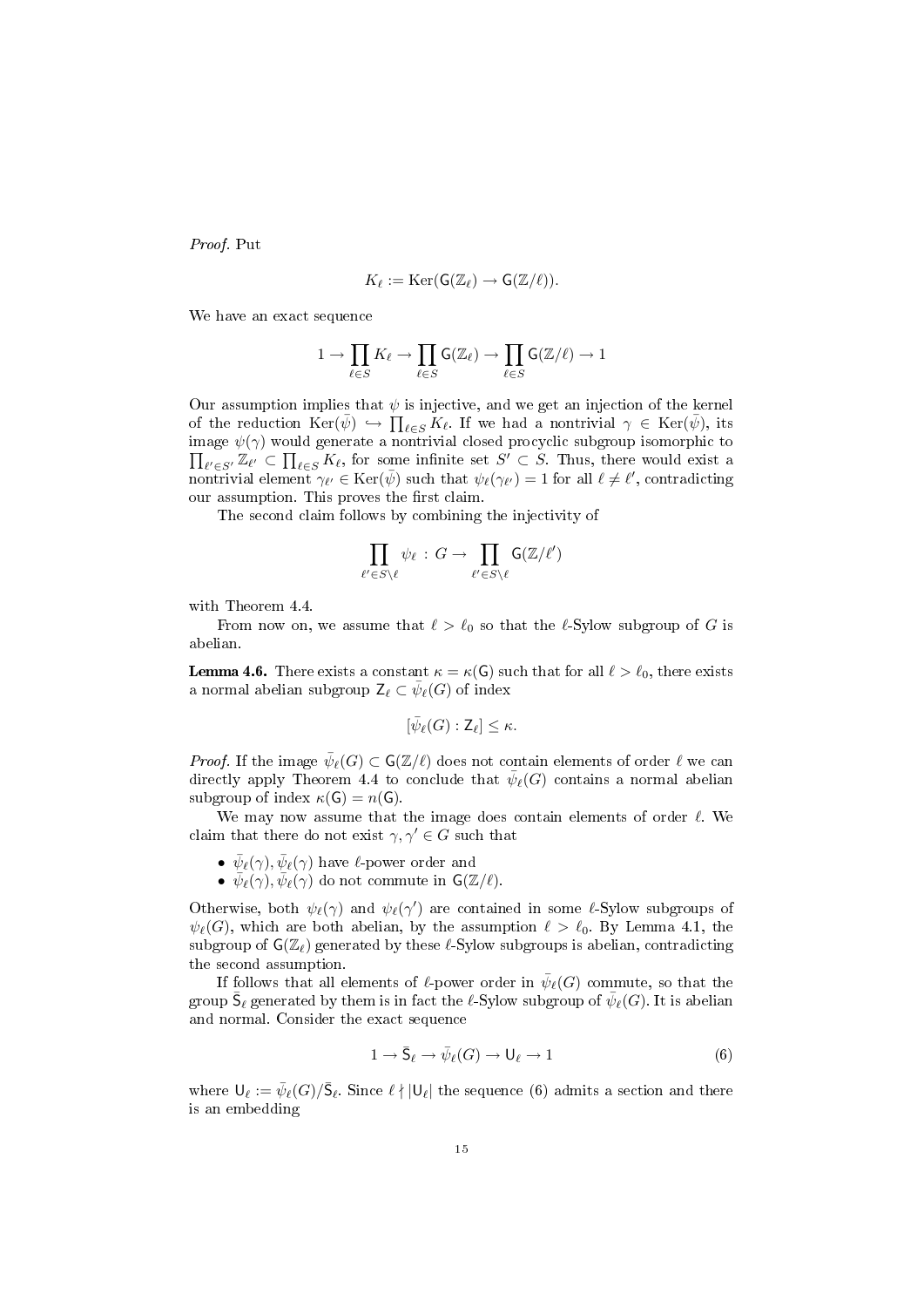$$
\mathsf U_{\ell} \hookrightarrow \bar{\psi}_{\ell}(G) \subset \mathsf G({\mathbb Z}/\ell).
$$

We apply Theorem 4.4 to conclude that  $\mathsf{U}_\ell$  has an abelian normal subgroup  $A_{\ell} \subset U_{\ell}$  with  $|U_{\ell}/A_{\ell}| \leq n(G)$ . We have the diagram

$$
1 \longrightarrow \overline{S}_{\ell} \longrightarrow \overline{\psi}_{\ell}(G) \longrightarrow U_{\ell} \longrightarrow 1
$$
  

$$
\parallel \qquad \qquad \parallel \qquad \qquad \parallel
$$
  

$$
1 \longrightarrow \overline{S}_{\ell} \longrightarrow H_{\ell} \longrightarrow A_{\ell} \longrightarrow 1
$$

where  $\mathsf{H}_\ell$  is the full preimage of  $\mathsf{A}_\ell$  in  $\bar{\psi}_\ell(G)$ . It is a normal subgroup of  $\bar{\psi}_\ell(G)$ with

$$
|\bar{\psi}_{\ell}(G)/H_{\ell}|=|\mathsf{U}_{\ell}/\mathsf{A}_{\ell}|\leq n(\mathsf{G}).
$$

Let  $Z_\ell \subset H_\ell$  be the centralizer of  $\bar{S}_\ell$ , it is a normal abelian subgroup of  $H_\ell$ . Lemma 4.6 follows if we show that the index  $[H_\ell : Z_\ell]$  is bounded independently of  $\ell$ .

There is a section

$$
\sigma\,:\,\mathsf{A}_{\ell}\to\bar{\psi}_{\ell}(G)\subset\mathsf{G}(\mathbb{Z}/\ell).
$$

In particular, the finite abelian group  $A_\ell$  has at most  $n := \text{rank}(G)$  generators. Consider the conjugation action of  $A_\ell$  on  $\bar{S}_\ell$ . For  $a \in A_\ell$  let  $C(a)$  be the cyclic subgroup generated by the image of a in the group of outer automorphisms of  $\bar{S}_{\ell}$ . It suffices to show that for each of the  $\leq n$  generators of  $A_\ell$  the order  $|C(a)|$  is bounded independently of  $\ell$  and a.

Let  $C_p(a) \subset C(a)$  be the p-Sylow cyclic subgroup, with  $p^{m+1} = |C_p(a)|$ . We have an extension of abelian groups

$$
1 \to \bar{S}_{\ell} \to N_{\ell} \to C_p(a) \to 1. \tag{7}
$$

We claim that the length of the orbits of  $c \in C_p(a)$  on  $\bar{S}_\ell$  is universally bounded, provided that  $q := p^m$  and  $\ell$  are sufficiently large. More precisely, we have:

**Lemma 4.7.** There exists a constant  $n' = n'(G)$  such that for all  $a \in A_{\ell}$ , all  $s \in \overline{S}_{\ell}$ and all generators **c** of  $C_p(a)$  the commutator

$$
[\mathsf{s}, \mathsf{c}^q] = 1,
$$

provided  $\ell, q := p^m \geq n'$ .

Proof. We will argue by contradiction. We have

$$
G = \varprojlim_{i} G_{i}, \quad \text{where} \quad G_{i} := \left(\prod_{j=1}^{i} \bar{\psi}_{\ell_{j}}\right)(G),
$$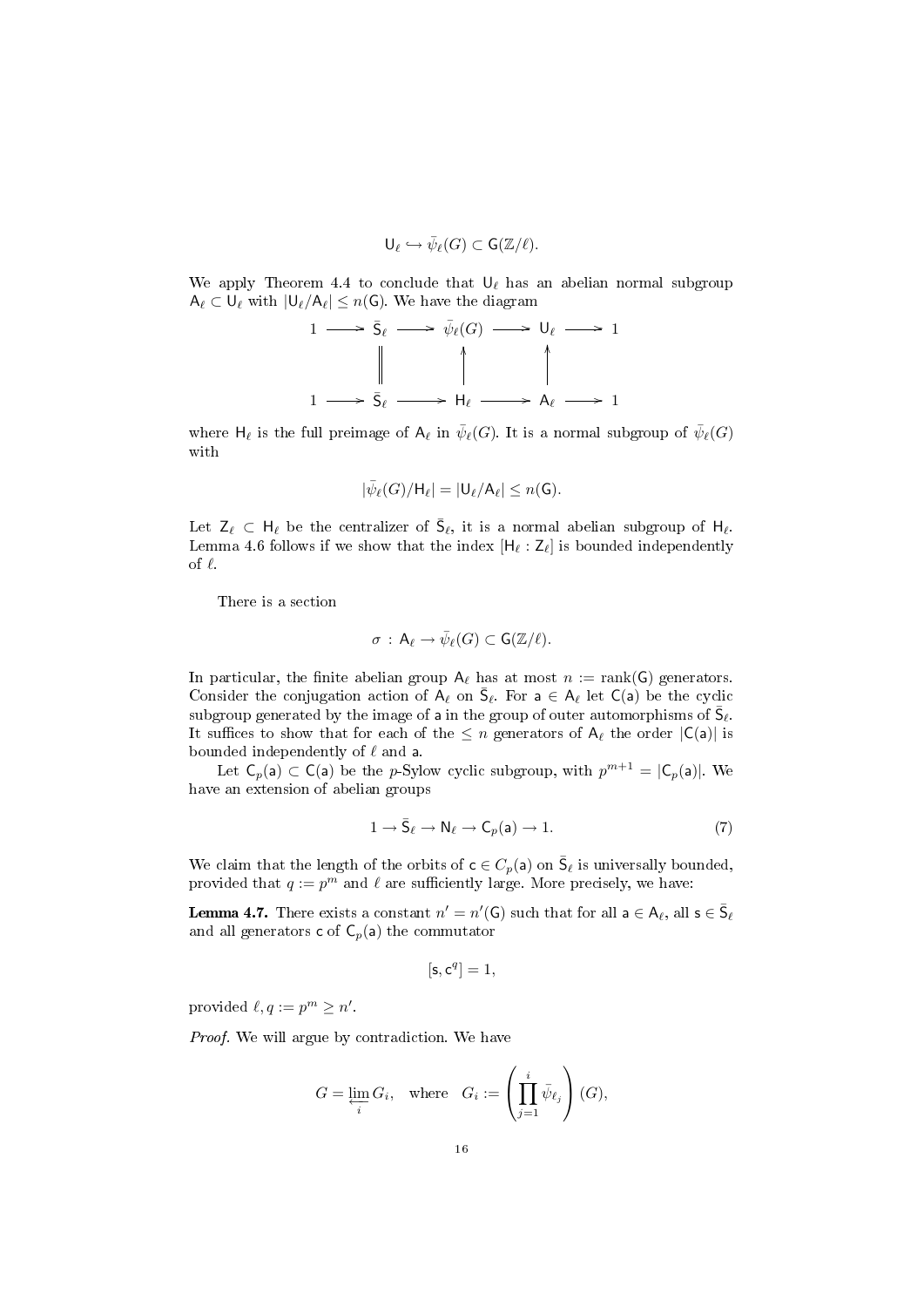$\{\ell_1, \ell_2, ...\}$  is the set of primes, with  $\ell_1 = \ell$ , and the maps  $\pi_i : G_{i+1} \to G_i$  are the natural projections. Assume that

$$
[\mathsf{s}, \mathsf{c}^q] = \mathsf{s}' \neq 1 \quad \text{in} \quad \bar{\mathsf{S}}_{\ell}. \tag{8}
$$

We apply Corollary 4.3 inductively to conclude that each of the groups  $G_i$ has an  $(\ell, p^{m_i})$ -extension

$$
\{s_i \in S_{\ell,i}, n_i \in N_i\}.
$$

More precisely, there is a sequence of groups  $\mathsf{S}_{\ell,i} \subset G_i$  and elements  $\mathsf{s}_i, \mathsf{n}_i \in G_n$ with the following properties:

- $\mathsf{S}_{\ell,i}$  is an  $\ell$ -Sylow subgroup of  $G_i$ ,
- $s_i \in S_{\ell,i}$
- $n_i$  is in the normalizer of  $S_{\ell,i}$ ,
- $n_i$  has order  $p^{m_i,1}$  with  $m_{i,1} > m_i \ge m$ ,
- $\bullet \ \ [{\sf s}_i,{\sf n}_i^{p^{m_i}}] \neq 1,$
- $\pi_i(S_{\ell,i+1}) = S_{\ell,i}, \pi_{i+1}(s_{i+1}) = s_i, \pi_i(i_{i+1}) = n_i$ , for all i.

The corresponding limits

$$
\gamma_{\mathsf{s}} = \varprojlim \mathsf{s}_i, \ \ \gamma_{\mathsf{c}} = \varprojlim \mathsf{c}_i \in G
$$

have infinite support and don't commute. Thus there exists a prime number  $r >$  $\ell$ , q (and  $\ell_0(G)$ ) such that

$$
[\bar{\psi}_r(\gamma_{\mathsf{s}}), \bar{\psi}_r(\gamma_{\mathsf{c}})] \neq 1.
$$

Let  $i$  be sufficiently large so that the prime  $r$  is among the primes  $\ell_1, \ldots, \ell_i.$  There is a natural projection

$$
\bar{\psi}_r \,:\, G_i \to \bar{\psi}_r(G) \subset \mathsf{G}(\mathbb{Z}/r).
$$

The  $\ell$ -Sylow subgroup  $\mathsf{S}_{\ell,i}$  surjects onto the  $\ell$ -Sylow subgroup of  $\bar{\psi}_r(G)$ , which is abelian by Theorem 4.4. Let

$$
\bar{\mathsf{N}}_r \subset \bar{\psi}_r(G) \subset \mathsf{G}(\mathbb{Z}/r)
$$

be the nonabelian group generated by  $\bar{\psi}_r(\gamma_{\mathsf{s}})$  and  $\bar{\psi}_r(\gamma_{\mathsf{n}})$ , i.e., by  $\bar{\psi}_r(\mathsf{s}_i)$  and  $\bar{\psi}_r(\mathsf{n}_i)$ . It fits into an exact sequence

$$
1 \to \bar{S}_{\ell,r} \to \bar{N}_r \to \bar{A}_r \to 1,
$$

where  $\bar{\mathsf S}_{\ell,r}$  is an abelian group of  $\ell$ -power order,  $\bar{\mathsf A}_r$  a cyclic abelian group of order divisible by  $p^{m+1}$ ,  $p \neq \ell$ .

Since  $r \nmid |\bar{N}_r|$  we can apply Theorem 4.4: Any subgroup of  $G(\mathbb{Z}/r)$  of order coprime to  $r$  has a normal abelian subgroup of index bounded by some constant  $n(\mathsf{G})$ . However, any abelian normal subgroup of  $\bar{\mathsf{N}}_r$  has index  $\geq \min(\ell, q)$ . We obtain a contradiction, when  $\ell$  and  $q$  are  $\geq n(G)$ .  $\Box$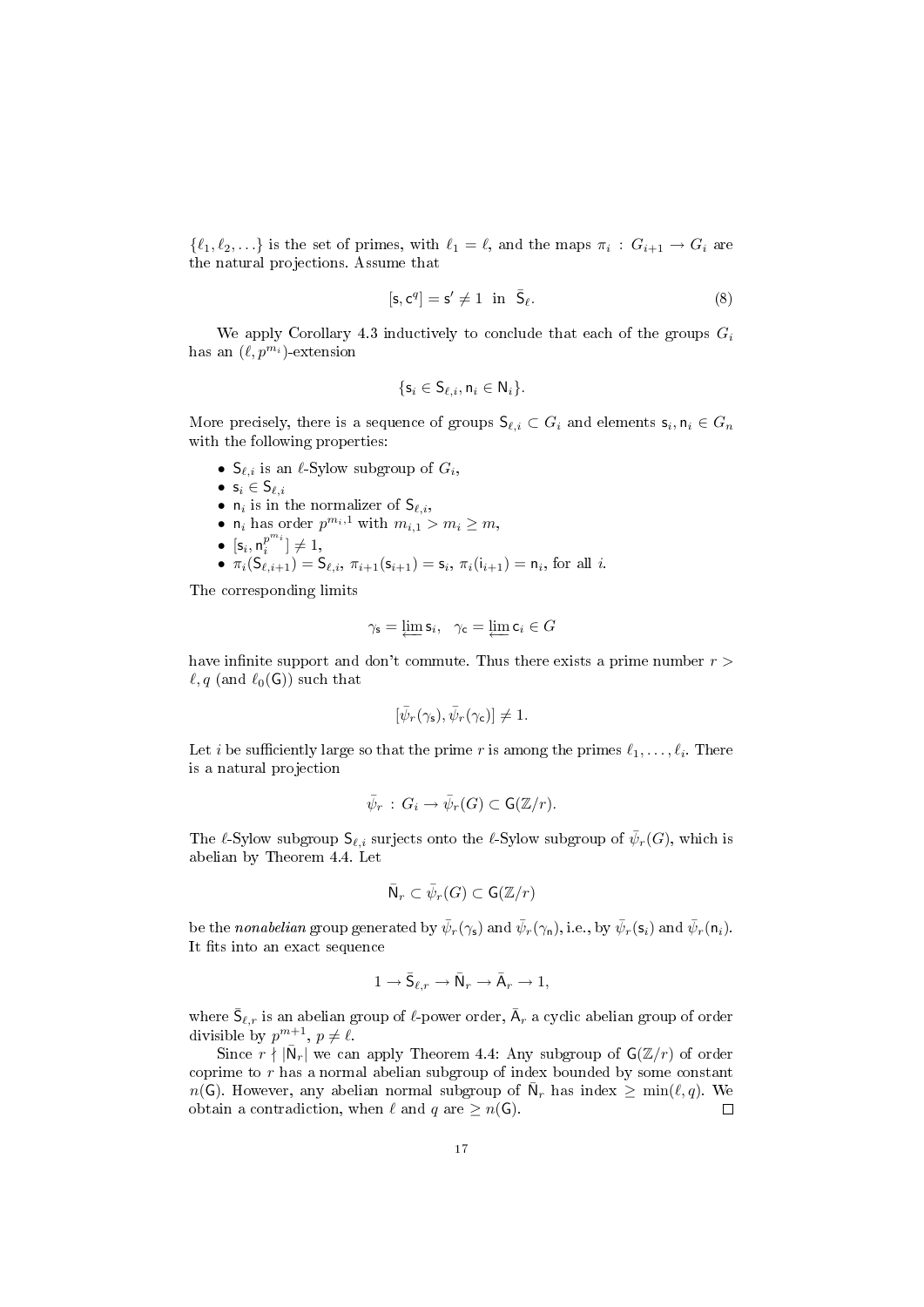This finishes the proof of Lemma 4.6.

We complete the proof of Proposition 4.5. Indeed, put

$$
\bar{H}:=\prod_{\ell\in S} \mathsf{Z}_{\ell}\subset \prod_{\ell\in S} \mathsf{G}(\mathbb{Z}/\ell).
$$

This is an closed abelian normal subgroup of  $\psi(G) = \prod_{\ell \in S} \bar{\psi}_{\ell}(G)$ . Since  $\psi$  is an injection, the preimage  $H := \psi^{-1}(\bar{H})$  is a closed abelian normal subgroup of G. By Lemma 4.6,  $[\bar{\psi}_{\ell}(G):Z_{\ell}] \leq \kappa$ , for all  $\ell$ , the quotient  $G/H$  has exponent bounded by  $\kappa$ .  $\Box$ 

#### 5. Curves and their Jacobians

Let C be a smooth projective curve of genus  $g \geq 2$  over a field k and  $J^n$  the Jacobian of degree-n zero-cycles, or alternatively, degree-n line bundles on  $C$ , with the convention  $J = J^0$ . We have the diagram

$$
C^n \xrightarrow{\sigma_n} C^{(n)} \qquad \downarrow \varphi_n
$$

$$
J^n.
$$

For any field  $k_0$  we denote by  $C^{(n)}(k_0)$  the set of  $k_0$ -points of the variety  $C^{(n)}$ , i.e., the set of effective cycles  $c_1+\ldots+c_n$  defined over  $k_0.$  We write  $C(k_0)^{(n)}\subset C^{(n)}(k_0)$ for the subset of cycles  $c_1 + \ldots + c_n$  where each  $c_i$  is defined over  $k_0$ . Put

$$
W_n^r(C) := \{ [L] \in J^n \mid \dim \mathrm{H}^0(C, L) \ge r + 1 \}, \quad W_n(C) := W_n^0(C).
$$

The map  $\varphi_n$  is surjective for  $n \geq \mathsf{g}$ . For  $n = \mathsf{g}$  there is a divisor  $D \subset J$  such that for all  $x \in J(k) \setminus D(k)$ , the fiber  $\varphi_n^{-1}(x)$  consists of one point. For  $n \geq 2$ g – 1, the map  $\varphi_n$  is a  $\mathbb{P}^{n-g}$ -bundle.

We assume that  $C(k_0) \neq \emptyset$ , fix a point  $c_0 \in C(k_0)$  and the embedding

$$
C \hookrightarrow J
$$
  

$$
c \mapsto [c - c_0].
$$

This allows us to identify  $J^n$  and  $J$ .

The following lemma will be used in Section 7.

**Lemma 5.1.** Let  $k_0$  be a finite field of characteristic p. Fix a prime number  $\ell \neq p$ and assume that  $J(k_0) \supset J[\ell]$ . For  $\ell = 2$  assume that  $J(k_0) \supset J[4]$ , respectively. Let  $k_1/k_0$  be a degree- $\ell$ -extension. Then

- $\frac{1}{\ell}J(k_0) \subset J(k_1),$
- $J\{\ell\} \cap J(k_1) = \frac{1}{\ell} J(k_0) \cap J\{\ell\}.$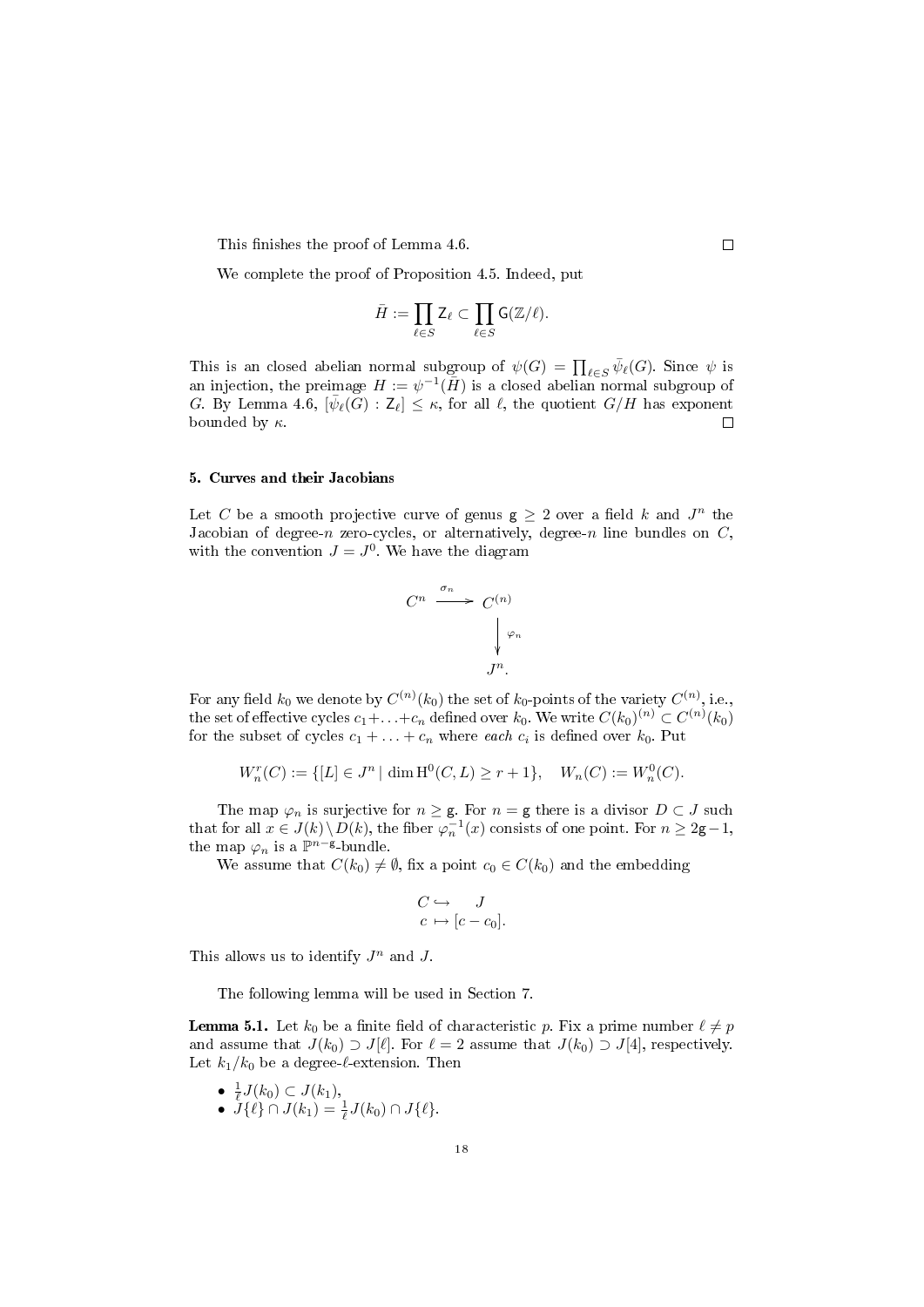*Proof.* Let Fr be the  $k_0$ -Frobenius automorphism of  $k = \bar{k}_0$ , whose action on  $J(k)$  coincides with that of the k<sub>0</sub>-Frobenius endomorphism Fr  $\in$  End(J). By assumption, Fr acts trivially on  $J[\ell^{\delta}],$  hence we have Fr – 1 =  $\ell^{\delta} f$ , for some  $f \in \text{End}(J)$ , where  $\delta = 1$  (resp. 2) for  $\ell \neq 2$  (resp.  $\ell = 2$ ). Then, a direct computation (using the binomial expansion) shows that

$$
\text{Fr}^{\ell} - 1 = \ell u(\text{Fr} - 1),
$$

for some  $u \in 1 + \ell \mathbb{Z}[f] \subset 1 + \ell \text{End}(J)$ . Since u acts on  $J\{\ell\}$  as an isomorphism, this implies the second assertion. The first assertion follows from the second.  $\Box$ 

**Lemma 5.2.** For  $n \geq 2g-1$ , a finite field  $k_0$  such that  $\#k_0$  is sufficiently large, any finite extension  $k_1/k_0$  and any point  $x \in J(k_1)$  there exists a point  $z \in \mathbb{P}^{n-g}(k_1)$  $\varphi_n^{-1}(x)$  such that the fiber  $\sigma_n^{-1}(z)$  is completely reducible over  $k_1$ .

Proof. Follows from the equidistribution theorem [Kat02], Theorem 9.4.4.  $\Box$ 

**Corollary 5.3.** There exists a finite extension  $k'_0/k_0$  such that  $C(k_1)$  generates  $J(k_1)$ , for all finite extensions  $k_1/k'_0$ .

*Proof.* The claim follows from the existence of  $z$  in Lemma 5.2.

It will be useful to be able to bound indices of subgroups in  $J(k_1)$  generated by fewer points from  $C(k_1)$ . Assume that  $k_1/k_0$  is a finite extension with  $\#k_1 = q$ . Write

$$
#J(k_1) = q^g(1 + \Delta_q)
$$
 and  $#C(k_1) = q(1 + \delta_q)$ 

We know that  $\Delta_q$ ,  $\delta_q = O(\frac{1}{\sqrt{q}})$ , the implicit constant depending only on the genus  $g(C)$ . We may assume that q is such that

$$
|\Delta_q|, |\delta_q| \le 1/2. \tag{9}
$$

 $\Box$ 

**Lemma 5.4.** Let  $D \subset C(k_1)$  be a subset of points such that

$$
\#D/\#C(k_1) \leq \epsilon_q.
$$

Let  $H \subset J(k_1)$  be the subgroup generated by points in  $C(k_1) \setminus D$ . Then

$$
I:=|J(k_1)/H|\leq \frac{(2\mathsf g-1)!\mathsf g 2^{2\mathsf g-1}}{(1-\epsilon_q)^{2\mathsf g-1}}.
$$

Proof. We have

#H = q g (1 + ∆q) I .

Observe that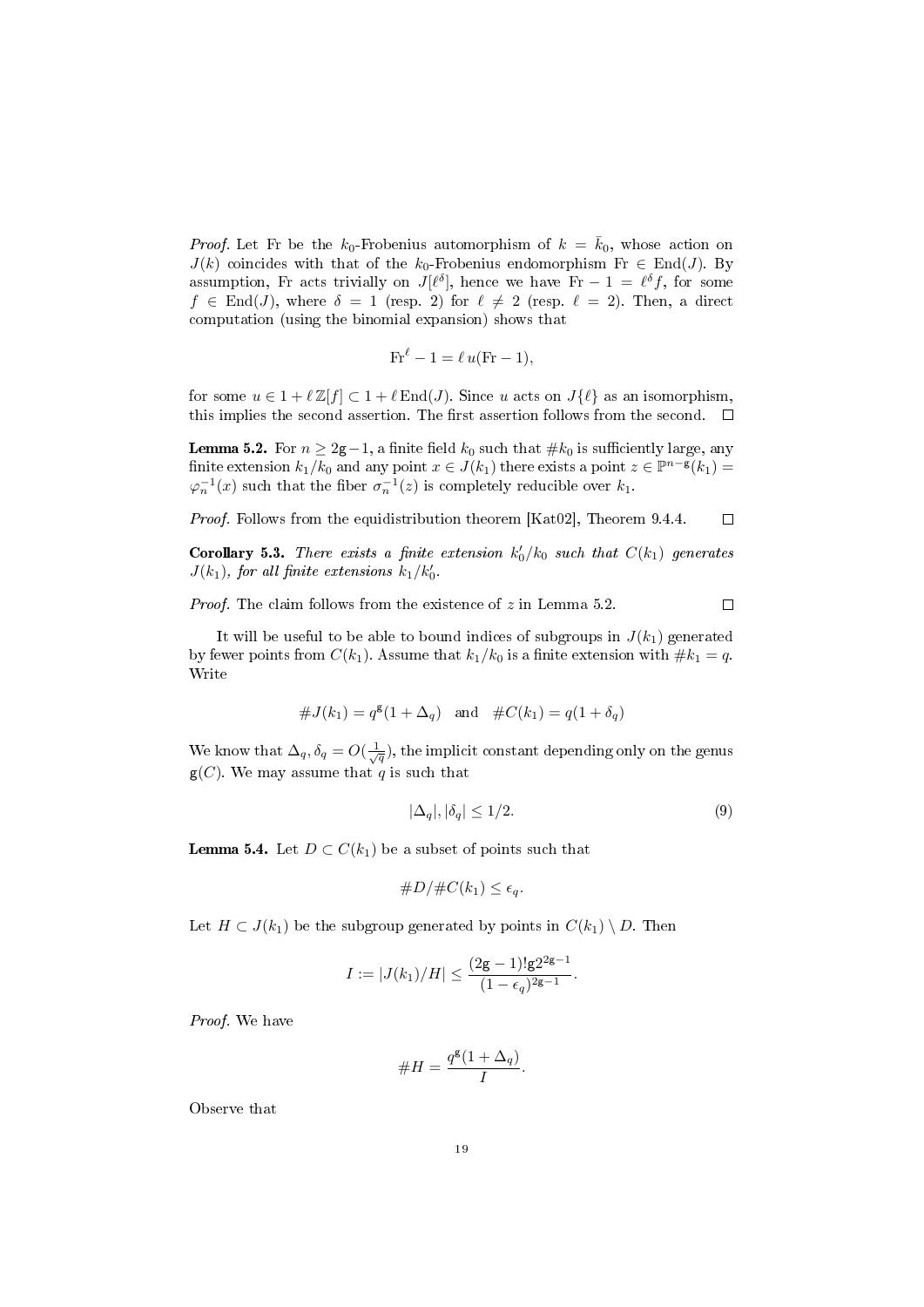$$
\#(C(k_1)\setminus D)^{(2\mathsf g-1)}\ge \frac{1}{(2\mathsf g-1)!}q^{2\mathsf g-1}(1+\delta_q)^{2\mathsf g-1}(1-\epsilon_q)^{2\mathsf g-1}.
$$

On the other hand,  $C^{(2g-1)} \rightarrow J^{2g-1}$  is a projective bundle of relative dimension  $g - 1$ . This implies that

$$
\frac{1}{(2\mathsf g-1)!}q^{2\mathsf g-1}(1+\delta_q)^{2\mathsf g-1}(1-\epsilon_q)^{2\mathsf g-1}\leq \frac{q^{\mathsf g}(1+\Delta_q)}{I}\cdot \frac{q^{\mathsf g}-1}{q-1}.
$$

Using the bound  $(9)$ , we obtain

$$
I < \frac{(2\mathsf{g}-1)!\mathsf{g}}{((1+\delta_q)(1-\epsilon_q))^{2\mathsf{g}-1}}.
$$

Recall that the Galois group  $\Gamma := \text{Gal}(k/k_0)$  is isomorphic to  $\hat{\mathbb{Z}} = \prod_{\ell} \mathbb{Z}_{\ell}$ and is topologically generated by the Frobenius automorphism Fr. For a finite set of primes S let  $k_S \subset k$  be the fixed field of  $\Gamma_S := \prod_{\ell \notin S} \mathbb{Z}_\ell$ ; the Galois group of the (infinite) extension  $k_S/k_0$  is  $\prod_{\ell \in S} \mathbb{Z}_{\ell}$ . Note that  $\widetilde{J}_{S}^S \subset J(k_S)$  and that  $C(k_S) \subset J(k_S)$  is infinite. We have a natural projection map

$$
\lambda_S\,:\,C(k)\to J(k)\to J\{S\},\,
$$

(depending on the choice of  $c_0$ ).

**Theorem 5.5.** Let  $S$  be a finite set of primes. Then

- the set  $C(k) \cap J\{S\}$  is finite;
- the map  $\lambda_S : C(k_S) \to J\{S\}$  is surjective with infinite fibers.

*Proof.* The first statement is due to Boxall [Box92]. The second was proved in [BT05].  $\Box$ 

**Remark 5.6.** Theorem 5.5 admits a generalization: Let  $X \subset A$  be a proper subvariety of an abelian variety. If  $S$  is a finite set of primes and if the intersection  $Y := X(k) \cap \prod_{\ell \in S} A\{\ell\}$  is infinite then

$$
Y \subset (\cup_{i \in I} x_i + A_i(k)) \subset X(k) \subset A(k),
$$

where I is a finite set,  $A_i \subset A$  are abelian subvarieties and  $x_i \in A(k)$  [Box92].

Note that for finite fields  $k_0$  with  $\# k_0$  sufficiently large, the image of  $C(k_0)^{(\mathsf{g})}$ does not coincide with  $J(k_0)$ . Indeed, the number of  $\mathbb{F}_q$ -points in  $C(\mathbb{F}_q)^{(\mathbf{g})}$  is approximately equal to

$$
\frac{q^{\mathsf{g}}}{\mathsf{g}!} < q^{\mathsf{g}}.
$$

On the other hand, among infinite extensions of  $k'/k_0$  we can easily find some with  $C(k')^{(g)} = J(k')$ .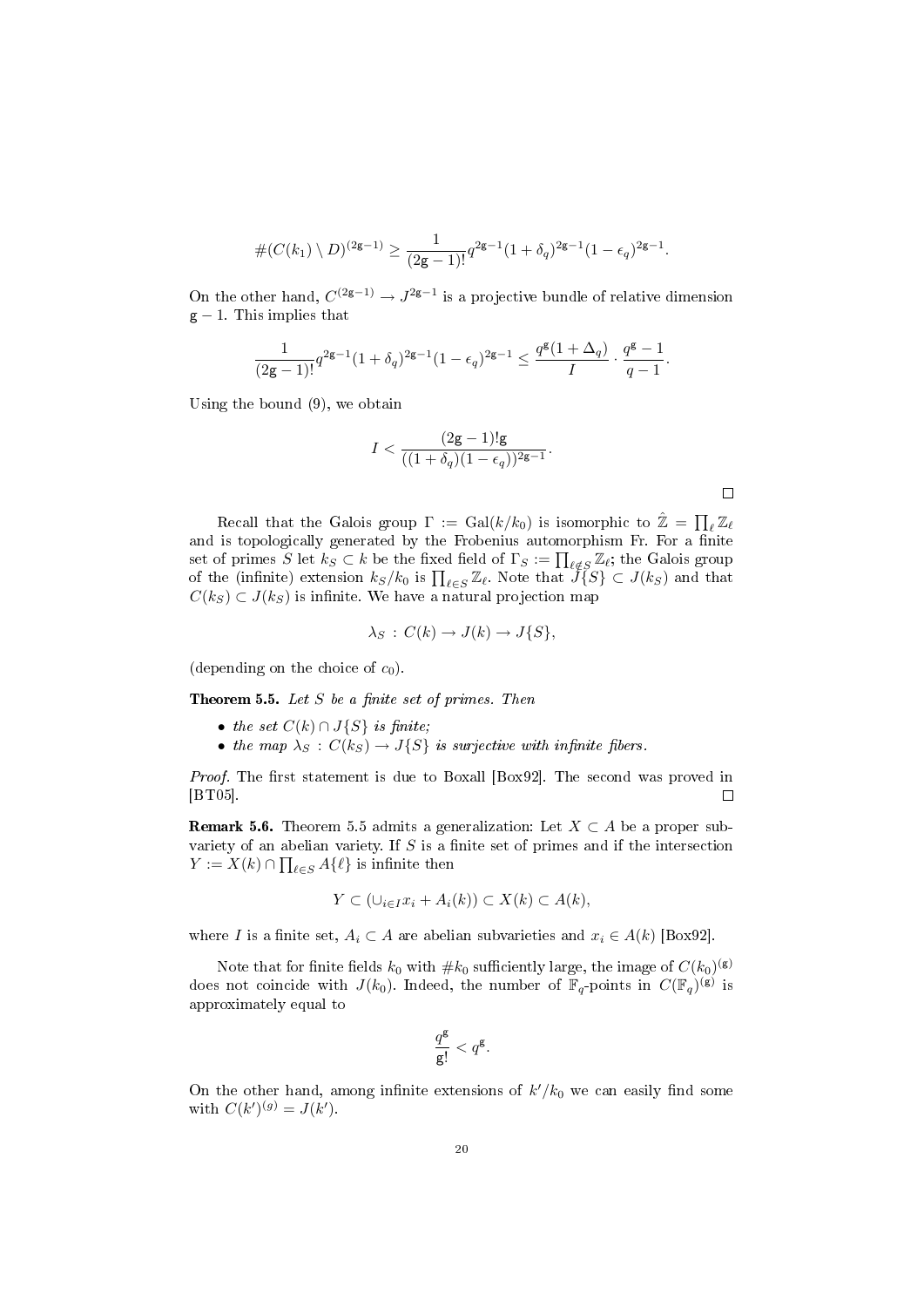**Proposition 5.7.** Let  $k_0$  be a finite field with algebraic closure k, S the set of  $primes \leq$  g and  $\Gamma_S = \prod_{\ell \notin S} \mathbb{Z}_{\ell} \subset \text{Gal}(k/k_0)$ . Put  $k' := k^{\Gamma_S}$ . Then

$$
C(k')^{(\mathsf{g})} = J(k').
$$

*Proof.* There exists a subvariety  $Y \subset J$  of codimension  $\geq 2$  such that for all  $x \in J(k) \setminus Y(k)$  there is a unique representation  $x = \sum_{i=1}^{g} c_i$ , with  $c_i \in C(k)$ , modulo permutations.

Assume that  $x \in J(k') \setminus Y(k')$  and that its representation as a cycle contains at least one  $c_i \notin C(k')$ . For any  $\gamma \in \Gamma_S$  we have  $x = \sum_1^g \gamma(c_i)$ . If  $\gamma \neq 1$ , then the size of any nontrivial orbit of  $\gamma$  is strictly greater than g. Thus there is more than one representation of x as a sum of points in  $C(k)$ , modulo permutations within the cycle. Contradiction.

Assume that  $x \subset Y(k')$ . Consider the fibration  $C^{(g)} \to J$ . The fiber over x is the projective space  $\mathbb{P}^r$ , defined over k', parametrizing all representations of x as a sum of degree-g zero-cycles. There exists  $(c_1, \ldots, c_g) \in C^{(g)}(k')$  with  $\sum_{i=1}^{g} c_i = x$ . We are done if  $c_i \in C(k')$ , for all i. Otherwise, observing that  $\Gamma_S$ preserves this cycle, we can apply the argument above about the minimal length of Galois orbits in the complement  $C(k) \setminus C(k')$ .  $\Box$ 

**Lemma 5.8.** Let  $J_{\gamma}(k) \subset J(k)$  be the subset of elements fixed by  $\gamma \in G_C$ . If C is not hyperelliptic then

$$
j_{\gamma}: C(k) \setminus C_{\gamma}(k) \to J(k)/J_{\gamma}(k)
$$

is an embedding of sets. If  $C$  is hyperelliptic let

$$
C[4] := \{ c \in C(k) \mid c \in J[4] \text{ and } \gamma(c) = -c \}.
$$

Then

$$
j_{\gamma}: C(k) \setminus (C_{\gamma}(k) \cup C[4]) \to J(k)/J_{\gamma}(k)
$$

is an embedding of sets.

*Proof.* Assume there exist two points  $c, c' \in C(k)$  with  $\gamma(c) \neq c$  and  $\gamma(c') \neq c'$  and such that  $j_{\gamma}(c) = j_{\gamma}(c')$ . Then  $\gamma(c) - \gamma(c') = c - c'$  and hence  $\gamma(c) + c' = c + \gamma(c')$ . The cycles  $\gamma(c) + c', c + \gamma(c')$  consist of different points since  $c' \neq c, c' \neq \gamma(c')$ , by assumption. Thus  $\gamma(c) + c'$  defines a hyperelliptic pencil and we have proved the lemma for nonhyperelliptic curves.

In the hyperelliptic case assume that the pencil consists of elements  $c, -c$ (since the pencil is clearly  $\gamma$ -invariant and belongs to  $J_{\gamma}$ ). Thus  $c' = -c$  and  $\gamma$ acts as -1 on c. Note that  $j_{\gamma}(c) = -j_{\gamma}(c)$  implies that  $j_{\gamma}(2c) = 0$  and  $2c \in J_{\gamma}(k)$ . Then  $2c = -2c$  implies that  $4c = 0$ . Thus in this case a possible exceptional subset consists of points  $c \neq c' = -c$  of order 4 such that  $\gamma(c) = -c$ .  $\Box$ 

**Theorem 5.9.** The group of automorphisms  $G_C$  satisfies conditions of Proposition 4.5.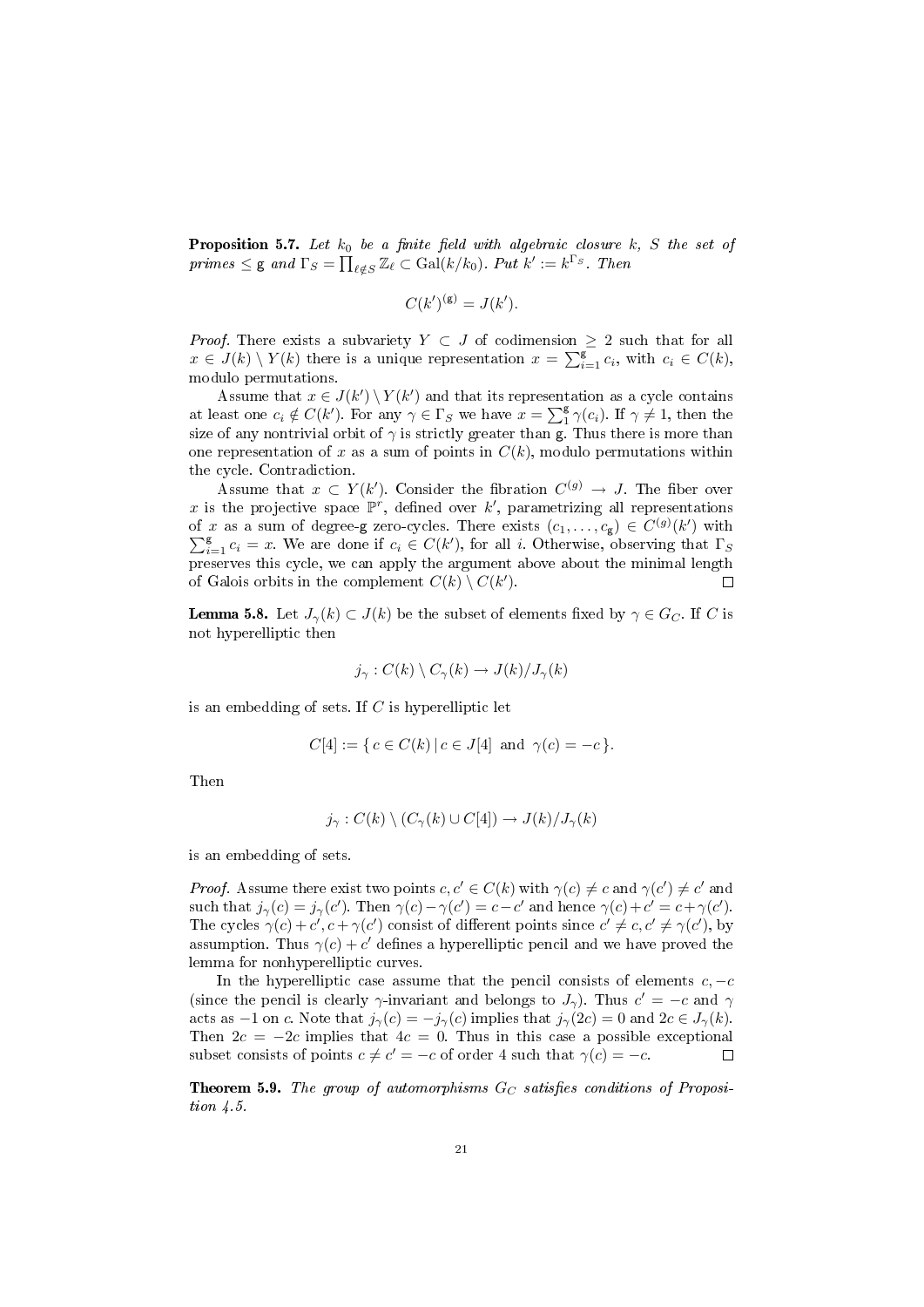Proof. Immediate from Proposition 3.5.

**Corollary 5.10.** For all  $\gamma, \tilde{\gamma} \in G_C$  there exists an  $n \in \mathbb{N}$  such that  $\gamma^n$  and  $\tilde{\gamma}^n$ commute.

Proof. If suffices to combine Theorem 5.9 and Proposition 4.5.

**Theorem 5.11.** Let  $\phi : (C, J) \rightarrow (\tilde{C}, \tilde{J})$  be an isomorphism of pairs. Then there exists an  $n \in \mathbb{N}$  such that  $\text{Fr}_C^n$  and  $\phi^{-1}(\text{Fr}_C^n)$  commute in  $\text{Aut}(J(k))$ .

Proof. Immediate from Corollary 5.10.

Lemma 5.12. Assume that Fr and  $\tilde{F}$ r generate the same  $\ell$ -adic subgroup in  $GL_n(\mathbb{Z}_\ell)$ . Then there exist  $n, \tilde{n} \in \mathbb{N}$  such that

$$
\text{Fr}^n = \tilde{\text{Fr}}^{\tilde{n}}.
$$

*Proof.* The assumption implies that there exist an  $\alpha \in \mathbb{Z}_{\ell}^*$  and an  $\tilde{n} \in \mathbb{N}$  such that

$$
\text{Fr}^{\alpha} = \tilde{\text{Fr}}^{\tilde{n}}.
$$

The same equality holds for the determinants. However, the determinants are positive integer powers of p. П

#### 6. Detecting isogenies

In this section, we recall some facts from divisibility theory for linear recurrences, as developed in  $[CZ02]$ , and apply these to derive a sufficient condition for isogeny of abelian varieties.

A function  $F : \mathbb{N} \to \mathbb{C}$  is called a *linear recurrence* if there exist an  $r \in \mathbb{N}$ , and  $a_i \in \mathbb{C}$ , such that for all  $n \in \mathbb{N}$  one has

$$
F(n + r) = \sum_{i=0}^{r-1} a_i F(n + i).
$$

There is a unique expression

$$
F(n) = \sum_{i=1}^{m} f_i(n) \gamma_i^n,
$$

where  $f_i \in \mathbb{C}[x]$  are nonzero and  $\gamma_i \in \mathbb{C}^*$ . The complex numbers  $\gamma_i \in \mathbb{C}^*$  are called the roots of the recurrence. Let  $\Gamma$  be a torsion-free finitely-generated subgroup of the multiplicative group  $\mathbb{C}^*$ . Then the ring of linear recurrences with roots in  $\Gamma$  is isomorphic to the unique factorization domain  $\mathbb{C}[x, \Gamma]$  (see [CZ02, Lemma 2.1]); the element in  $\mathbb{C}[x, \Gamma]$  corresponding to a linear recurrence F will be denoted by the same letter.

We say that  ${F(n)}_{n\in\mathbb{N}}$  is a *simple* linear recurrence, if  $\deg(f_i) = 0$ , for all *i*, i.e.,  $f_i$  are constants.

 $\Box$ 

 $\Box$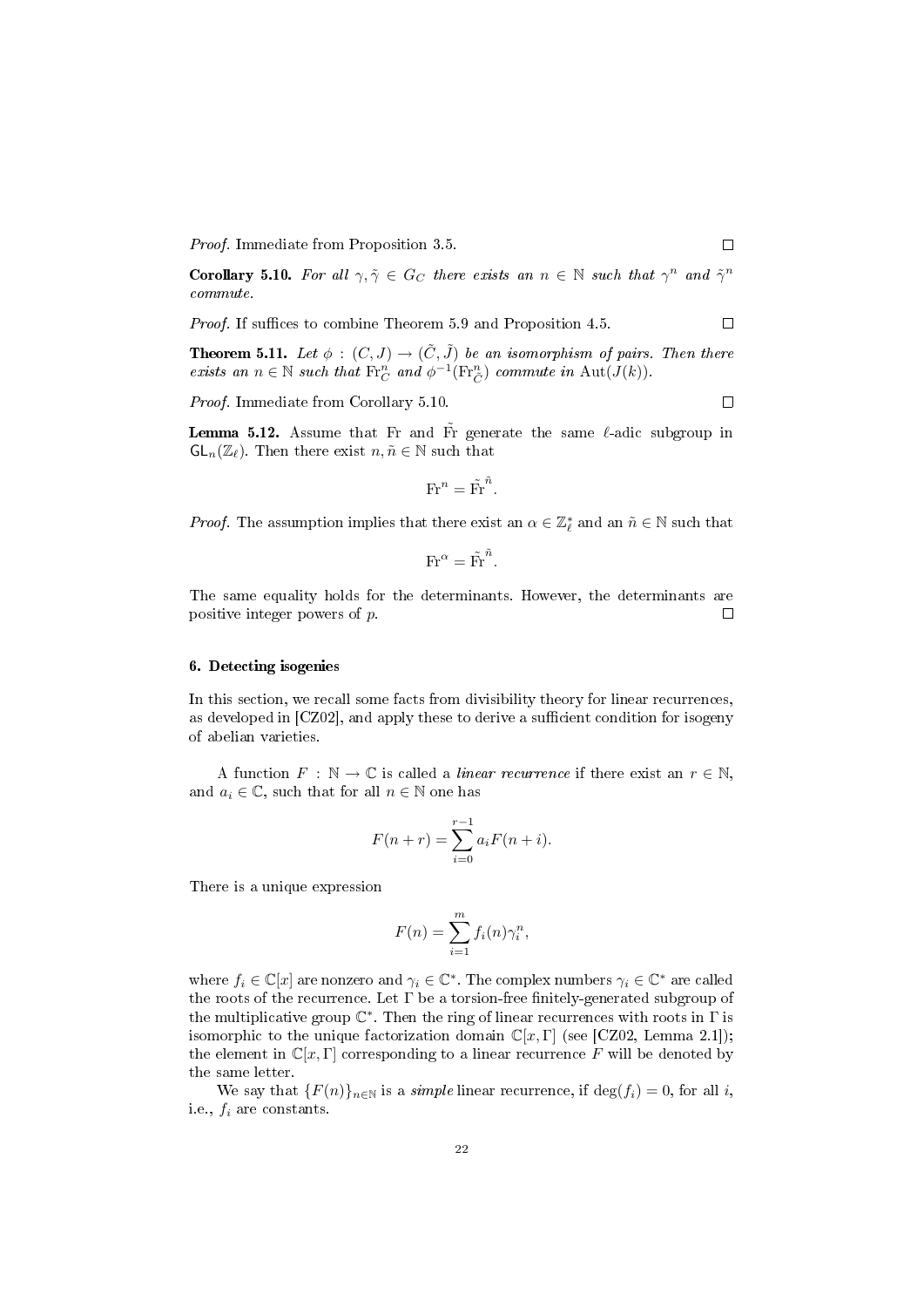**Proposition 6.1.** Let  $\{F(n)\}_{n\in\mathbb{N}}$ ,  $\{\tilde{F}(n)\}_{n\in\mathbb{N}}$  be simple linear recurrences such that  $F(n), \tilde{F}(\tilde{n}) \neq 0$  for all  $n, \tilde{n} \in \mathbb{N}$ . Assume that

- 1. The set of roots of F and  $\tilde{F}$  generates a torsion-free subgroup of  $\mathbb{C}^*$ .
- 2. There is a finitely-generated subring  $\mathfrak{R} \subset \mathbb{C}$  with  $F(n)/F(n) \in \mathfrak{R}$ , for infinitely many  $n \in \mathbb{N}$ .

Then

$$
G: \mathbb{N} \to \mathbb{C}
$$

$$
n \mapsto F(n)/\tilde{F}(n)
$$

is a simple linear recurrence.

*Proof.* The fact that G is a linear recurrence is proved in  $\left[$ CZ02, p. 434 $\right]$ . Enlarging Γ, if necessary, we obtain an identity

$$
G\cdot \tilde{F}=F,
$$

in the ring  $\mathbb{C}[x,\Gamma]$ . Since  $F,\tilde{F}$  are simple, i.e., in  $\mathbb{C}[\Gamma]$ , G is also simple.

 $\Box$ 

**Lemma 6.2.** Let  $\Gamma$  be a finitely-generated torsion-free abelian group of rank r with a fixed basis  $\{\gamma_1, \ldots, \gamma_r\}$ . Let  $\mathbb{C}[\Gamma]$  be the corresponding algebra of Laurent polynomials, i.e., finite linear combinations of monomials  $x^{\gamma} = \prod_{j=1}^{r} x_j^{g_j}$ , where  $\gamma = \sum_{i=1}^r g_i \gamma_i \in \Gamma$ . Let  $\gamma$  be a primitive element in  $\Gamma$ , i.e.,  $gcd(g_1, \ldots, g_r) = 1$ . Then, for each  $\lambda \in \mathbb{C}^*$ , the polynomial  $x^{\gamma} - \lambda$  is irreducible in  $\mathbb{C}[\Gamma]$ , i.e., defines an irreducible hypersurface in the torus  $(\mathbb{C}^*)^r$ .

Let  $\gamma, \gamma' \in \Gamma$  be arbitrary elements. The polynomials  $x^{\gamma} - 1$  and  $x^{\gamma'} - 1$ are not coprime in  $\mathbb{C}[\Gamma]$ , i.e., the corresponding divisors in  $(\mathbb{C}^*)^r$  have common irreducible components, if and only if  $\gamma$ ,  $\gamma'$  generate a cyclic subgroup of Γ.

*Proof.* The map defined by the monomial  $x^{\gamma} : (\mathbb{C}^*)^r \to \mathbb{C}^*$  has irreducible fibers, if and only if  $\gamma$  is primitive. For other  $\gamma$ , put  $m := \gcd(g_1, \ldots, g_r) > 1$  and  $\gamma = m\bar{\gamma}$ . Then  $x^{\gamma}-1=\prod_{s=1}^{m}(x^{\bar{\gamma}}-\zeta_m^s)$ , where  $\zeta_m$  is a primitive m-th root of 1. By the first observation, the polynomials  $x^{\bar{\gamma}} - \zeta_m^s$  are irreducible. To prove the last statement, note that coprimality of  $x^{\gamma} - 1$  and  $x^{\gamma'} - 1$  is equivalent to coprimality of  $x^{\bar{\gamma}} - 1$ and  $x^{\bar{z}'}-1$ , for the corresponding primitivizations  $\bar{\gamma}, \bar{\gamma}'$  of  $\gamma, \gamma'$ . This coprimality is equivalent to  $\bar{\gamma} \neq \pm \bar{\gamma}'$ .  $\Box$ 

Let A be an abelian variety of dimension  $g$  defined over a finite field  $k_1$  of characteristic p, and let  $\{\alpha_j\}_{j=1,\dots,2g}$  be the set of eigenvalues of the corresponding Frobenius endomorphism Fr on the  $\ell$ -adic Tate module, for  $\ell \neq p$ . Let  $k_n/k_1$  be the unique extension of degree  $n$ . The sequence

$$
F(n) := \#A(k_n) = \prod_{j=1}^{2g} (\alpha_j^n - 1).
$$
 (10)

is a simple linear recurrence. Let  $\Gamma$  be the multiplicative subgroup of  $\mathbb{C}^*$  generated by  $\{\alpha_j\}_{j=1,\dots,2g}$ . Choosing  $k_1$  of sufficiently large and divisible degree over  $\mathbb{F}_p$ , we may assume that  $\Gamma$  is torsion-free. Choose a basis  $\gamma_1, \ldots, \gamma_r$  of  $\Gamma$ , and write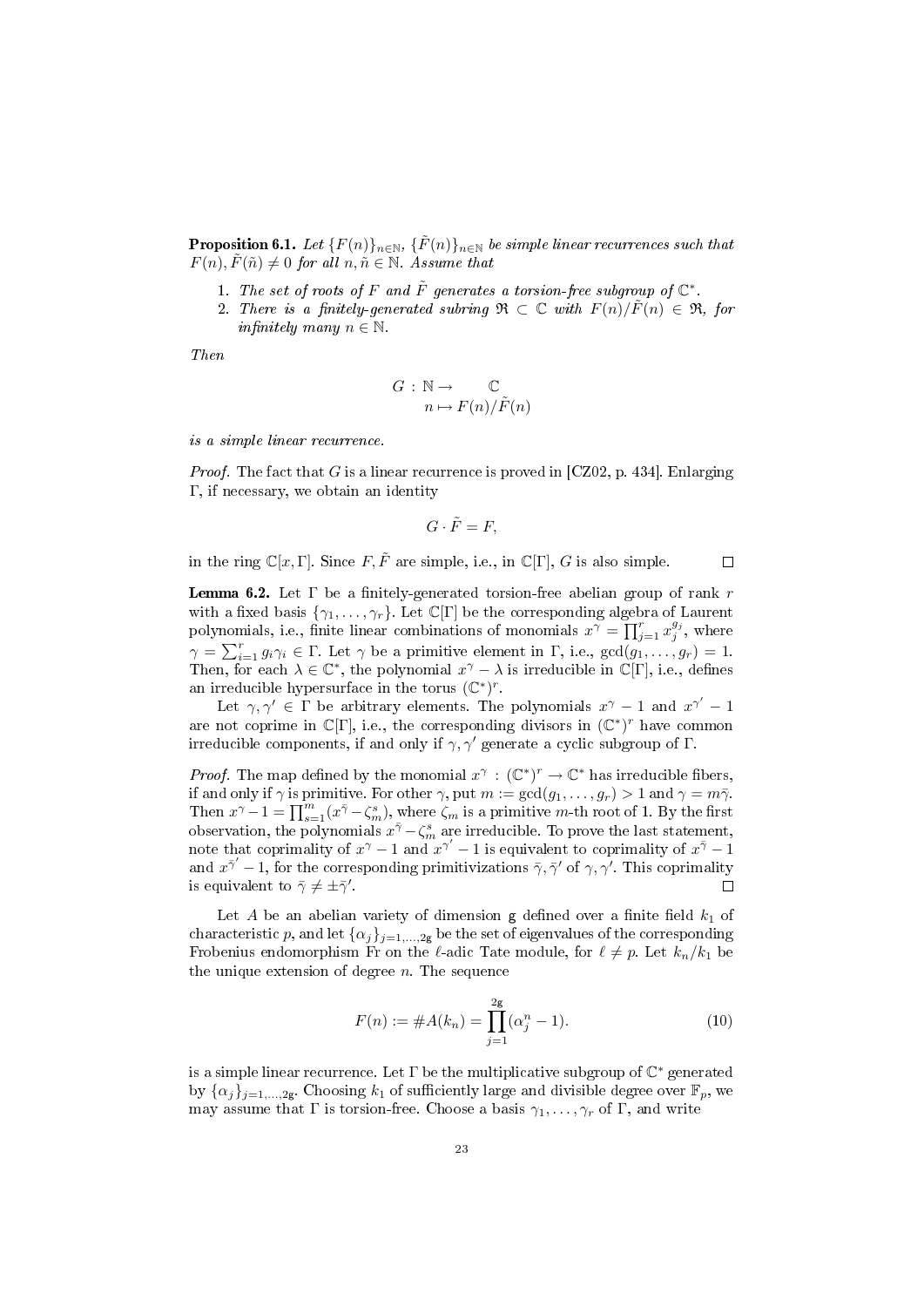$$
\alpha_j = \prod_{i=1}^r \gamma_i^{a_{ij}},
$$

with  $a_{ij} \in \mathbb{Z}$ . Recall that all  $\alpha_j$  are Weil numbers, i.e., all Galois-conjugates of  $\alpha_j$ with  $a_{ij} \in \mathbb{Z}$ . Recan that an  $\alpha_j$  are wen humbers, i.e., an Galois-conjugates of  $\alpha_j$ <br>have absolute value  $\sqrt{q}$ , where  $q = \#k_1$ . It follows that, for  $j \neq j'$ , either  $\alpha_j = \alpha_{j'}$ or  $\alpha_j, \alpha_{j'}$  generate a subgroup of rank two in  $\Gamma$  (since  $\Gamma$  does not contain torsion elements). We get a subdivision of the sequence of eigenvalues

$$
\{\alpha_j\}_{j=1,\ldots,2\mathsf g}=\sqcup_{s=1}^t I_s,\quad t\le 2\mathsf g,
$$

into subsets of equal elements. Put  $d_s = \#I_s$  and let  $\alpha_s \in I_s$ .

**Theorem 6.3.** Let A and  $\tilde{A}$  be abelian varieties of dimension g over finite fields  $k_1$ , resp.  $\tilde{k}_1$ . Let F, resp.  $\tilde{F}$ , be a simple linear recurrence as in equation (10). Assume that  $\tilde{F}(n) \mid F(n)$  for infinitely many  $n \in \mathbb{N}$ . Then A and  $\tilde{A}$  are isogenous.

*Proof.* Let  $\Gamma \in \mathbb{C}^*$  be the (multiplicative) subgroup generated by  $\{\alpha_j\} \cup \{\tilde{\alpha}_j\}.$ Choosing  $k_1$ , resp.  $\tilde{k}_1$ , of sufficiently large and divisible degree over the corresponding prime fields, we may assume that  $\Gamma$  is torsion-free. Proposition 6.1 implies that  $F/\overline{F}$  is a simple linear recurrence.

The Laurent polynomial corresponding to  $F$ , resp.  $\tilde{F}$ , has the form

$$
\prod_{s=1}^t (\prod_{i=1}^r x_i^{a_{is}} - 1)^{d_s}, \quad \text{resp.} \quad \prod_{\tilde{s}=1}^{\tilde{t}} (\prod_{i=1}^r x_i^{\tilde{a}_{i\tilde{s}}} - 1)^{d_{\tilde{s}}}.
$$

Observe that

$$
\gcd(\prod_{i=1}^r x_i^{a_{is}} - 1, \prod_{i=1}^r x_i^{a_{is'}} - 1) \in \mathbb{C}^*,
$$

for  $s \neq s'$ . The same holds for  $\tilde{F}$ . Using Lemma 6.2, we conclude that  $t = \tilde{t}$ , that we can order the indices so that  $#I_s = #I_s$ , and so that the multiplicative groups generated by  $\alpha_s \in I_s$  and  $\tilde{\alpha}_s \in I_s$  have rank 1, for each  $s = 1, \ldots, t$ . Thus  $\tilde{\alpha}_s = \alpha_s^u$ , where  $u \in \mathbb{Q}$  depends only on  $k_1$  and  $\tilde{k}_1$ . It follows that some integer powers of Fr, Fr have the same sets of eigenvalues, with equal multiplicities. It suffices to apply Theorem 1.1 to conclude that A is isogenous to  $\tilde{A}$ .  $\Box$ 

## 7. Reconstruction

We return to the setup in Section 1:  $C, \tilde{C}$  are irreducible smooth projective curves over k of genus  $\geq 2$ , with Jacobians J, resp. J. We have a diagram

$$
J(k) \qquad J^{1}(k) \stackrel{j_{1}}{\longleftarrow} C(k)
$$

$$
\phi^{0} \downarrow \qquad \phi^{1} \downarrow \qquad \phi_{s} \downarrow
$$

$$
\tilde{J}(k) \qquad \tilde{J}^{1}(k) \stackrel{\tilde{j}_{1}}{\longleftarrow} \tilde{C}(k)
$$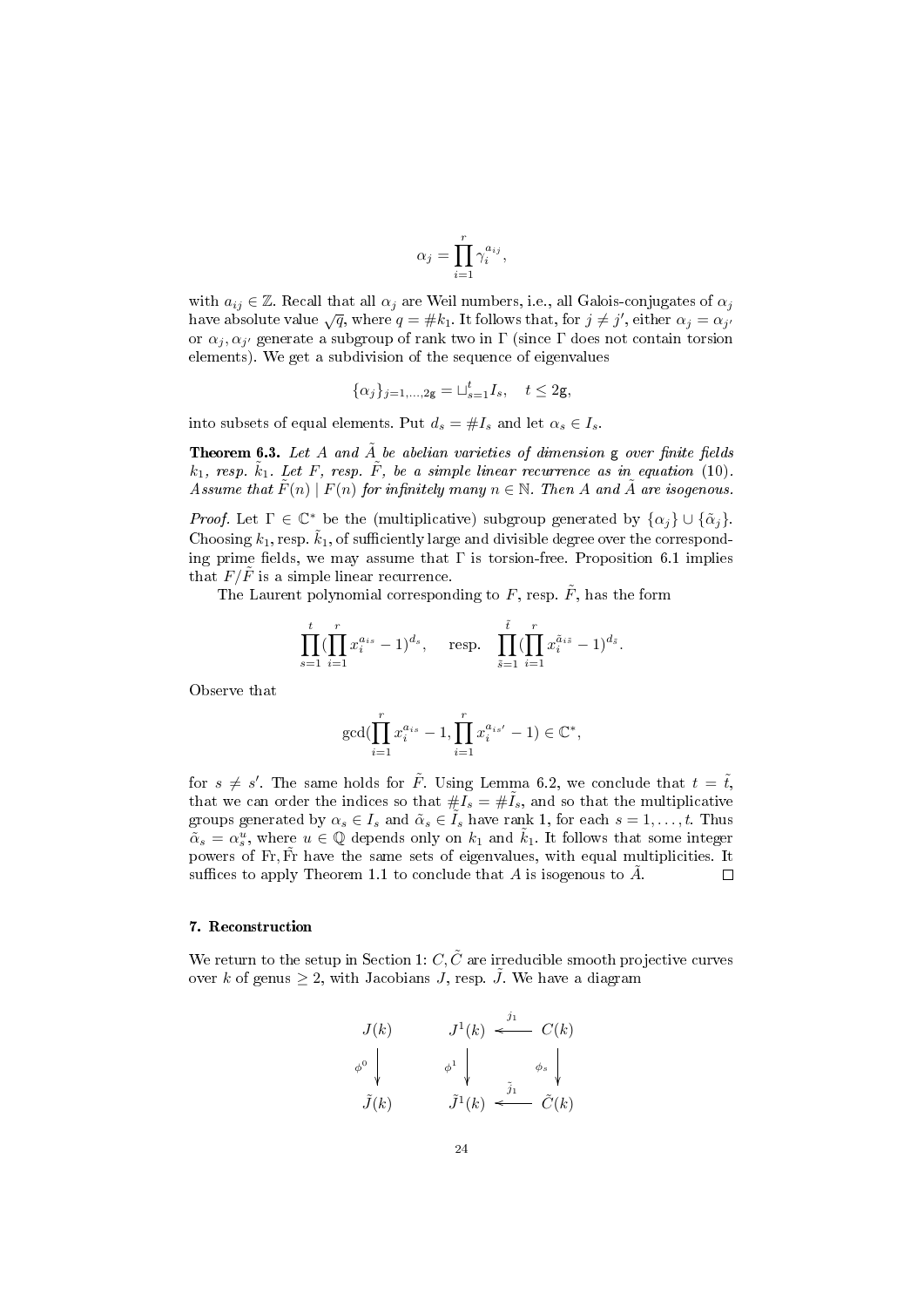where

- $\bullet$   $\phi^0$  is an isomorphism of abstract abelian groups;
- $\phi^1$  is an isomorphism of homogeneous spaces, compatible with  $\phi^0$ ;
- the restriction  $\phi_s : C(k) \to \tilde{C}(k)$  of  $\phi^1$  is a bijection of sets.

It will be convenient to choose a point  $c_0 \in C(k_0)$  and fix the embeddings

$$
C(k) \to J(k) \qquad \tilde{C}(k) \to \tilde{J}(k) \nc \mapsto c - c_0 \qquad \tilde{c} \mapsto \tilde{c} - \phi_s(c_0).
$$

With this choice, the isomorphism of abelian groups  $\phi$  induces a bijection on the sets  $C(k)$  and  $\tilde{C}(k)$ . In this situation we will say that

$$
\phi\,:\,(C,J)\rightarrow(\tilde{C},\tilde{J})
$$

is an isomorphism of pairs.

**Lemma 7.1.** For any choice of  $n_1, \ldots, n_r \in \mathbb{N}$  and  $c_1, \ldots, c_r \in C(k)$  one has

$$
\dim \mathrm{H}^0(C, \mathcal{O}(\sum_i n_i c_i)) = \dim \mathrm{H}^0(\tilde{C}, \mathcal{O}(\sum_i n_i \phi^0(c_i)).
$$

*Proof.* The effectivity of a divisor on  $C$  is intrinsically determined by the group  $J(k)$ : the images of the maps  $C^{(d)} \to J$ , resp.  $\tilde{C}^{(d)} \to \tilde{J}$ , are the same (under  $\phi^0$ ). We can distinguish  $D \in J(k)$  with dim  $\mathrm{H}^0(C, D) \geq 1$ , and therefore all sets of linearly equivalent divisors. By induction, we can detect that dim  $H^0(C, D) \ge$ n, with  $n > 1$ : there are infinitely many points  $c \in C(k) \subset J(k)$  such that  $\dim H^0(C, D - c) \geq n - 1.$  $\Box$ 

**Corollary 7.2.** If C is hyperelliptic, trigonal or special (i.e., violate the Brill-Noether inequality) then so is  $\tilde{C}$ .

**Corollary 7.3.** Let  $A \subset C^{(d)} \hookrightarrow J$ , for  $d < g$ , be a proper abelian subvariety of maximal dimension. Then there is a proper abelian subvariety  $\tilde{A} \subset \tilde{C}^{(d)} \hookrightarrow \tilde{J}$ such that  $\phi^0$  induces an isomorphism of abelian groups between  $A(k)$  and  $\tilde{A}(k)$ .

Proof. Any such abelian subvariety of maximal dimension is characterized by the property that it contains an arbitrarily large abelian subgroup of rank equal to twice its dimension. By  $\lbrack \mathrm{Box92]}, \phi^0$  induces an isomorphism on such subvarieties.  $\Box$ 

**Lemma 7.4.** Assume that  $g(C) > 2$  and that C is bielliptic. Then  $\tilde{C}$  is also bielliptic and the map  $\phi^0$  commutes with every bielliptic involution on C and  $\tilde{C}$ , respectively.

Recall that a bielliptic structure is a map  $j_E : C \to E$  of degree 2, where  $E$  is an elliptic curve. All bielliptic structures correspond to embedded elliptic curves  $E \subset C^{(2)} \subset J$ . Since we assume  $\mathsf{g}(C) > 2$ , there is a finite number of such embeddings and they are preserved under  $\phi^0$ . Thus if C is bielliptic then so is  $\tilde{C}$ , and the groups generated by bielliptic reflections are isomorphic.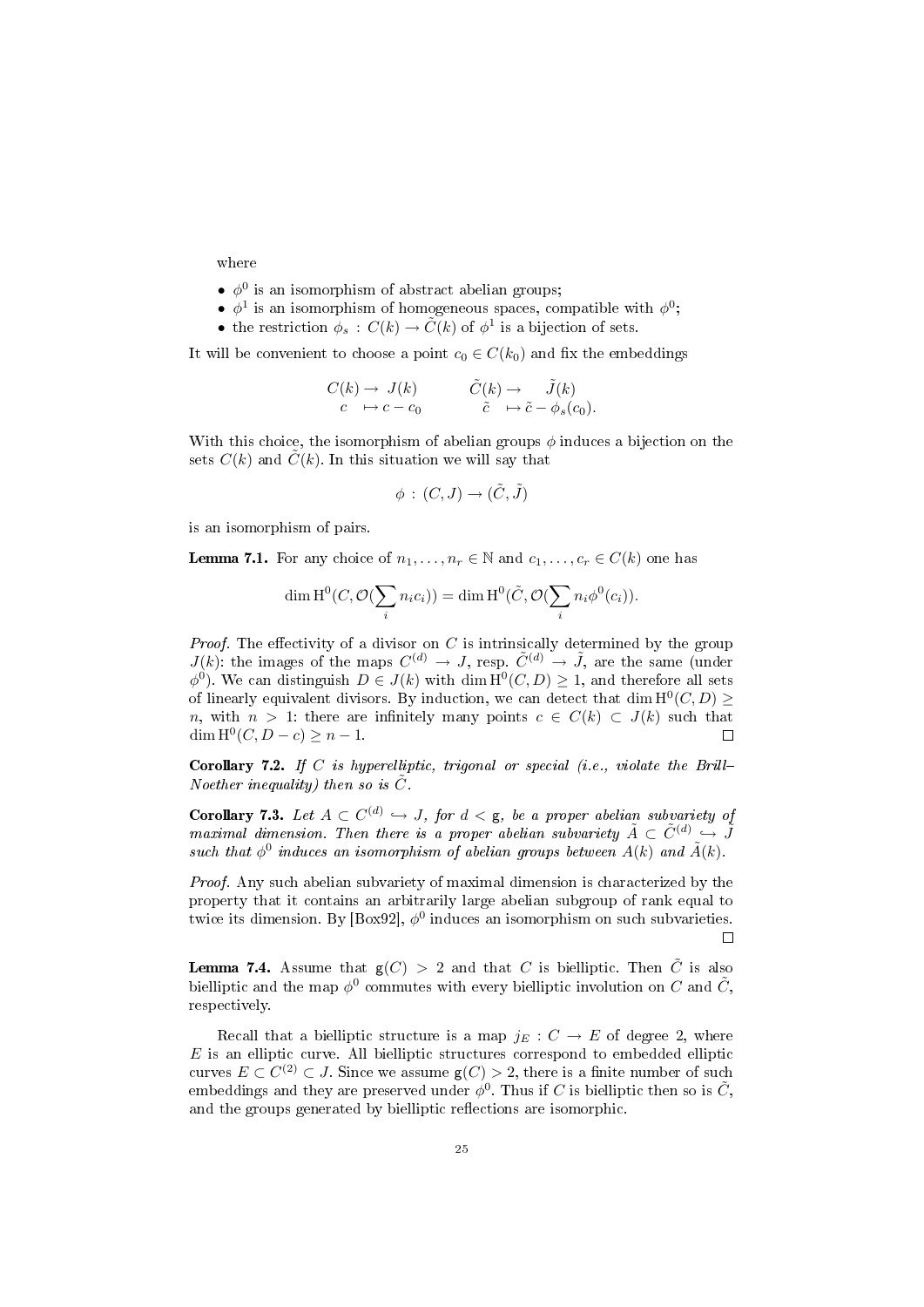**Corollary 7.5.** If C is the Klein curve then  $\tilde{C}$  is also a Klein curve.

*Proof.* Indeed, this is a unique curve of genus 3 which has the action of  $PGL_2(\mathbb{F}_7)$ . The action is generated by bielliptic involutions, hence  $\tilde{C}$  is isomorphic to  $C$ .  $\Box$ 

**Remark 7.6.** Note that the isomorphism  $\phi^0$  itself does not have to be algebraic, a profinite power of the Frobenius will have the same properties.

Assume that char( $k_0$ )  $\neq$  2, and that  $\#k_0$  is sufficiently large, i.e., for all finite extensions  $k_1/k_0$  the points  $C(k_1)$  generate  $J(k_1)$ , and same for C (see Corollary 5.3).

**Lemma 7.7.** Assume that  $C$  and  $\tilde{C}$  are not hyperelliptic. Fix finite fields  $k_0, \tilde{k}_0$ such that  $\# k_0, \# \tilde{k}_0$  are sufficiently large and  $J(k_0)\subset \tilde{J}(\tilde{k}_0)$ . Consider the tower of field extensions:  $k_0 \subset k_1 \subset \ldots$ , where  $k_i/k_{i-1}$  is the unique extension of degree 2, and similarly for  $\tilde{k}_0$ . Then, for all  $n \in \mathbb{N}$ ,

$$
\phi^0(J(k_n))\subset \tilde{J}(\tilde{k}_n).
$$

*Proof.* We have an intrinsic inductive characterization of  $C(k_n)$  and  $J(k_n)$ , resp.  $\tilde{C}(\tilde{k}_n)$  and  $\tilde{J}(\tilde{k}_n)$ . Namely,  $c \in C(k_n)$ , iff there exists a point  $c' \in C(k)$  such that  $c + c' \in J(k_{n-1})$ . Indeed, if  $c \in C(k_n) \setminus C(k_{n-1})$  then  $c'$  is the conjugate for the Galois automorphism  $\sigma$  of  $k_n/k_{n-1}$ . Conversely, if  $c + c'$  is a pair as above and  $\sigma(c) \neq c'$ , then  $\sigma(c + c') = c + c' \in J(k)$ , which defines a nontrivial hyperelliptic pencil on C, contradicting our assumption. By Corollary 5.3, points  $C(k_n)$  generate  $J(k_n)$ , as an abelian group. By induction, it follows that  $\phi^0(J(k_n)) \subset \tilde{J}(\tilde{k}_n).$ П

By Corollary 7.2, the hyperelliptic property of C implies the same for  $\tilde{C}$ . The hyperelliptic case requires a more delicate analysis of point configurations.

Let C be a hyperelliptic curve over a finite field  $\mathbb{F}_q$ . The Jacobian  $J^2$  of zero cycles of degree 2 contains a unique effective zero-cycle  $z_0 \in J^2(\mathbb{F}_q)$  corresponding to the hyperelliptic pencil on C. We use this cycle to identify  $J^2(k) \simeq J(k)$  $J^0(k)$ . Let  $k_0/\mathbb{F}_q$  be a finite extension,  $k_1/k_0$  a quadratic extension and  $\sigma$  the nontrivial element of the Galois group  $Gal(k_1/k_0)$ . Put

$$
C(k_1)^{-} := \{ c \in C(k_1) \mid \sigma(c) + c = z_0 \in J^2(k_0) \}.
$$

**Lemma 7.8.** Let C be a hyperelliptic curve defined over  $\mathbb{F}_q$ . Then there exists an  $N \in \mathbb{N}$  such that for all finite extensions  $k_0/\mathbb{F}_q$  with  $q^N \mid \hat{\#} k_0$ , the zero-cycles of even degree with support in  $C(k_1) \setminus C(k_1)^-$  generate  $J(k_1) \simeq J^2(k_1)$ .

*Proof.* Let  $H \subset J(k_1)$  be the subgroup generated by zero-cycles of even degree with support in  $C(k_1) \setminus C(k_1)^-$ . Put  $q := \#k_0$ . Note that

$$
|\#C(k_1)^- - (q+1)| \le 2\mathsf{g}\sqrt{q}.
$$

Indeed, let  $\iota : C \to \mathbb{P}^1$  be the hyperelliptic projection. Then  $\iota(C(k_1)^-) \subseteq \mathbb{P}^1(k_0)$ , and the image corresponds to those points on  $b \in \mathbb{P}^1(k_0)$  such that the degree-2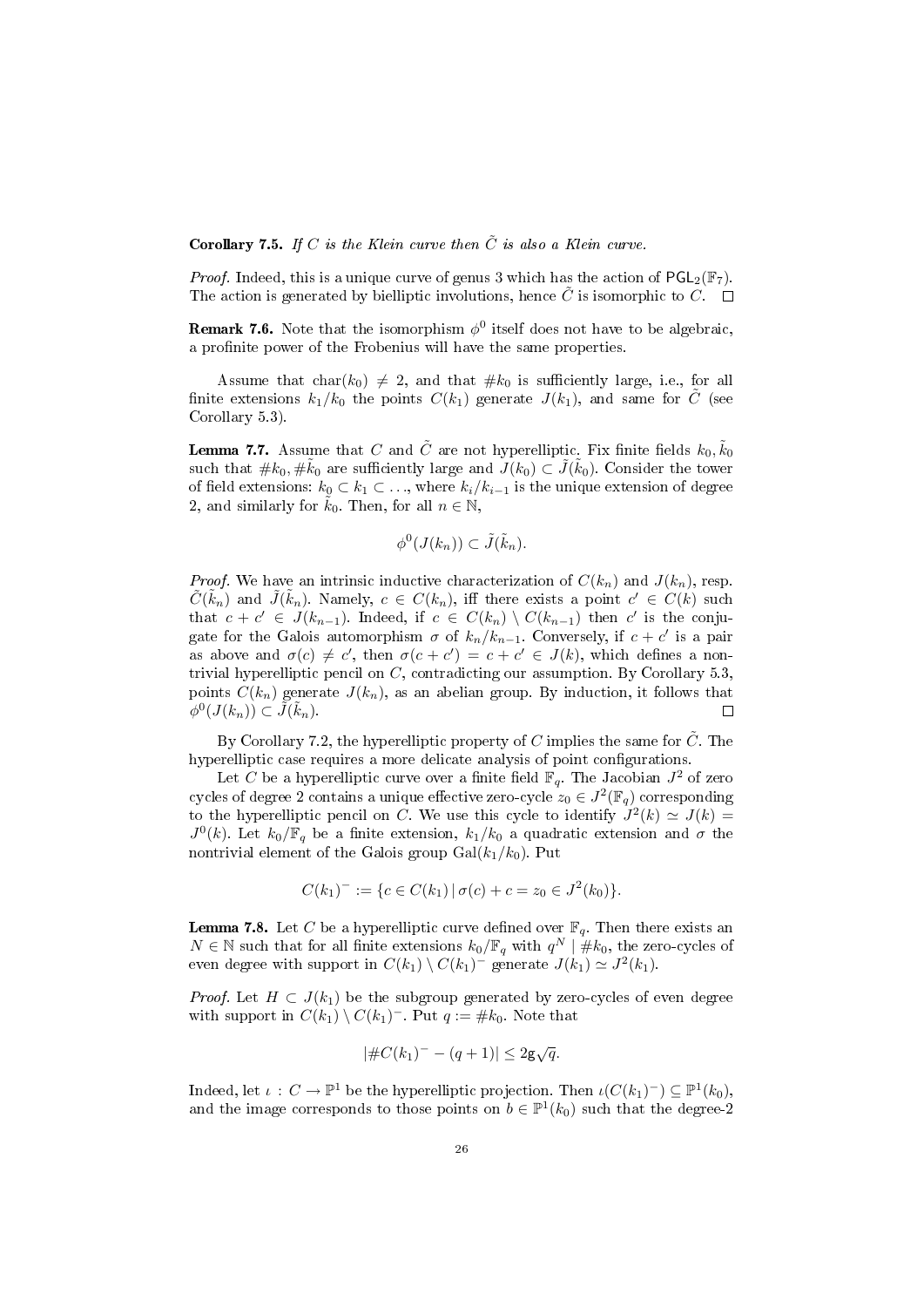cycle  $\iota^{-1}(b)$  does not split over  $k_0$ . The claim follows from standard Weil estimates. Lemma 5.4 implies a universal  $(k_1$  independent) bound for the index  $I := [J(k_1) :$ H, e.g.,  $I < m$ .

Now we apply the argument of Lemma 5.1. Let  $k_0$  be such that  $J(k_0)$  contains all  $J(k)[\ell]$ , for  $\ell < m$  (resp.  $J(k)[4]$ , when  $2 < m$ ). Then  $H = J(k_1)$ . Indeed, for  $\ell \neq 2$  and  $J(k)[\ell] \subset J(k_0)$  the order of  $J(k_1)/J(k_0)$  is coprime to  $\ell$ : if an automorphism of order 2 acts trivially on  $J(k)[\ell]$  then it also acts trivially on all elements of  $\ell$ -power order in  $J(k_1)$ . Next, note that the elements of the form  $\frac{1}{2}x, x \in J(k_0)$  generate the 2-primary part of  $J(k_1)$  but that  $\sigma(\frac{1}{2}x) = x + z_0, z_0 \in$  $\tilde{J}^2(k_0)$  and hence  $\frac{1}{2}x$  is never in  $J(k_1)^-$  (the subgroup generated by  $C(k_1)^-$ ). This completes the argument for  $\ell = 2$ .  $\Box$ 

**Lemma 7.9.** Assume that  $C$  and  $\tilde{C}$  are hyperelliptic. There exist finite fields  $k_0, \tilde{k}_0$ and towers of quadratic field extensions:  $k_0 \text{ }\subset k_1 \text{ }\subset \text{ } \ldots$ , resp. for  $k_0$ , such that for all  $n\in\mathbb{N}$ 

$$
\phi^0(J(k_n)) \subset \tilde{J}(\tilde{k}_n).
$$

*Proof.* By Lemma 7.8, the points in  $C(k_i) \setminus C(k_i)^-$  generate  $J(k_i)$ . This subset of points is defined intrinsically in  $C(k)$ , provided  $J(k_{i-1})$  is already known. By induction, as in the proof of Lemma 7.7, we obtain the required tower of degree-2 extensions, with an embedding

$$
\phi^0: J(k_i) \to \tilde{J}(\tilde{k}_i).
$$

 $\Box$ 

**Theorem 7.10.** Let  $\phi : (C, J) \rightarrow (\tilde{C}, \tilde{J})$  be an isomorphism of pairs. Then J and J˜ are isogenous.

Proof. In both hyperelliptic and nonhyperelliptic case we have shown that, for sufficiently large finite ground fields  $k_0, \tilde{k}_0$ , there exist towers  $\{k_n\}_{n\in\mathbb{N}}$  and  $\{\tilde{k}_n\}_{n\in\mathbb{N}}$ of degree-2 field extensions with the following property:

$$
\phi^0(J(k_n))\subset \tilde{J}(\tilde{k}_n)
$$

(see Lemma 7.7 and Lemma 7.9). Now we apply Theorem 6.3 to the Frobenius automorphisms Fr, Fr.  $\Box$ 

### 8. Anabelian geometry

In this section we discuss an application of the above results to Grothendieck's Anabelian Program - the reconstruction of function fields from Galois groups.

Let  $C$  be an irreducible smooth projective curve over  $k = \bar{\mathbb{F}}_p$  of genus  $\mathsf{g} \geq 2,\, J$ its Jacobian and  $K = k(C)$  its function field. Throughout, we assume that  $p > 2$ . Fix a separable closure  $\bar{K}/K$  and let  $\mathcal{G} = \mathcal{G}_K = \text{Gal}(K/K)$  be the absolute Galois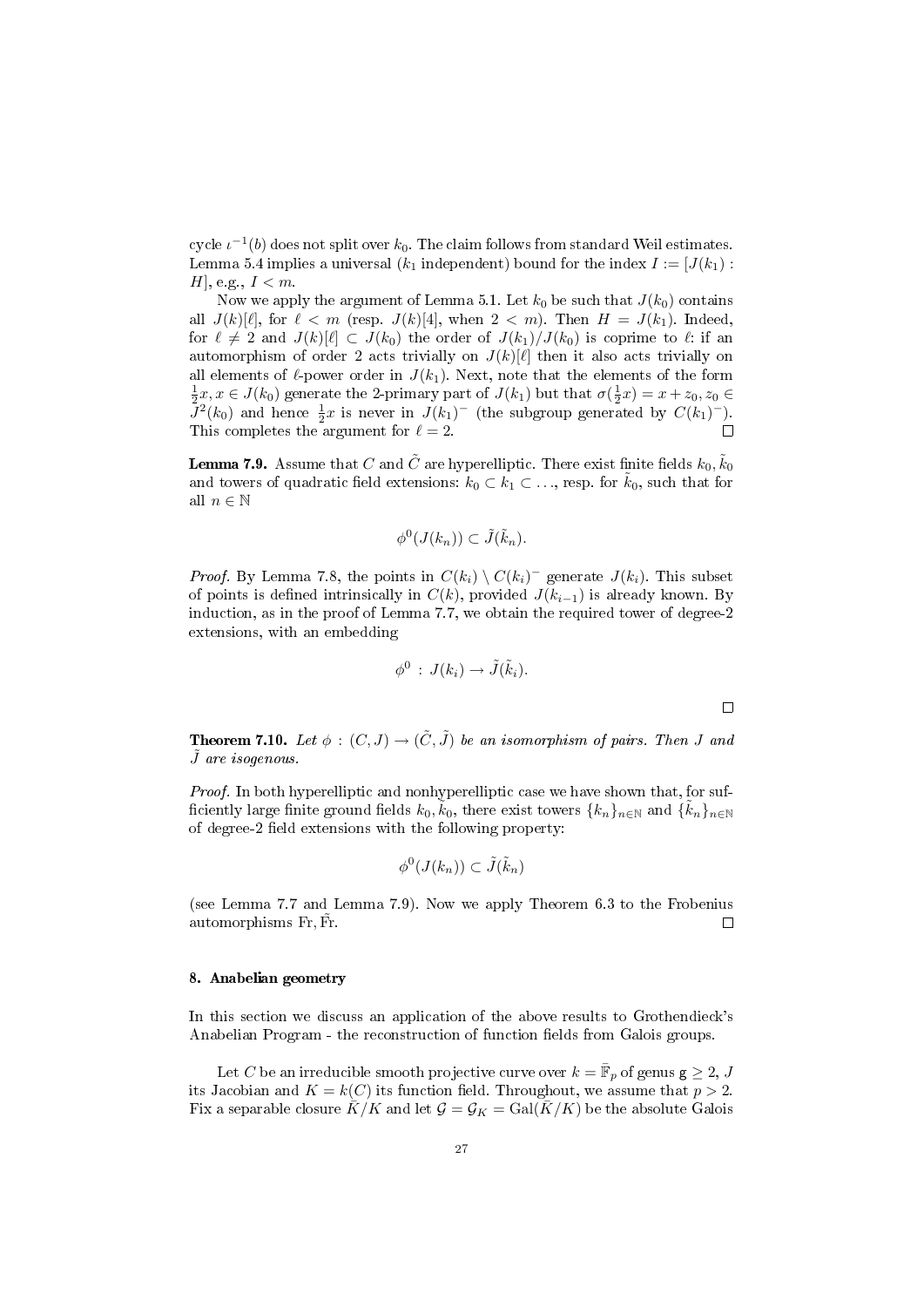group. The main idea of anabelian geometry is that  $G$ , or even one of its factors, determines C. Note that  $\mathcal G$  is the completion of a free group with an infinite number of generators [Har95], [Pop95]. In particular, for any two curves over k the corresponding groups are isomorphic as abstract topological groups. However, we will see that in some instances additional structures allow us to recover the curve from the Galois group.

Let

$$
\mathcal{G}^a = \mathcal{G}/[\mathcal{G}, \mathcal{G}]
$$

be the abelianization of  $\mathcal G$ . Let  $\ell$  be a prime number,  $\mathcal G_\ell$  the  $\ell$ -completion of  $\mathcal G$ , and  $\mathcal{G}_{\ell}^a$  the abelianization of  $\mathcal{G}_{\ell}$ . Clearly,  $\mathcal{G}^a = \prod_{\ell} \mathcal{G}_{\ell}^a$ . A k-rational point  $c \in C(k)$ determines a discrete rank-one valuation  $\nu = \nu_c$  of the function field K. We write  $\mathcal{I}_{\nu} \subset \mathcal{G}$  for the corresponding inertia subgroup and  $\mathcal{I}_{\nu}^a$ , resp.  $\mathcal{I}_{\nu,\ell}^a$ , for its image in  $\mathcal{G}^a$ , resp.  $\mathcal{G}^a_\ell$ . The group  $\mathcal{I}^a_{\nu,\ell}$  is topologically cyclic for  $\ell \neq p$ . For  $\ell \neq p$ , let  $\mathcal{G}^{ram}_{\ell} \subset \mathcal{G}^{a}_{\ell}$  be the subgroup generated by all  $\mathcal{I}^{a}_{\nu,\ell}$ . We have an exact sequence

$$
1 \to \mathcal{G}_{\ell}^{ram} \to \mathcal{G}_{\ell}^{a} \to \mathcal{G}_{\ell}^{un} \to 1
$$
\n(11)

where the quotient group  $\mathcal{G}_{\ell}^{un} = \hat{\pi}_{1,\ell}^a$  is the  $\ell$ -part of the abelianized étale fundamental group.

Consider  $\mathcal{G}^a_{(p)} := \prod_{\ell \neq p} \mathcal{G}^a_{\ell}$  and let  $\mathcal{I}^a = {\{\mathcal{I}^a_{\nu}\}}$ , resp.  $\mathcal{I}^a_{\ell} = {\{\mathcal{I}^a_{\nu,\ell}\}}$ , be the set of inertia subgroups  $\mathcal{I}^a_\nu\subset\mathcal{G}^a_{(p)},$  resp.  $\mathcal{I}^a_{\nu,\ell}\subset\mathcal{G}^a_\ell$ , corresponding to points in  $C(k)$ .

**Conjecture 8.1.** Let C be a curve of genus  $g(C) > 2$  over  $k = \overline{\mathbb{F}}_p$ . The pair  $(\mathcal{G}^a_{(p)}, \mathcal{I}^a)$  determines the function field  $k(C)$ , modulo isomorphisms.

**Remark 8.2.** This fails when  $g(C) = 1$ . For any two elliptic curves over k the pairs  $(\mathcal{G}^a_{(p)}, \mathcal{I}^a)$  are isomorphic. There are two types: supersingular curves with  $J{p} = 0$  (which are all isogenous) and ordinary curves.

**Remark 8.3.** In principle, one could include the p-part of  $\mathcal{G}^a$  into the conjecture. However, the  $p$ -part is of a completely different nature. It corresponds to abelian towers of Artin-Schreier extensions; fixing the inertia subgroups yields much stronger information about  $k(C)$ .

We have the following partial result:

**Theorem 8.4.** Let C,  $\tilde{C}$  be curves of genus  $\geq 2$  over  $k = \bar{\mathbb{F}}_p$ , with  $p > 2$ . Assume that there is an isomorphism of pairs

$$
(\mathcal{G}^a_{(p)}, \mathcal{I}^a) \stackrel{\sim}{\longrightarrow} (\tilde{\mathcal{G}}^a_{(p)}, \tilde{\mathcal{I}}^a). \tag{12}
$$

Assume in addition that either

- $J{p} = 0$  or
- $g(C) > 2$ .

Then there is an isogeny  $J \to \tilde{J}$ .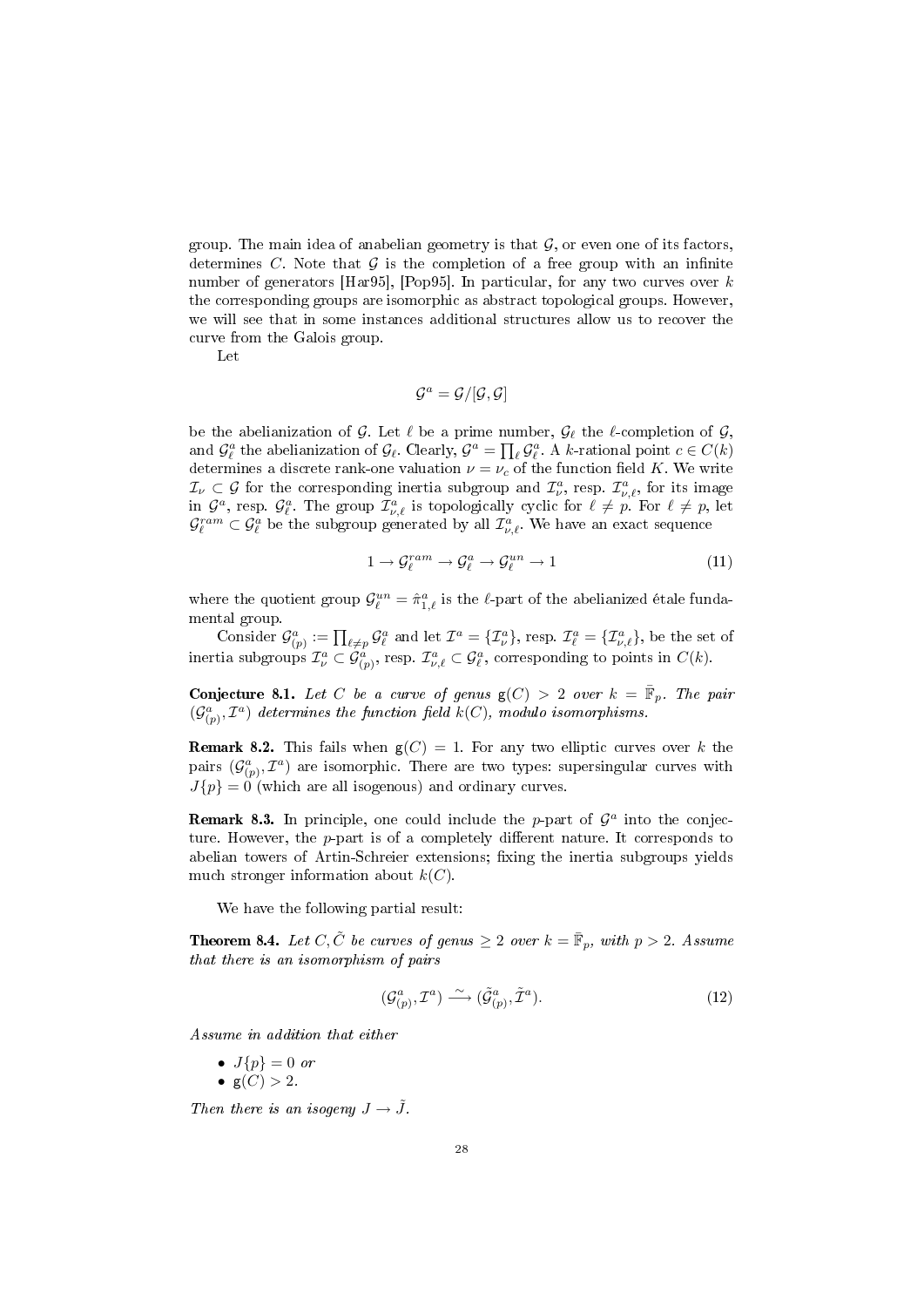We are grateful to the referee whose arguments helped to improve the lower bound for g from 4 to 2. The rest of this section is devoted to a proof of this theorem. We will reduce to a version of Theorem 1.2, following closely the description of Galois groups in [BT08], Section 11.

**Proposition 8.5.** Let C and  $\tilde{C}$  be curves of genus  $\geq 2$  over  $k = \bar{\mathbb{F}}_p$  and let  $\ell$  be a prime  $\neq p$ . Assume that there exists an isomorphism of pairs:

$$
(\mathcal{G}_{\ell}^a,\mathcal{I}_{\ell}^a)\overset{\sim}{\longrightarrow} (\tilde{\mathcal{G}}_{\ell}^a,\tilde{\mathcal{I}}_{\ell}^a),
$$

i.e., an isomorphism of abelian groups inducing a bijection of sets. Then exists a diagram



where  $\iota_{\ell}$  and  $\tilde{\iota}_{\ell}$  are the standard maps induced from embeddings of C and  $\tilde{C}$  into their Jacobians, and  $\phi^0$  is an isomorphism of abelian groups such that the induced map  $\phi_s$  is a bijection of sets.

*Proof.* We start with a description of  $\mathcal{G}_{\ell}^a$ , for  $\ell \neq p$ , following Sections 9 and 11 of [BT08] (the structure of  $\mathcal{G}_p^a$  is more refined). Dualizing the exact sequence

$$
0 \to K^*/k^* \to \text{Div}(C) \to \text{Pic}(C) \to 0
$$

we obtain the sequence

$$
0 \to \Delta_{\ell} \to \mathcal{M}(C(k), \mathbb{Z}_{\ell}) \to \mathcal{G}_{\ell}^{a} \to \text{Ext}^{1}(J(k), \mathbb{Z}_{\ell}) \to 0,
$$
\n(13)

with the identifications

- $\Delta_{\ell} := \text{Hom}(\text{Pic}(C), \mathbb{Z}_{\ell}) \simeq \mathbb{Z}_{\ell}$  (since  $J(k) = \text{Pic}^0(C)$  is torsion);
- $\mathcal{M}(C(k),\mathbb{Z}_\ell) := \text{Hom}(\text{Div}(C),\mathbb{Z}_\ell)$  is the  $\mathbb{Z}_\ell$ -linear space of maps  $C(k) \to \mathbb{Z}_\ell$ (regarding  $Div(C)$  as the free abelian group generated by  $c \in C(k)$ );
- Ext<sup>1</sup> $(J(k), \mathbb{Z}_\ell) \simeq \mathbb{Z}_\ell^{2g}$ .

The interpretation

$$
\mathcal{G}_{\ell}^{a} = \text{Hom}(K^*/k^*, \mathbb{Z}_{\ell}),\tag{14}
$$

arising from Kummer theory allows us to identify

$$
\mathcal{G}_{\ell}^{a} \subset \mathcal{M}(C(k), \mathbb{Q}_{\ell})/\text{constant maps}
$$
 (15)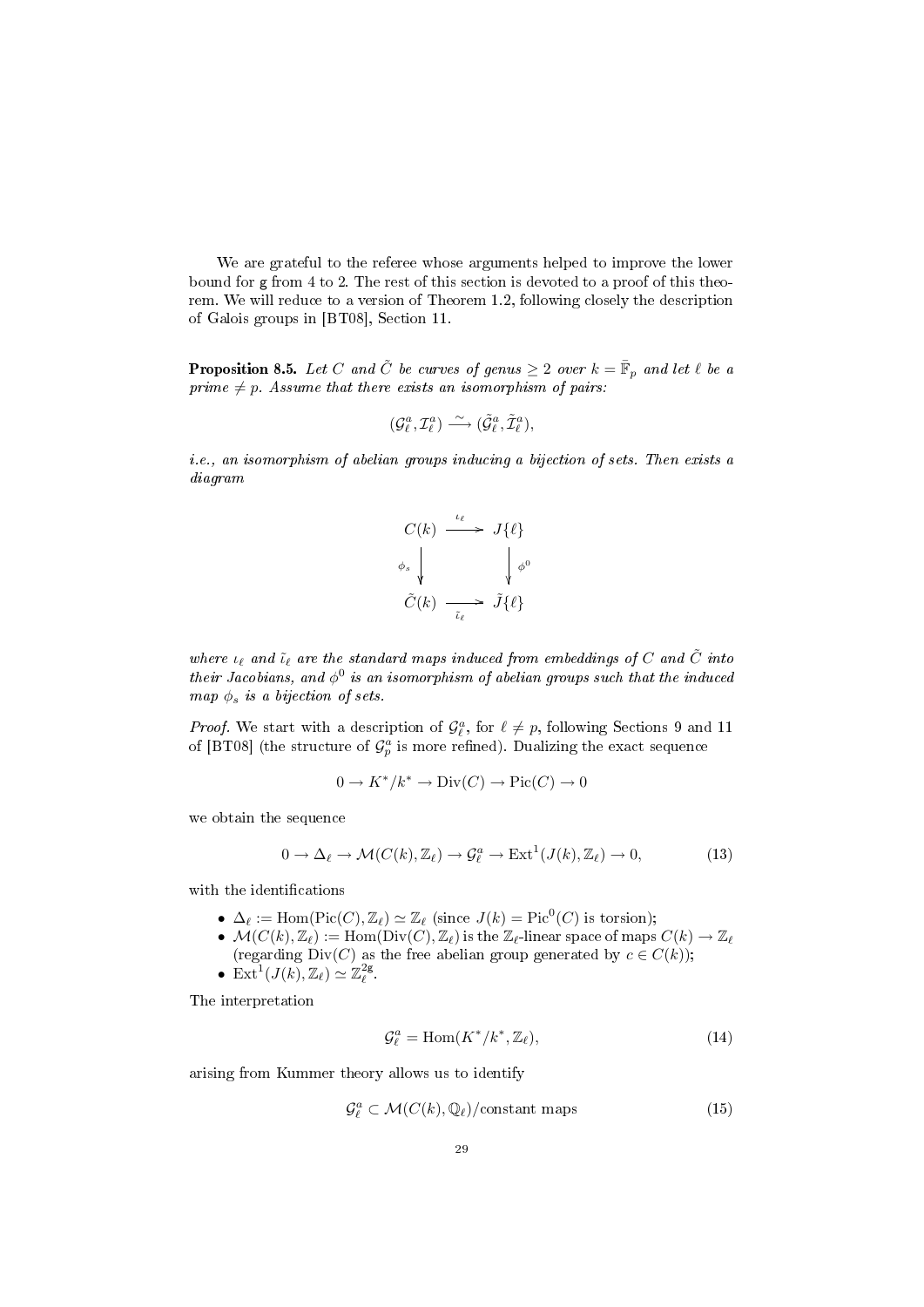as the subspace of maps  $\mu\,:\,C(k)\to\mathbb{Q}_\ell$  (modulo constant maps) such that

$$
[\mu, f] \in \mathbb{Z}_{\ell} \quad \text{for all} \quad f \in K^*/k^*.
$$

Here  $[\cdot, \cdot]$  is the pairing:

$$
\mathcal{M}(C(k), \mathbb{Q}_{\ell}) \times K^* / k^* \to \mathbb{Q}_{\ell}
$$
  

$$
(\mu, f) \mapsto [\mu, f] := \sum_{c} \mu(c) f_c,
$$
 (16)

where div( $f$ ) =  $\sum_c f_c$ c. In this language, elements of inertia subgroups  $\mathcal{I}_{\nu,\ell}^a \subset \mathcal{G}_{\ell}^a$  correspond to "delta"-maps (constant outside the point  $c = c_{\nu}$ ).

Consider the following exact sequences

$$
0 \to K^*/k^* \xrightarrow{\rho_C} \text{Div}^0(C) \xrightarrow{\varphi} J(k) \to 0,
$$
\n(17)

$$
0 \to K^*/k^* \otimes \mathbb{Z}_{\ell} \xrightarrow{\rho_{C,\ell}} \mathrm{Div}^0(C) \otimes \mathbb{Z}_{\ell} \xrightarrow{\varphi_{\ell}} J\{\ell\} \to 0. \tag{18}
$$

Put

$$
\mathcal{T}_{\ell}(C) := \lim \text{Tor}_1(\mathbb{Z}/\ell^n, J\{\ell\}).
$$

We have  $\mathcal{T}_{\ell}(C) \simeq \mathbb{Z}_{\ell}^{2g}$ , where  $\mathsf{g} = \mathsf{g}(C)$ . Passing to  $\ell$ -adic completions in (17) we obtain an exact sequence of torsion-free groups

$$
0 \to \mathcal{T}_{\ell}(C) \to \hat{K}_{\ell}^* \xrightarrow{\hat{\rho}_C} \widehat{\mathrm{Div}^0}(C)_{\ell} \longrightarrow 0,
$$
\n(19)

since  $J(k)$  is a  $\ell$ -divisible. We write  $\widehat{\operatorname{Div}^0}(C)_\ell$  for the  $\ell$ -adic completion of  $\operatorname{Div}^0(C).$ Clearly,  $Div^0(C)_\ell := Div^0(C) \otimes \mathbb{Z}_\ell \subset \widehat{Div^0(C)_\ell}$  and we have a diagram

$$
0 \to K^*/k^* \otimes \mathbb{Z}_{\ell} \xrightarrow{\rho_{C,\ell}} \text{Div}^0(C)_{\ell} \xrightarrow{\varphi_{\ell}} J\{\ell\} \to 0
$$
  

$$
0 \to \mathcal{T}_{\ell}(C) \to \hat{K}_{\ell}^* \qquad \xrightarrow{\hat{\rho}_{C,\ell}} \widehat{\text{Div}^0}(C)_{\ell} \xrightarrow{\hat{\varphi}_{\ell}} 0.
$$
 (20)

Recall that, by Kummer theory,  $\hat{K}_{\ell}^* = \text{Hom}(\mathcal{G}_{\ell}^a, \mathbb{Z}_{\ell})$ . Dualizing the exact sequence (11), we obtain the diagram

$$
0 \longrightarrow \text{Hom}(\mathcal{G}_{\ell}^{un}, \mathbb{Z}_{\ell}) \longrightarrow \text{Hom}(\mathcal{G}_{\ell}^{a}, \mathbb{Z}_{\ell}) \longrightarrow \text{Hom}(\mathcal{G}_{\ell}^{ram}, \mathbb{Z}_{\ell}) \longrightarrow 0
$$
  

$$
\parallel \qquad \qquad \parallel \qquad \qquad \parallel
$$
  

$$
0 \longrightarrow \mathcal{T}_{\ell}(C) \longrightarrow \hat{K}_{\ell}^{*} \longrightarrow \widehat{\text{Div}^{0}}(C)_{\ell} \longrightarrow 0
$$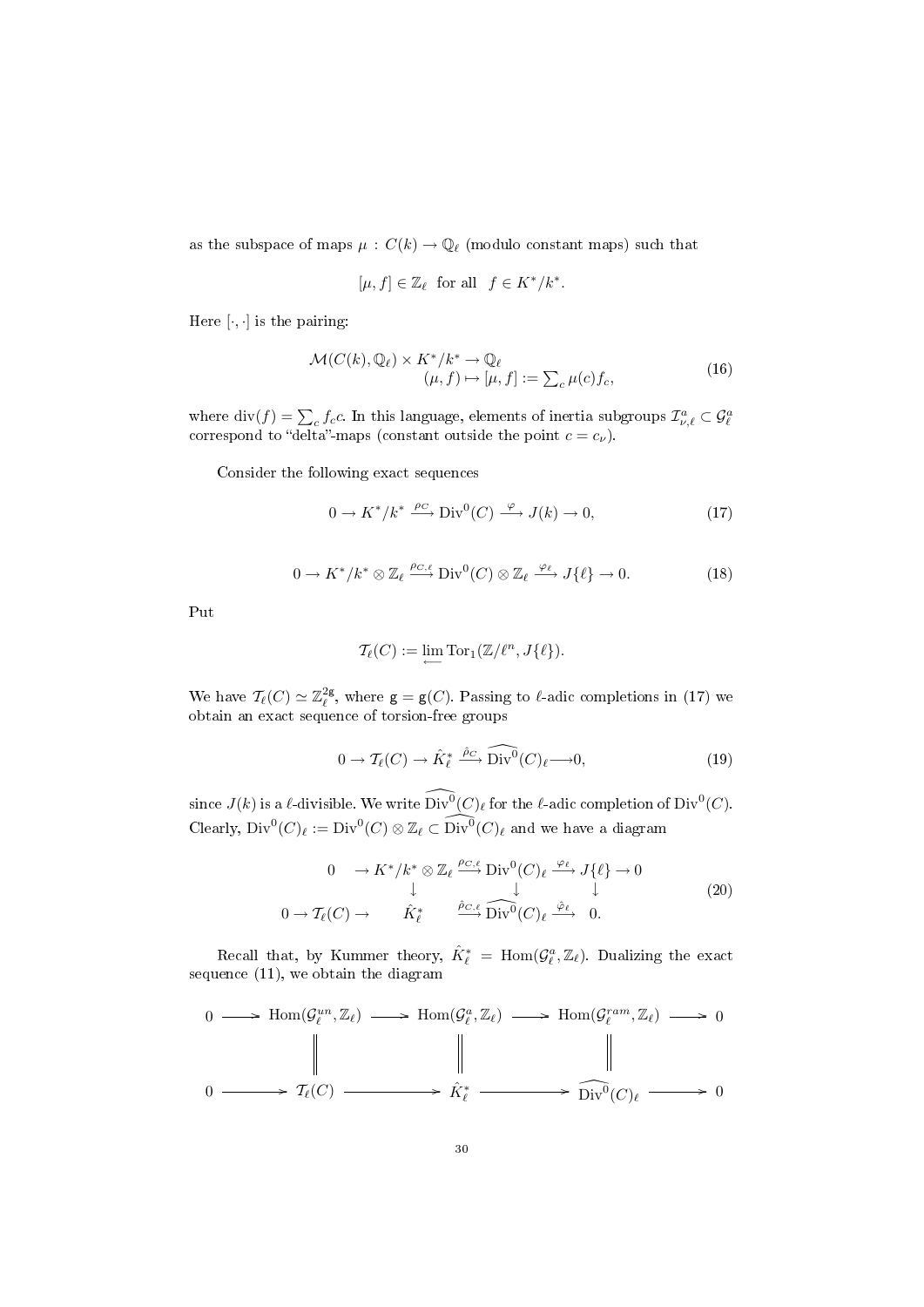The group  $\mathcal{G}_{\ell}^{ram}$  has a distinguished basis consisting of  $\delta_{\nu,\ell}$ , with  $\langle \delta_{\nu,\ell} \rangle = \mathcal{I}_{\nu,\ell}^a$ , and subject to the condition

$$
\sum_{\nu} \delta_{\nu,\ell} \in \Delta_{\ell} \subset \mathcal{M}(C(k), \mathbb{Z}_{\ell}).
$$

This basis is unique, modulo simultaneous multiplication of all  $\delta_{\nu,\ell}$  by an element in  $\mathbb{Z}_{\ell}^*$ . Define  $\mathcal{FS}(C)_{\ell}$  as the subgroup of elements in  $\hat{K}_{\ell}^*$  with a finite support on  $\delta_{\nu}$ . We have an exact sequence

$$
0 \to \mathcal{T}_{\ell}(C) \to \mathcal{FS}(C)_{\ell} \to \text{Div}^0(C)_{\ell} \to 0
$$

and the dual sequence

$$
0 \to \text{Hom}(\text{Div}^0(C)_{\ell}, \mathbb{Z}_{\ell}) \to \text{Hom}(\mathcal{FS}(C)_{\ell}, \mathbb{Z}_{\ell}) \to \text{Hom}(\mathcal{T}_{\ell}(C), \mathbb{Z}_{\ell}) \to 0. \tag{21}
$$

The homomorphism

$$
\mathcal{G}_{\ell}^{a} \to \text{Hom}(\mathcal{FS}(C)_{\ell}, \mathbb{Z}_{\ell})
$$

$$
\gamma \mapsto (\gamma(f) = f(\gamma)),
$$

for  $f \in \mathcal{FS}(C)_\ell \subset \hat{K}_\ell^*$ , defines an isomorphism of exact sequences (11) and (21):

$$
\begin{array}{ccc}\n1 & \xrightarrow{\hspace{1cm}} & \mathcal{G}_{\ell}^{ram} \xrightarrow{\tau_{\ell}} & \xrightarrow{\hspace{1cm}} & \mathcal{G}_{\ell}^{a} \xrightarrow{\hspace{1cm}} & \mathcal{G}_{\ell}^{un} \\
\parallel & & \qquad \qquad \parallel & \qquad \qquad \parallel & \qquad \qquad \parallel \\
0 & \longrightarrow \text{Hom}(\text{Div}^{0}(C)_{\ell}, \mathbb{Z}_{\ell}) \xrightarrow{\hspace{1cm}} & \text{Hom}(\mathcal{FS}(C)_{\ell}, \mathbb{Z}_{\ell}) \xrightarrow{\hspace{1cm}} & \text{Hom}(\mathcal{T}_{\ell}(C), \mathbb{Z}_{\ell})\n\end{array}
$$

Indeed, the restriction

$$
\mathrm{Hom}(\mathrm{Div}^0(C)_\ell,\mathbb{Z}_\ell)\to\mathcal{M}(C(k),\mathbb{Z}_\ell)/\Delta_\ell
$$

is an isomorphism (via Riesz duality). The map on quotient groups

$$
\mathcal{G}_\ell^{un} \to \text{Hom}(\mathcal{T}_\ell(C), \mathbb{Z}_\ell)
$$

is also an isomorphism (duality for finite-rank  $\mathbb{Z}_{\ell}$ -modules). Since every element in  $\mathcal{FS}(C)_{\ell} \subset \hat{K}_{\ell}^*$  defines a nontrivial functional on  $\mathcal{G}_{\ell}^a$ , the map

$$
\mathcal{G}_\ell^a \to \mathrm{Hom}(\mathcal{FS}(C)_\ell,\mathbb{Z}_\ell)
$$

is surjective.

We have a primitive embedding  $K^*/k^* \otimes \mathbb{Z}_\ell \hookrightarrow \mathcal{FS}(C)_\ell$ , with quotient

$$
R:=\mathcal{FS}(C)_{\ell}/(K^*/k^*\otimes\mathbb{Z}_{\ell})\simeq\mathbb{Q}_{\ell}^{2\mathsf{g}}.
$$

Indeed, note that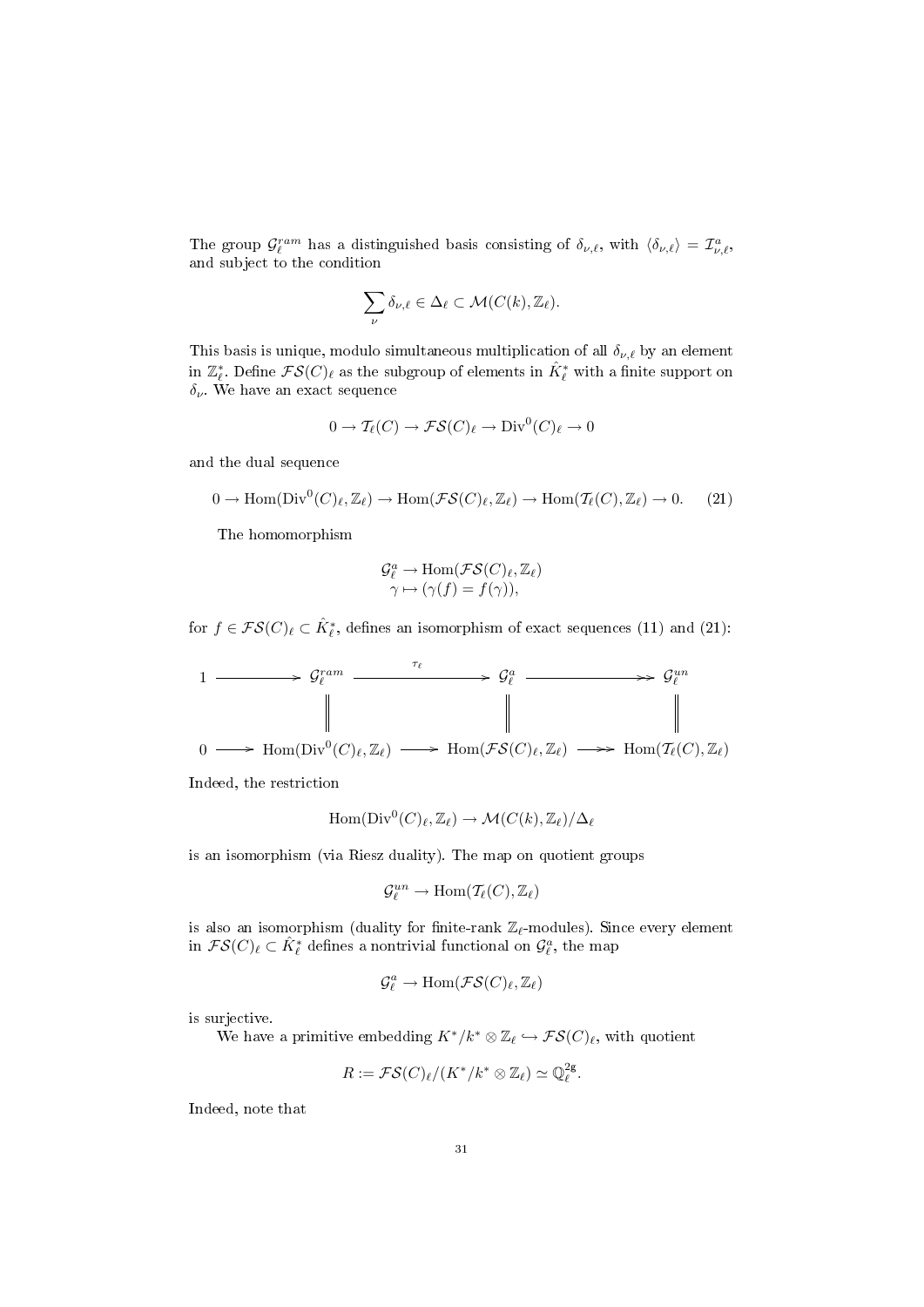$$
\mathcal{FS}(C)_{\ell}/(K^*/k^* \otimes \mathbb{Z}_{\ell} + \mathcal{T}_{\ell}(C)) = J\{\ell\} \simeq (\mathbb{Q}_{\ell}/\mathbb{Z}_{\ell})^{2g},\tag{22}
$$

and that the primitive subgroup  $K^*/k^* \otimes \mathbb{Z}_\ell \subset \mathcal{FS}(C)_\ell$  has trivial intersection with  $\mathcal{T}_{\ell}(C)$ . The quotient R is a torsion-free  $\mathbb{Z}_{\ell}$ -module, generated by the image of an extension of  $\mathcal{T}_{\ell}(C)$  by  $J\{\ell\}$ , with  $\text{Hom}(R,\mathbb{Z}_{\ell}) = 0$  due to the restriction isomorphism. Hence  $R \simeq \mathbb{Q}_\ell^{2g}$  and the image of  $\mathcal{T}_\ell(C)$  in  $\mathbb{Q}_\ell^{2g}$  coincides with  $\mathbb{Z}_\ell^{2g}$ .

**Lemma 8.6.** Let  $f \in \mathcal{FS}(C)_{\ell}$  be such that there exists a  $\gamma \in \mathcal{G}_{\ell}^a$  with  $\gamma(f) = 1$ (e.g., f is primitive in  $K^*/k^* \otimes \mathbb{Z}_\ell$ ). Then  $f \in (K^*/k^* \otimes \mathbb{Z}_\ell + \mathcal{T}_\ell(C))$ .

*Proof.* By (22),  $\mathcal{FS}(C)_{\ell}/(K^*/k^* \otimes \mathbb{Z}_{\ell} + \mathcal{T}_{\ell}(C))$  is a torsion group; and there is a minimal  $n \in \mathbb{N}$  such that  $\ell^n f \in (K^*/k^* \otimes \mathbb{Z}_\ell + \mathcal{T}_\ell(C))$ . In particular,  $\gamma(\ell^n f)$  is divisible by  $\ell^n$  for all  $\gamma \in \mathcal{G}_{\ell}^a$ . Consider the projection

$$
\hat{\rho}_{C,\ell} : \mathcal{FS}(C)_{\ell} \to \mathcal{FS}(C)_{\ell}/T_{\ell}(C) = \text{Div}^{0}(C)_{\ell}
$$

from Equation (20). Since

$$
\mathcal{G}_{\ell}^{a} = \text{Hom}(\mathcal{FS}(C)_{\ell}, \mathbb{Z}_{\ell}) = \text{Hom}(K^*/k^*, \mathbb{Z}_{\ell}),
$$

we have

$$
\hat{\rho}_{C,\ell}(\ell^n f) = \hat{\rho}_{C,\ell}(\ell^n f') \quad \text{mod } \mathcal{T}_{\ell}(C),
$$

for some  $f' \in K^*/k^* \otimes \mathbb{Z}_\ell$ . Since all elements in  $\mathcal{FS}(C)_\ell/\mathcal{T}_\ell(C) = \text{Div}^0(C)_\ell$  are uniquely divisible we get  $f - f' \in \mathcal{T}_{\ell}(C)$ , i.e.,  $f \in f' + \mathcal{T}_{\ell}(C)$ , as claimed.

 $\Box$ 

Hence we obtain a well-defined homomorphism

$$
\mathcal{FS}(C)_{\ell}/\mathcal{T}_{\ell}(C) \to J\{\ell\},
$$

and a Galois-theoretic characterization of the homomorphism

$$
\text{Div}^0(C)_{\ell} \to J\{\ell\}.
$$

It remains to characterize the image of  $C(k)$  in  $J\{\ell\}$ . Every  $\delta_{\nu,\ell}$  defines a nontrivial functional on  $Div^0(C)_\ell$  and thus a functional on  $\mathcal{FS}(C)_\ell$ . Fix a  $\delta_{0,\ell} \in \mathcal{I}^a_{\nu_0,\ell}$  (and thus all other  $\delta_{\nu,\ell}$ ). For  $\nu \neq \nu_0$  define

$$
c_{\nu} - c_0 \in \text{Div}^0(C)_{\ell}
$$

by

$$
\delta_{\nu,\ell}(c_{\nu}-c_0)=1,\quad \delta_{0,\ell}(c_{\nu}-c_0)=-1\quad \text{ and }\quad \delta_{\nu',\ell}=0\quad \text{ for all }\quad \nu'\neq \nu,\nu_0.
$$

Recall that

$$
\mathcal{G}_{\ell}^a \subset \mathcal{M}(C(k), \mathbb{Q}_{\ell})/\text{ constant maps}
$$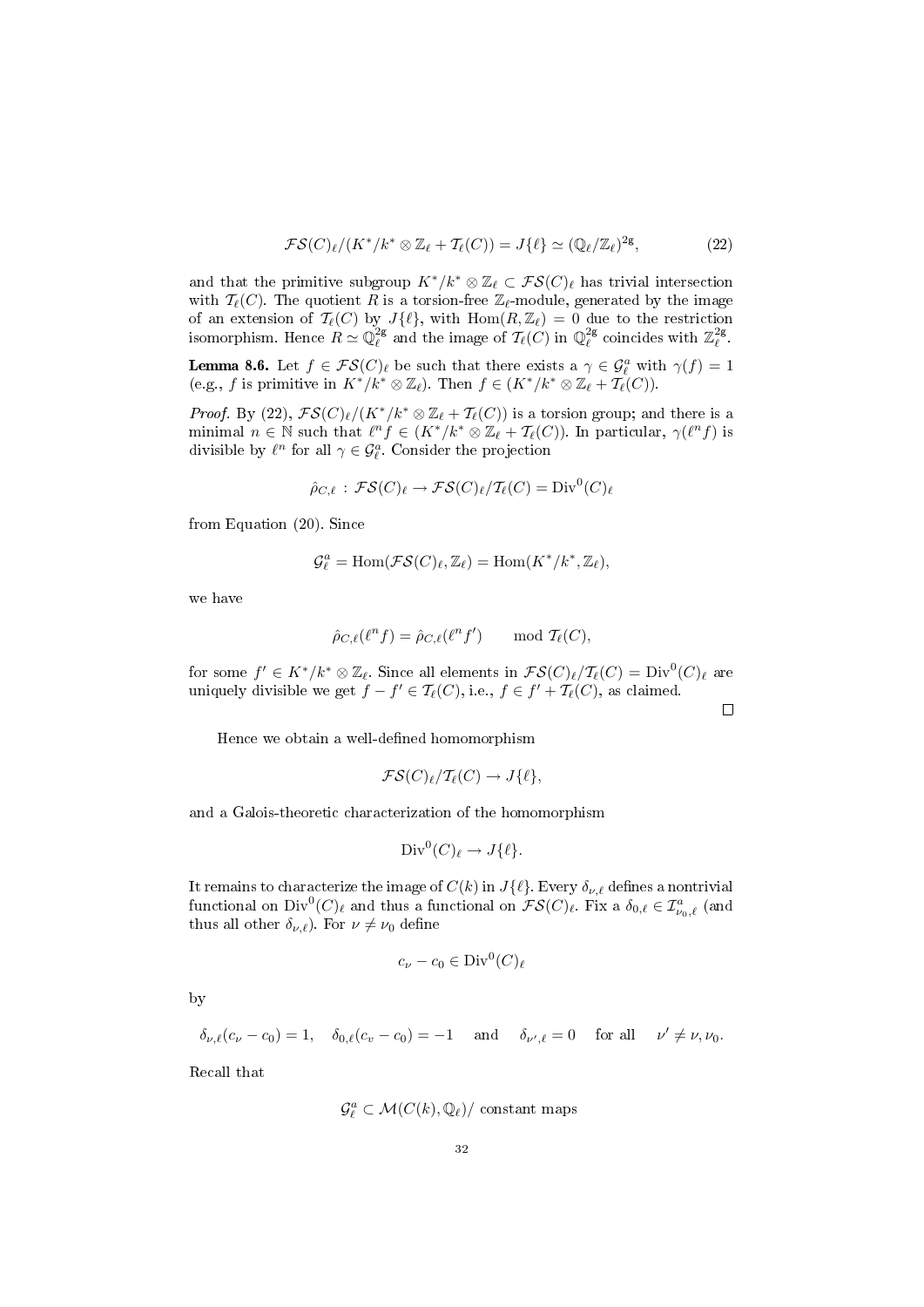is the subspace of  $\mathbb{Z}_{\ell}$ -valued functionals. The homomorphism  $\mathbb{Q}_{\ell} \to \mathbb{Q}_{\ell}/\mathbb{Z}_{\ell}$  defines an embedding

$$
\mathcal{G}_{\ell}^{a}/\mathcal{G}_{\ell}^{ram} = \mathcal{G}_{\ell}^{un} = \mathbb{Z}_{\ell}^{2g} \hookrightarrow \text{Hom}(\text{Div}(C), \mathbb{Q}_{\ell}/\mathbb{Z}_{\ell})/\text{ constant maps}.
$$

Fixing topological generators  $\gamma_1, \ldots, \gamma_{2g}$  of  $\mathcal{G}_{\ell}^{un}$  we get 2g maps on  $C(k)$  with values in  $\mathbb{Q}_{\ell}/\mathbb{Z}_{\ell}$ , well-defined modulo addition of a constant (corresponding to  $\Delta_{\ell}$ ). This gives a well-defined vector  $(\gamma_i(c - c_0)) \in (\mathbb{Q}_{\ell}/\mathbb{Z}_{\ell})^{2g}$ , and a map

$$
C(k) \to (\mathbb{Q}_{\ell}/\mathbb{Z}_{\ell})^{2g}
$$

$$
c \mapsto (\gamma_i(c - c_0)),
$$

which is unique, modulo translations. This defines  $\iota_{\ell}$ , modulo affine automorphisms of  $J\{\ell\}.$  $\Box$ 

Proposition 8.5 implies that any isomorphism of pairs

$$
(\mathcal{G}^{a}_{(p)},\mathcal{I}^{a})=(\tilde{\mathcal{G}}^{a}_{(p)},\tilde{\mathcal{I}}^{a})
$$

induces a commutative diagram

$$
C(k) \xrightarrow{\iota} J(k)/J\{p\}
$$
  
\n
$$
\downarrow \qquad \qquad \downarrow
$$
  
\n
$$
\tilde{C}(k) \xrightarrow{\iota} \tilde{J}(k)/\tilde{J}\{p\}
$$

with the left vertical arrow a bijection of sets and the right vertical arrow an isomorphism of abelian groups, modulo affine automorphisms of  $J(k)$ ,  $\tilde{J}(k)$ , respectively. If  $J{p} = 0$ , the map  $\iota$  is an embedding and we can apply Theorem 1.2 to conclude that the Galois isomorphism implies isogeny.

Assume  $g(C) > 2$  and  $p > 2$ . Fix a point  $c_0 \in J(k)$  and consider the diagram

$$
C^{(2)}(k) \xrightarrow{\varphi} J(k)
$$

$$
\pi_p \downarrow
$$

$$
J(k)/J\{p\}
$$

with  $\varphi((c_1, c_2)) = c_1 + c_2$ . Put

$$
W_2 := \varphi(C^{(2)}) \subset J.
$$

For  $g(C) > 2$ , the stabilizer of  $W_2$  is trivial, i.e.,

$$
W_b := \{ w \in W_2(k) | w + b \in W_2(k), \quad b \in J(k) \setminus 0 \},
$$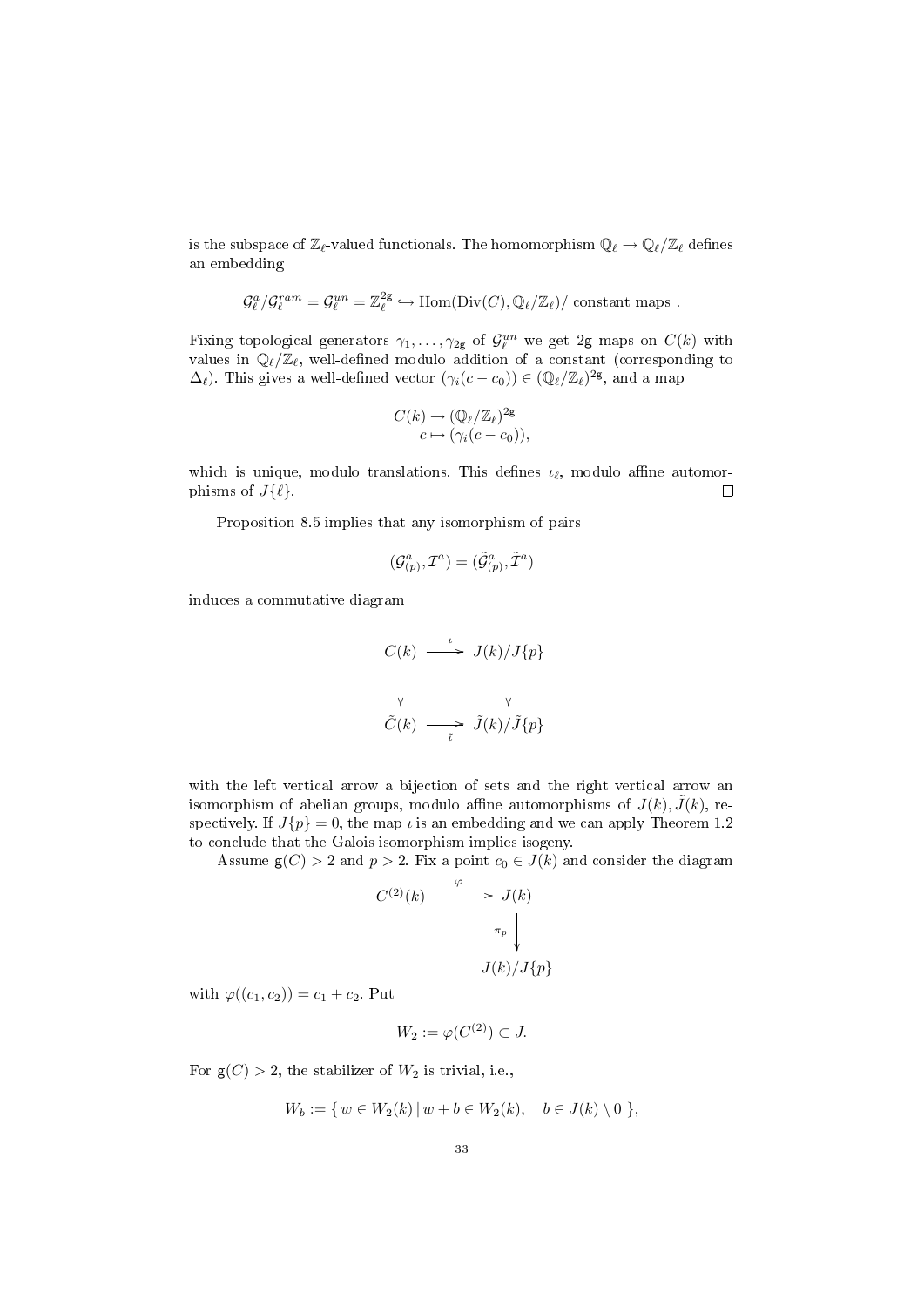is a proper subset of  $W_2$ . For every subgroup  $B \simeq \mathbb{Z}/p \subseteq J[p]$  (with  $p \neq 2$ ) we put

$$
H_B := \cap_{b \in B} W_b.
$$

These loci play a role in the proof of Theorem 8.4; the following results describe their geometric properties.

**Proposition 8.7.** Assume that  $g(C) > 2$  and that for some  $B \simeq \mathbb{Z}/p \subset J[p],$ the subvariety  $H_B$  contains a 1-dimensional component. Then  $H_B$  is an elliptic curve,  $B \subset H_B(k) \subset J(k)$ , and there is a degree-two map  $C \to H_B$  inducing the embedding of  $H_B \hookrightarrow J$ .

We subdivide the proof into a sequence of lemmas.

**Lemma 8.8.** Let  $b = x - y$ , for some  $x, y \in C(k)$ . Then

$$
(C + y) \subseteq W_b := W_2 \cap (W_2 + b).
$$

If  $W_b \neq (C + y)$  then one of the following holds:

(1)  $C$  is nonhyperelliptic, with a unique trigonal structure and

$$
W_b = (C + y) \cup z, \quad z = z_1 + z_2,
$$

where  $z_1 + z_2 + y$  is the unique fiber of the degree-three map  $C \to \mathbb{P}^1$ ;

- (2) C is hyperelliptic and  $W_b = (C+y) \cup (C+x^{\sigma})$ , where  $\sigma$  is the hyperelliptic involution;
- (3)  $g(C) = 3$  and C is nonhyperelliptic,  $W_b = (C + y) \cup (\kappa_C C)$ , where  $\kappa_C$ is the canonical class of  $C$ ;
- (4)  $H_B$  is zero-dimensional.

*Proof.* First of all,  $(C + y) + (x - y) = (C + x) \subset W_2$  and the inclusion holds.

Assume that for some degree-2 cycle  $z := z_1 + z_2 \notin (C + y)$  we have  $\tilde{z} := z_1 + z_2 \notin (C + y)$  $\tilde{z}_1 + \tilde{z}_2 = z + x - y \in W_2$ . If the degree-3 cycles  $(z_1, z_2, y)$  and  $(\tilde{z}_1, \tilde{z}_2, x)$  on C are equal then  $z_1 = y, \tilde{z}_1 = x$  (modulo relabeling) and  $z \in (C + y)$ , contradiction. If they are distinct then  $(z_1, z_2, y)$  is a  $g_1^3$ -cycle.

If  $z + x = \tilde{z} + y$  are nontrivial  $g_1^3$ -cycles and C is nonhyperelliptic then  $z + x$ defines a trigonal structure on C, which is unique for  $g(C) > 3$ . Hence z is the unique cycle with this property and we obtain (1).

If C is hyperelliptic then  $W_b \supseteq (C + y) \cup (C + x^{\sigma})$ . Indeed,

$$
C + x^{\sigma} + x - y = C + h - y = C + y^{\sigma} \subset W_2,
$$

where  $h = x + x^{\sigma} = y + y^{\sigma}$  is a hyperelliptic pencil.

Assume that  $z \notin (C + y) \cup (C + x^{\sigma})$  and  $z + x = \tilde{z} + y$ . Since  $z \notin (C + y)$  this is not an identity of cycles on C. Any 3-gonal structure on a hyperelliptic curve C with  $g(C) > 2$  is degenerate, i.e.,  $z + x = h + u$ , and hence  $z = u + x^{\sigma} \subset (C + x^{\sigma})$ , contradiction. This proves (2).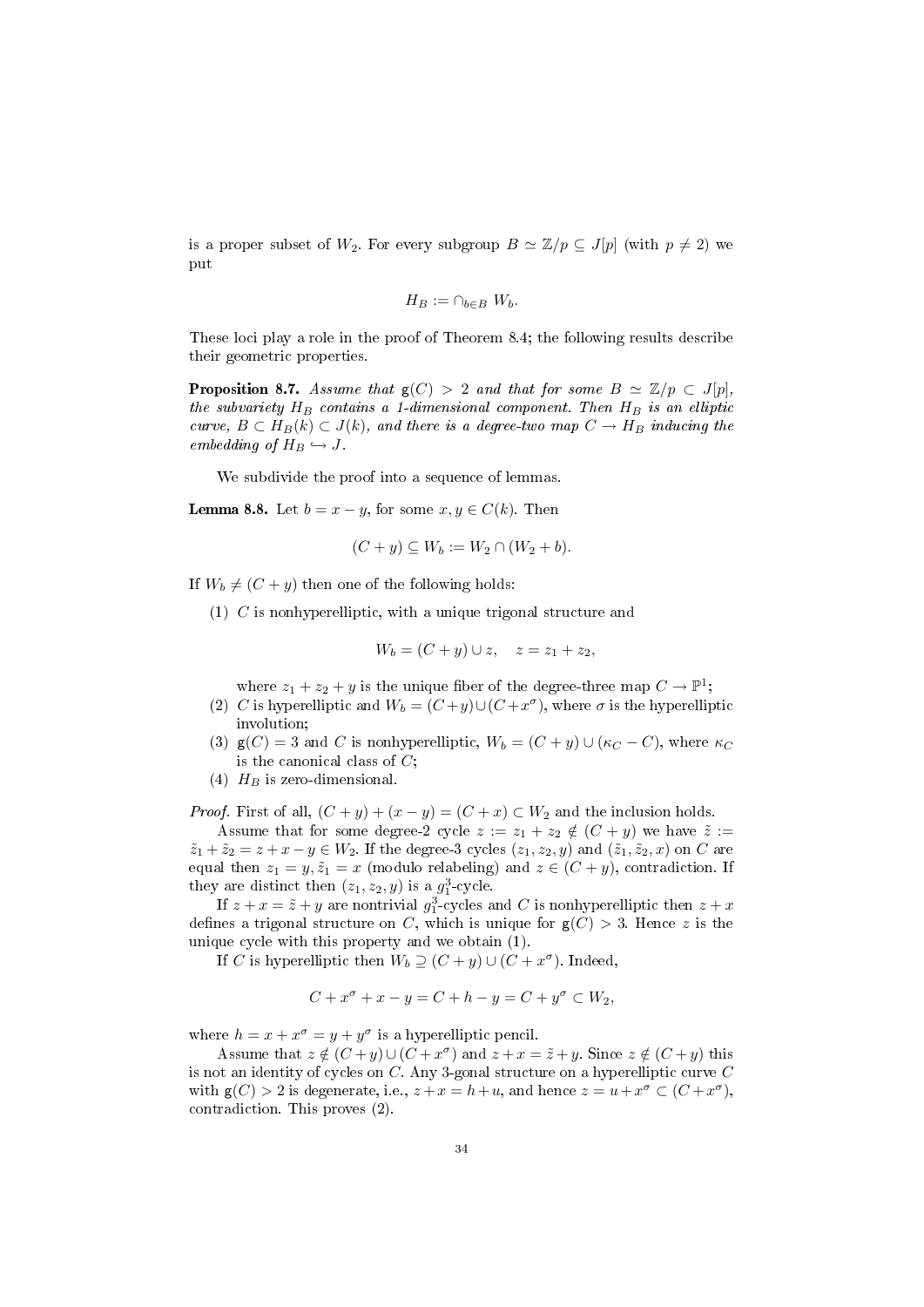In case  $(3)$  the canonical map realizes C as a plane curve of degree 4; any trigonal structure on  $C$  is obtained as restriction of a projection  $\mathbb{P}^2 \to \mathbb{P}^1$  from a point  $u \in C$ . If  $z \notin (C + y)$  then  $z + y = \tilde{z} + x$  implies  $z + y + u = \tilde{z} + x + u + \kappa_C$ , for  $u \in C$  as above. Hence  $z \in \kappa_C - (y + C)$ . This proves (3).

To prove the last claim notice that  $C \subset J$  is not invariant under any translation in J and that the same holds for all irreducible components of  $W<sub>b</sub>$  listed in the lemma. Since B is a cyclic group of odd order and  $W_b$  consists of at most two components, the same holds for all  $W_b$  above. This completes the proof.  $\Box$ 

**Lemma 8.9.** Assume that  $b \neq x - y$ , for any  $x, y \in C(k)$ . Then

- (1) if C is nonhyperelliptic and  $g(C) > 3$  then for any  $z \neq \tilde{z} \in H_B$  the difference  $z - \tilde{z} \neq \tilde{x} - \tilde{y}$ , for  $\tilde{x}, \tilde{y} \in C(k)$ .
- (2) if C is hyperelliptic and  $g(C) > 2$  then for any  $z \neq \tilde{z} \in H_B (h + B)$  the difference  $z - \tilde{z} \neq \tilde{x} - \tilde{y}$ , for  $\tilde{x}, \tilde{y} \in C(k)$  (where  $(h + B)$ ) is the B-orbit of the hyperelliptic pencil h, if it is contained in  $H_B$ ).

*Proof.* Assume that for some  $z \neq \tilde{z} \in H_B$  one has  $z - \tilde{z} = \tilde{x} - \tilde{y}$ , with  $\tilde{x}, \tilde{y} \in C$ . Same holds for pairs  $(z + b), (\tilde{z} + b) \in H_B$  and  $(z - b), (\tilde{z} - b) \in H_B$ .

Step 1. We have  $z + \tilde{y} = \tilde{z} + \tilde{x}$  and similarly for other pairs  $(z + mb) + \tilde{y} =$  $(\tilde{z} + mb) + \tilde{x}$ , for  $m = 1, ..., p - 1$ .

Step 2. Assume that  $z+\tilde{y}=\tilde{z}+\tilde{x}$  identically on C. Then  $(z_1, z_2, \tilde{y})=(\tilde{z}_1, \tilde{z}_2, \tilde{x})$ implies that  $z_1 = \tilde{x}, \tilde{z}_1 = \tilde{y}$  and  $z = u + \tilde{x}$ , for some  $u \in C$ . If  $z + b \in (C + \tilde{x})$ , i.e.,  $z + b = \tilde{u} + \tilde{x}$  for some  $\tilde{u} \in C$ , then  $b = (z + b) - z = \tilde{u} - u$ , for  $u, \tilde{u} \in C$ , contradicting the assumption on  $b$ . Thus at least two of the relations

$$
z + \tilde{y} = \tilde{z} + x, \quad (z + b) + \tilde{y} = (\tilde{z} + b) + \tilde{x}, \quad (z - b) + \tilde{y} = (\tilde{z} - b) + \tilde{x}
$$

are nontrivial. Since the cycles

$$
z + \tilde{y}, \quad (z + b) + \tilde{y}, \quad (z - b) + \tilde{y}
$$

are not equivalent there are at least two different trigonal structures on  $C$ . This implies (1).

Step 3. Assume that C is hyperelliptic. If  $z \notin h+B$ ,  $z \neq \tilde{z}$ , and  $z+y_1 = \tilde{z}+x_1$ is not an identity for cycles on C then  $z + y_1 = \tilde{z} + x_1 = h + t$  (as in Lemma 8.8),  $z = y_1^{\sigma} + t$  and  $\tilde{z} = x_1^{\sigma} + t$ , hence  $y_1^{\sigma} = x_1^{\sigma}$  and  $z = \tilde{z}$ , contradiction.

As in Step 2, the relation  $z + y_1 = \tilde{z} + x_1$  is identical only if  $z \in C + x_1, \tilde{z}$ , and hence the relation  $(z + b) + y_1 = (\tilde{z} + b) + x_1$  is nontrivial. By the argument above, applied to  $z + b$ , we obtain  $z + b = \tilde{z} + b$  and hence  $z = \tilde{z}$ , contradiction.

If similarly  $(z + b) = (y_1^{\sigma} + t_1)$  then  $(z + b) - z = b = t_1 - t$ , contradicting the assumption on b. If  $z + y_1 = h + y_1$  then  $z = h$  and if  $z + y_1 = h + x_1$  then  $\tilde{z} = h$ . This implies (2).  $\Box$ 

**Lemma 8.10.** Assume that  $H_B$  is one-dimensional and  $z-\tilde{z} \neq x_1-y_1$  for arbitrary  $x_1, y_1 \in C$  and  $z \neq \tilde{z}, z, \tilde{z} \in H_B \setminus S$ , where  $S \subset H_B(k)$  is a finite subset. Then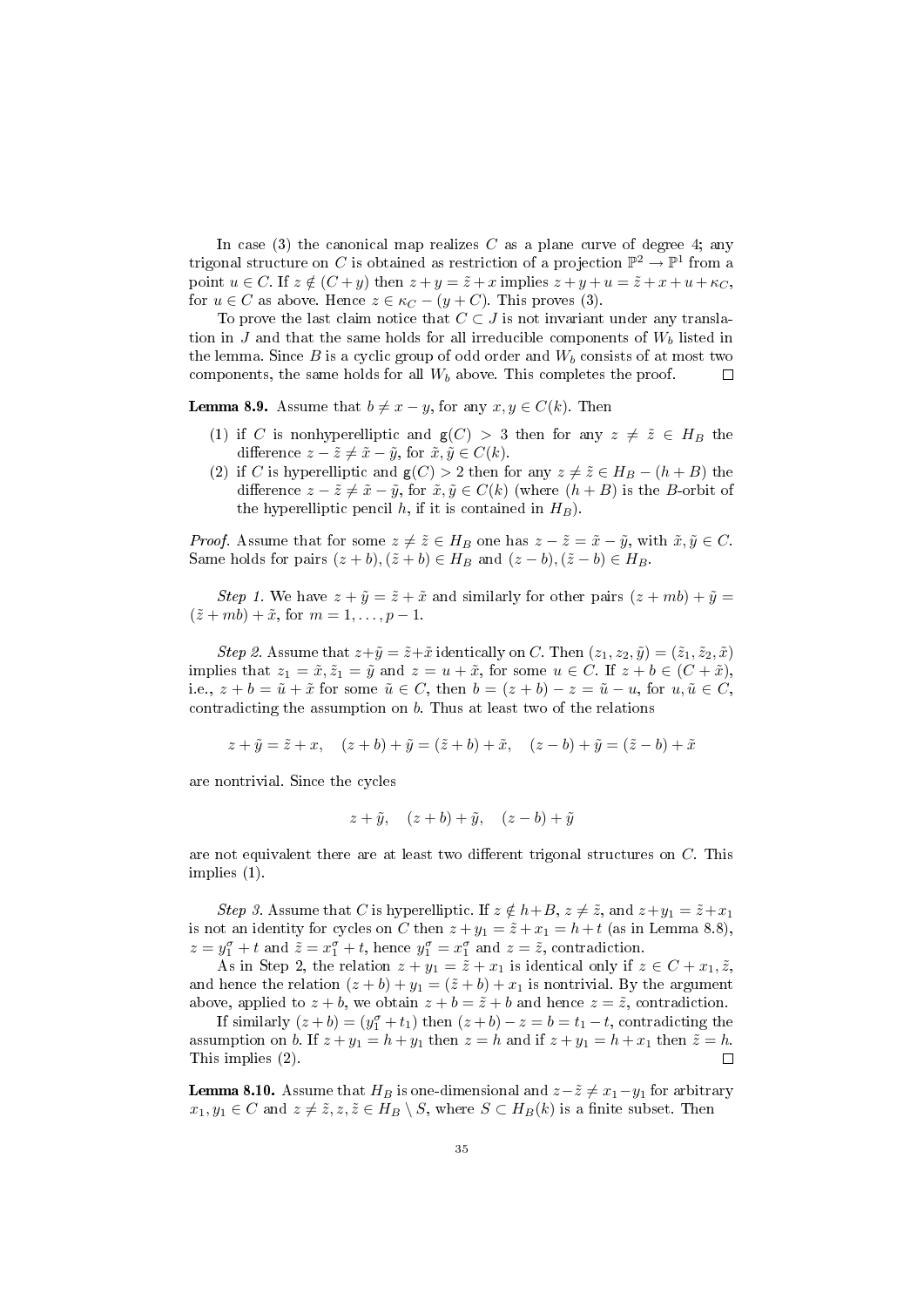- (1)  $H_B$  contains only one irreducible one-dimensional component  $H_B^0$ ;
- (2) there is a degree-two map  $C \to H_B^0$  defining the embedding  $H_B^0 \hookrightarrow W^2$ ;
- (3)  $H_B^0 = H_B$  is an elliptic curve containing *b*.

*Proof.* Consider the proper preimage R of  $H_B$  in  $C \times C$  under the degree-two map  $C \times C \rightarrow W_2$ . Thus  $j' : R \rightarrow H_B$  is a degree-two map of algebraic schemes. Let  $\pi_i: R \to C$ , with  $i = 1, 2$ , be projections induced on R by the natural projections of  $C \times C$  to C. By the assumption of the lemma, the preimage of  $z = (z_1, z_2) \in H_B$ in R consists of

$$
r_1(z) = (z_1, z_2), \quad r_2(z) = (z_2, z_1).
$$

By assumption, for all but a finite number of  $z \in H_B$  and any  $r' \in R, r' \neq r_1(z)$ , we have  $\pi_1(r') \neq z_1$ . The same argument holds for  $\pi_2$ . Thus both maps  $\pi_i : R \to C$ induce an isomorphism on the unique one-dimensional irreducible component of R. In particular, this component is isomorphic to  $C$  and the restriction of  $j'$  to C defines a degree-two map  $j: C \to H_B^0$ . The map j defines an embedding  $H_B^0 \to H_B \subset W_2$ . This proves (1) and (2).

The component  $H_B^0$  is invariant under B since it is the unique irreducible component of  $H_B$ . Thus any cycle  $z \in H_B^0$  is given as  $(z_1, \tau(z_1))$ , where  $\tau$  is the involution on C defining j, i.e.,  $j: C \to C/\tau = H_B^0$  and  $C/\tau = R$ .

The map  $j^*$ :  $Pic^0(H_B^0) \to Pic^0(C)$  has finite kernel since it is contained in  $\text{Pic}^0(H_B^0)[2]$ . Write  $t_b(h)$  for the image of  $h \in H_B^0$  under  $b \in B$ . Any

$$
(h - t_b(h) - h' + t_b(h')),
$$
 with  $h, h' \in H_B^0$ ,

is contained in the kernel of  $j^*$  since

$$
j^*((h - t_b(h) - h' + t_b(h')) = j^*(h) - (j^*(h) + b) - j^*(h') + j^*(h') + b = 0.
$$

Thus  $h + h' = t_b(h) + t_b(h')$  on  $H_B^0$ , for any  $h, h'$ . In particular,  $H_B^0$  has a family of hyperelliptic involutions. On the other hand,  $H_B^0 \subset J$  is not rational, thus it is an elliptic curve. Since  $j: C \to E$  is surjective, for any  $z = (z_1, z_2) \in H_B \setminus E$  there is a  $\tilde{z} \in E \subset H_B$  with  $\tilde{z} = (\tilde{z}_1, \tilde{z}_2)$ . This proves  $H_B = E$  in case (1) (Lemma 8.9). In case (2),  $\tau(h) = h$  and there is a hyperelliptic involution  $\sigma'$  on E such that j commutes with the hyperelliptic involution  $\sigma'$  on C. Hence h coincides with the preimage of a  $\sigma'$ -invariant point on  $E, h + B \subset E$  and  $H_B = E$  in case (2).  $\Box$ 

Applying Lemma 8.9 we prove Proposition 8.7, for all C, except for quartic curves in  $\mathbb{P}^2$ , i.e., nonhyperelliptic curves of genus 3. We now treat this remaining case.

The canonical embedding realizes  $C$  as a plane quartic. Thus for any two-cycle  $z = z_1 + z_2, z_i \in C(k)$  there is a uniquely defined two-cycle  $\tilde{z} = \kappa_C - z$ , where  $\kappa_C$  is the canonical class. Applying Lemma 8.8 we will assume that  $mb \neq (x-y)$ , for any  $x, y \in C(k)$  and m-coprime to p, hence

$$
b = (x_1 + x_2) - (y_1 + y_2), \quad x_i, y_i \in C(k)
$$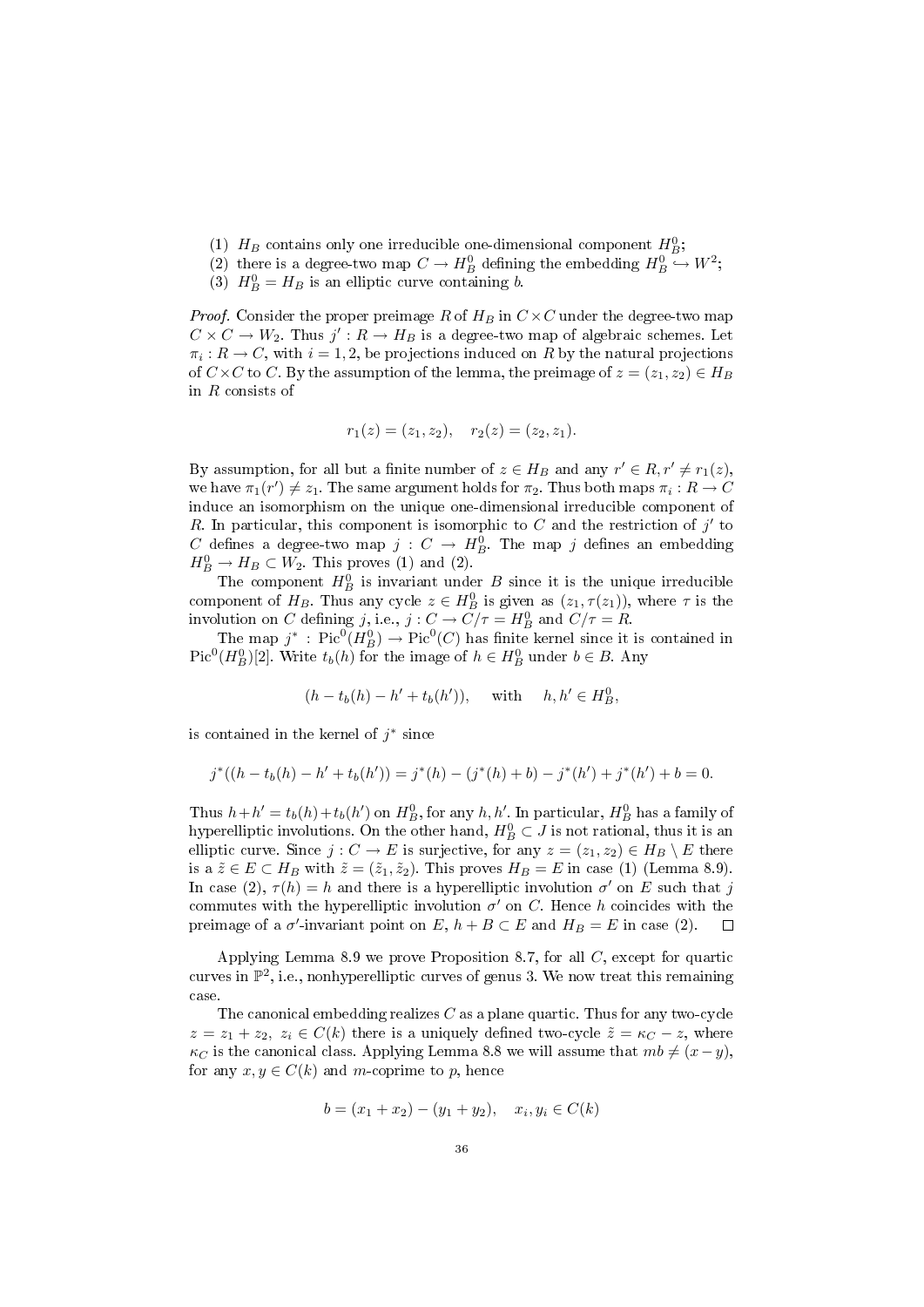(and similarly for  $mb, m$ -coprime to p). The cycle  $z + b = \tilde{z}$  is equivalent to  $z + (x_1 + x_2) = \tilde{z} + (y_1 + y_2),$  i.e.,

$$
z + \tilde{z} = (y_1 + y_2) + (\tilde{x}_1 + \tilde{x}_2) = \kappa_C + b \in J(k).
$$

Note that  $\kappa_C + b \neq \kappa_C - b$ , i.e., they define nonequivalent linear series. If  $H_B$ is nonzero then  $\kappa_C + mb$ , with m-coprime to p,  $pb = 0$ , defines  $p - 1$  different  $g_1^4$ -series on C.

**Lemma 8.11.** If  $b \neq x - y$  then  $\kappa_C + b$  does not degenerate, i.e., it defines a degree-4 map  $\pi_b : C \to \mathbb{P}^1$ .

*Proof.* The series is degenerate, i.e., defines a degree-three map  $\theta_b : C \to \mathbb{P}^1$  if the lines in  $\mathbb{P}^2$  defined by  $x_1, x_2$  and  $y_1, y_2$  intersect in  $t \in C(k)$ . In this case

$$
x_1 + x_2 + x_3 + t = y_1 + y_2 + y_3 + t = \kappa_C
$$

and hence

$$
b = (x_1 + x_2) - (y_1 + y_2) = y_3 - x_3
$$

contradicting the assumption on b.

Thus we can assume that  $\theta_b : C \to \mathbb{P}^1$  has degree 4. Consider also  $\theta_{-b}$  and the map

$$
(\theta_b, \theta_{-b}) \, : \, C \to \mathbb{P}^1 \times \mathbb{P}^1.
$$

**Lemma 8.12.** Assume that  $H_B$  has a one-dimensional component. Then

- (1) the map  $(\theta_b, \theta_{-b}) : C \to \mathbb{P}^1 \times \mathbb{P}^1$  is a degree-two map onto its image;
- (2) the image  $E := (\theta_b, \theta_{-b})(C)$  is an elliptic curve;
- (3) the map  $\sigma: E \to W_2$  defined by  $\sigma(e) = (\theta_b, \theta_{-b})^{-1}(e) \in W^2$  identifies E with  $H_B$ .

*Proof.* By description, any two-cycle z in  $H_B$  is contained in a fiber of  $\theta_b$ . The same holds for  $\theta_{-b}$ . Note that  $L_b \neq L_{-b}$  since  $2b \neq 0$  (by the argument above). Thus any such z is contained in the fiber of  $(\theta_b, \theta_{-b})$  and the the map of C onto its image has degree at least 2. Note that the fibers of  $\theta_b$  and  $\theta_{-b}$  have at most a degree-2 cycle in common.

Assume on the contrary that for some  $z + \tilde{z} = \kappa_C + b$  and  $z_1 + \tilde{z}_1 = \kappa_C - b$ have a degree-3 cycle in the intersection. This means that

$$
(z+\tilde{z})-(z_1+\tilde{z}_1)=\tilde{x}-\tilde{y}
$$
 for some  $\tilde{x}, \tilde{y} \in C(k)$ .

Then

$$
(\kappa_C + b) - (\kappa_C - b) = \kappa_C + 2b = (z + \tilde{z}) - (z_1 + \tilde{z}_1) = \tilde{x} - \tilde{y}
$$

which contradicts the assumption on  $b$ . This proves  $(1)$ .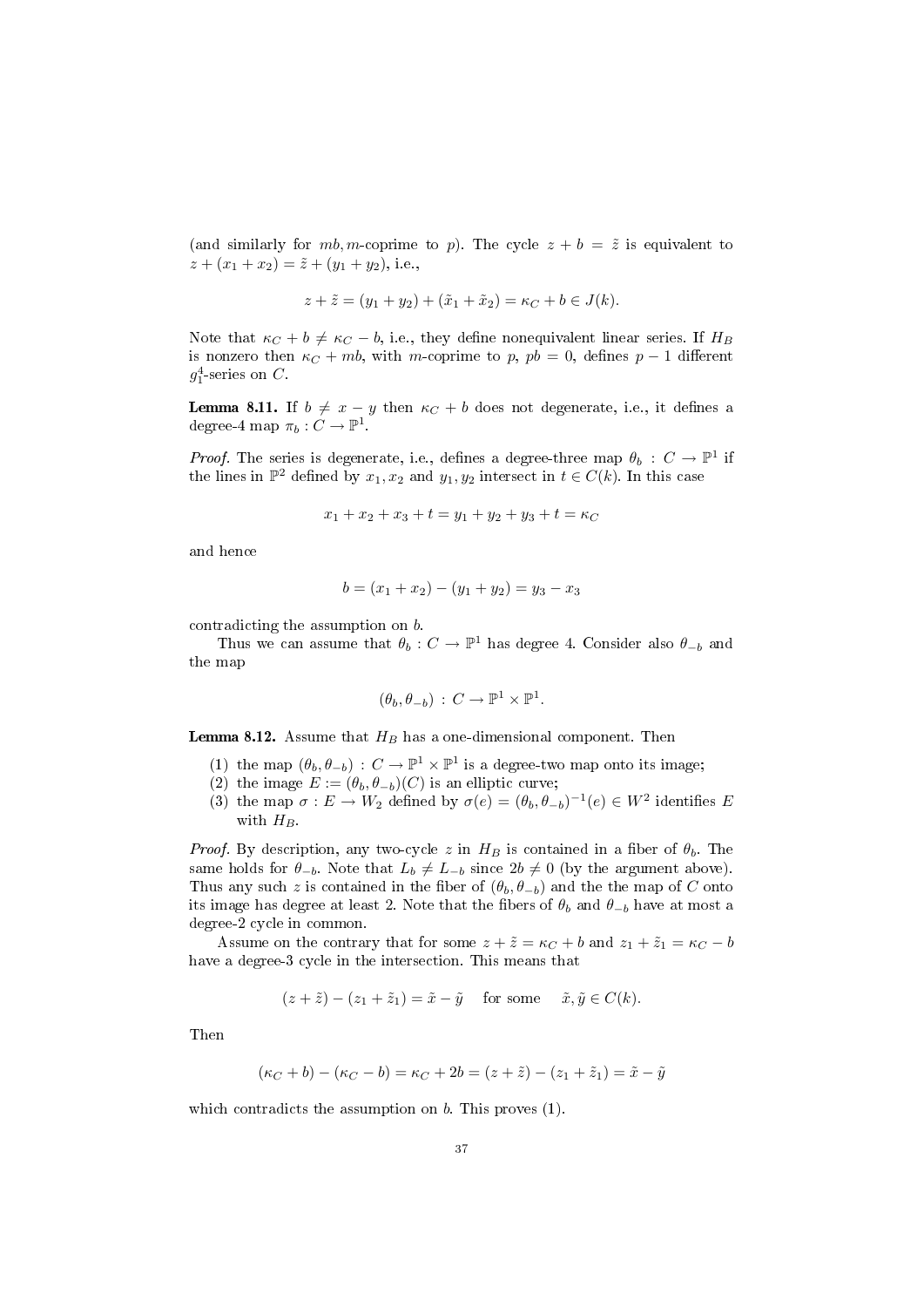Thus the image of C in  $\mathbb{P}^1 \times \mathbb{P}^1$  is a curve of degree  $(2, 2)$ , hence it is either elliptic or rational. Since C is hyperelliptic,  $E := (\theta_b, \theta_{-b})(C)$  is elliptic. Note that the fibers of map  $(\theta_b, \theta_{-b}) : C \to E$  coincide with the cycles  $z \in H_B$  and hence we obtain (3)  $\Box$ 

Thus Proposition 8.7 holds also for  $g(C) = 3$ , and we completed its proof.  $\Box$ 

**Lemma 8.13.** Assume that  $J(k_0) \supseteq J[p]$ . Let  $z \in J(k) \setminus J(k_0)$  be such that  $\pi_p(z) \in J(k_0)/\{J(k_0) \cap J\{p\}\}\)$ . Then there exists a subgroup  $B \simeq \mathbb{Z}/p \subset J[p]$  such that the Galois orbit of z contains

$$
\{z+b \,|\, b\in B\}.
$$

*Proof.* Let w be the image of z in  $W_2 = \varphi(C^{(2)}) \subset J$  and write  $w = w_{(p)} + w_p$ , where  $w_{(p)}$  is of order prime to p and  $w_p$  is of p-power order. By assumption,  $w_{(p)}$ is  $k_0$ -rational.

Suppose that w is not  $k_0$ -rational. Then  $w_p$  is not  $k_0$ -rational. Since  $w_p \in J\{p\}$ and  $J[p] \subset J(k_0)$ , we have  $Gal(k_0(w_p)/k_0) \simeq \mathbb{Z}/p^m\mathbb{Z}$  for some  $m \geq 1$ . Take  $\gamma \in \text{Gal}(k/k_0)$  whose image in  $\text{Gal}(k_0(w_p)/k_0)$  is of order p. Then we can write  $pu(\gamma - 1) = (\gamma^p - 1)$  on  $J\{p\}$  (see proof of Lemma 5.1). Accordingly,

$$
p(\gamma - 1)w_p = u^{-1}(\gamma^p - 1)w_p = 0.
$$

Since  $(\gamma - 1)w_n \neq 0$  by definition, this implies

$$
(\gamma - 1)w = (\gamma - 1)w_p \in J[p] \setminus \{0\}.
$$

In other words, there exists an  $a \in J[p] \setminus \{0\}$ , such that  $(\gamma - 1)w = a$ , or w =  $\gamma w - a$ .  $\Box$ 

Let  $k_0$  be a sufficiently large finite extension of the ground field containing the field of definition of C and such that  $c_0 \in C(k_0)$  and  $J[p] \subset J(k_0)$ . Let

$$
\mathcal{K}(k_0) := \{ k'_0 / k_0 \, | \, J(k'_0) \cap J\{p\} = J(k_0) \cap J\{p\} \}
$$

be the set of extensions of  $k_0$  such that the *p*-component of  $J(k)$  remains stable. Note that  $\mathcal{K}(k_0)$  contains all finite extensions of  $k_0$  of degree coprime to p. Put

$$
\text{Mult}(J) := \{ a \in \pi_p(W_2(k)) \mid \# \pi_p^{-1}(a) \ge 2 \}.
$$

and

$$
H := \cup_{B \subset J[p], B \simeq \mathbb{Z}/p} H_B, \quad H_B := \cap_{b \in B} (W_2 + b).
$$

Note that

$$
Mult(J) = Mult(\tilde{J}),
$$

under the identification of  $J(k)/J\{p\} = \tilde{J}(k)/\tilde{J}\{p\}$  above.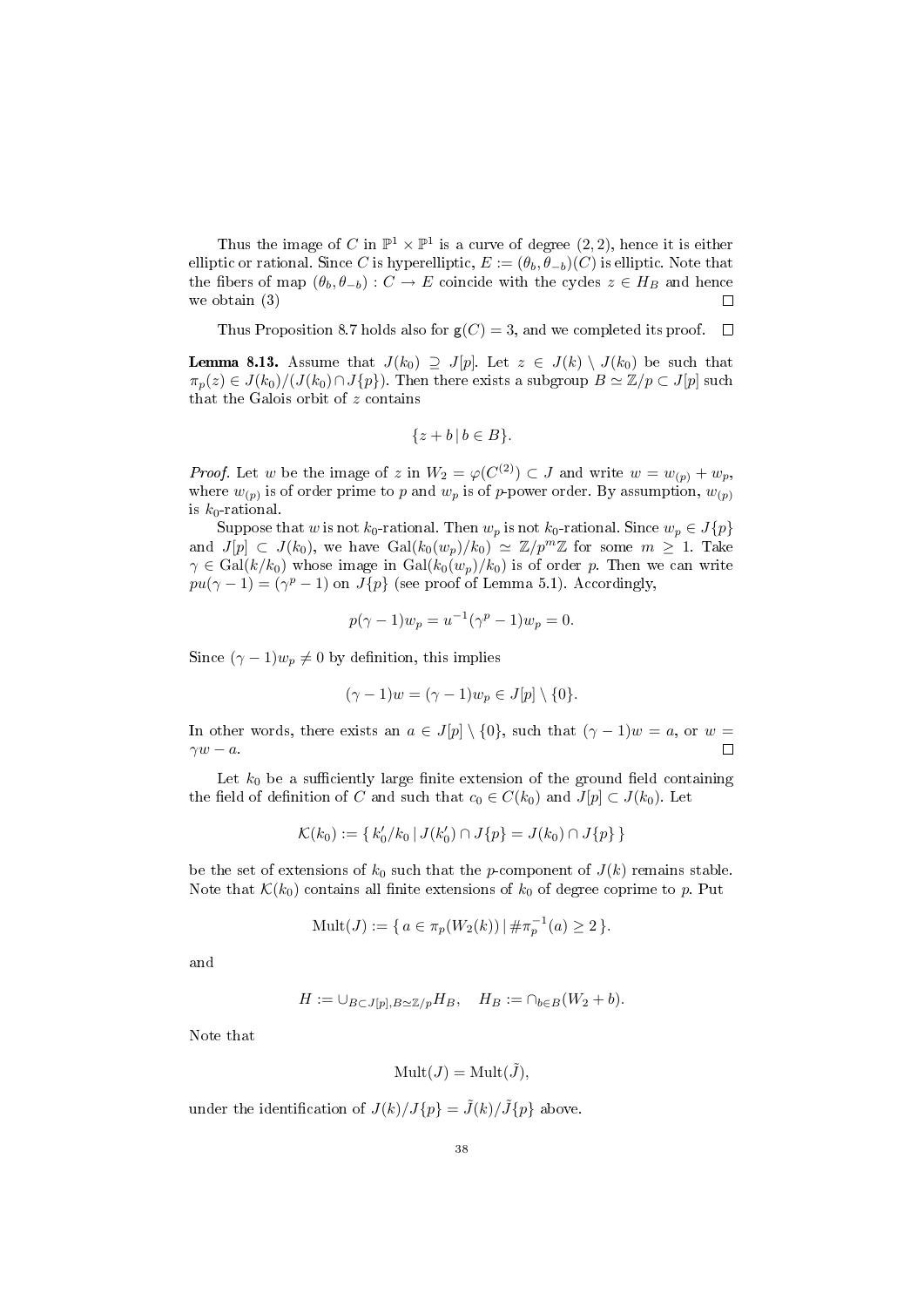**Lemma 8.14.** For all  $k'_0 \in \mathcal{K}(k_0)$  the intersection

$$
\mathrm{Mult}(J)\cap J(k'_0)/\left(J(k'_0)\cap J\{p\}\right)
$$

is contained in the union of the following sets

$$
\pi_p \left( \cup_{a \in J(k_0) \cap J\{p\}} C^{(2)}(k'_0) \cap (C^{(2)}(k'_0) + a) \right),
$$

$$
\pi_p\left(H(k)\cap \left(J(k_0')+J\{p\}\right)\right).
$$

*Proof.* Let  $z_1, z_2 \in W_2(k'_0)$  with  $\pi_p(z_1) = \pi_p(z_2)$ . Then  $z_1 - z_2 \in J(k'_0) \cap J\{p\}$  $J(k_0) \cap J\{p\}$  and thus  $\pi_p(z_1) = \pi_p(z_2)$  is in the first set. If  $z \in W_2(k) \setminus W_2(k'_0)$ projects into  $J(k'_0)/(J(k'_0) \cap J\{p\})$ , then we apply Lemma 8.13.

Thus the intrinsically defined subset  $Mult(J) \subset J(k)/J\{p\}$  (e.g., for  $g(C)$ ) 4) may be a union of projections of an infinite number of algebraic curves in  $J$ . However, if we consider subfields  $k'_0$  from  $\mathcal{K}(k_0)$  then the number of such curves is bounded.

The intersection  $\text{Mult}(J) \cap J(k'_0)/J\{p\}$  splits into two sets. The first consists of projections of  $k'_0$ -points of a finite number of curves which are independent of  $k'_0 \in \mathcal{K}(k_0)$ . The number of such points is bounded by  $c \cdot \# k'_0$ , where c is independent of  $k'_0 \in \mathcal{K}(k_0)$ .

The second is contained in the projection of  $H$ , a finite union of curves defined by C. In general, it may contain projection of points from H which lie in much bigger fields, and the number of such points could be difficult to bound.

The next lemma shows that when all one-dimensional components of  $H$  are elliptic curves then it suffices to count only the projections of  $H(k'_0)$ , and hence a similar estimate works. By Proposition 8.7, all one-dimensional components of  $H$ , for  $g(C) > 3$ , are indeed elliptic curves; this yields the desired universal estimate.

**Proposition 8.15.** Assume that  $g(C) > 2$  and that for all finite subgroups  $B \simeq$  $\mathbb{Z}/p \subset J[p]$  any one-dimensional component of  $H_B$  is an elliptic curve. Then the isomorphism  $(12)$  implies an isogeny between  $J$  and  $J$ .

**Lemma 8.16.** Assume that for all  $B \simeq \mathbb{Z}/p \subset J[p]$  all irreducible components of  $H_B$  are elliptic curves. Then there exists a constant  $c > 0$  such that

$$
\#\pi_p(H_B(k)) \cap (J(k'_0)/J\{p\}) \leq c \# k'_0,
$$

for all  $k'_0 \in \mathcal{K}(k_0)$ .

*Proof.* We can assume that  $E \subset J$  and its translates  $E + s, s \in J(k_0)$ , are defined over  $k_0$ . Decompose  $E(k'_0) = E(k'_0) \cap E\{p\} \oplus E'$ . The projection of the translates to  $J(k)/J\{p\}$  coincides with the image of  $E' + s$  and the intersection of  $E(k'_0) + s$ with  $E' \oplus J\{p\}$  is contained in  $E' \oplus E\{p\}$ . Hence the intersection of  $\pi_p(E(k_0'))$  with  $J(k'_0)/J\{p\}$  is equal to  $\pi_p(E(k'_0))$ , and thus bounded by  $c \cdot q$ , with  $q = \#k'_0$ .  $\Box$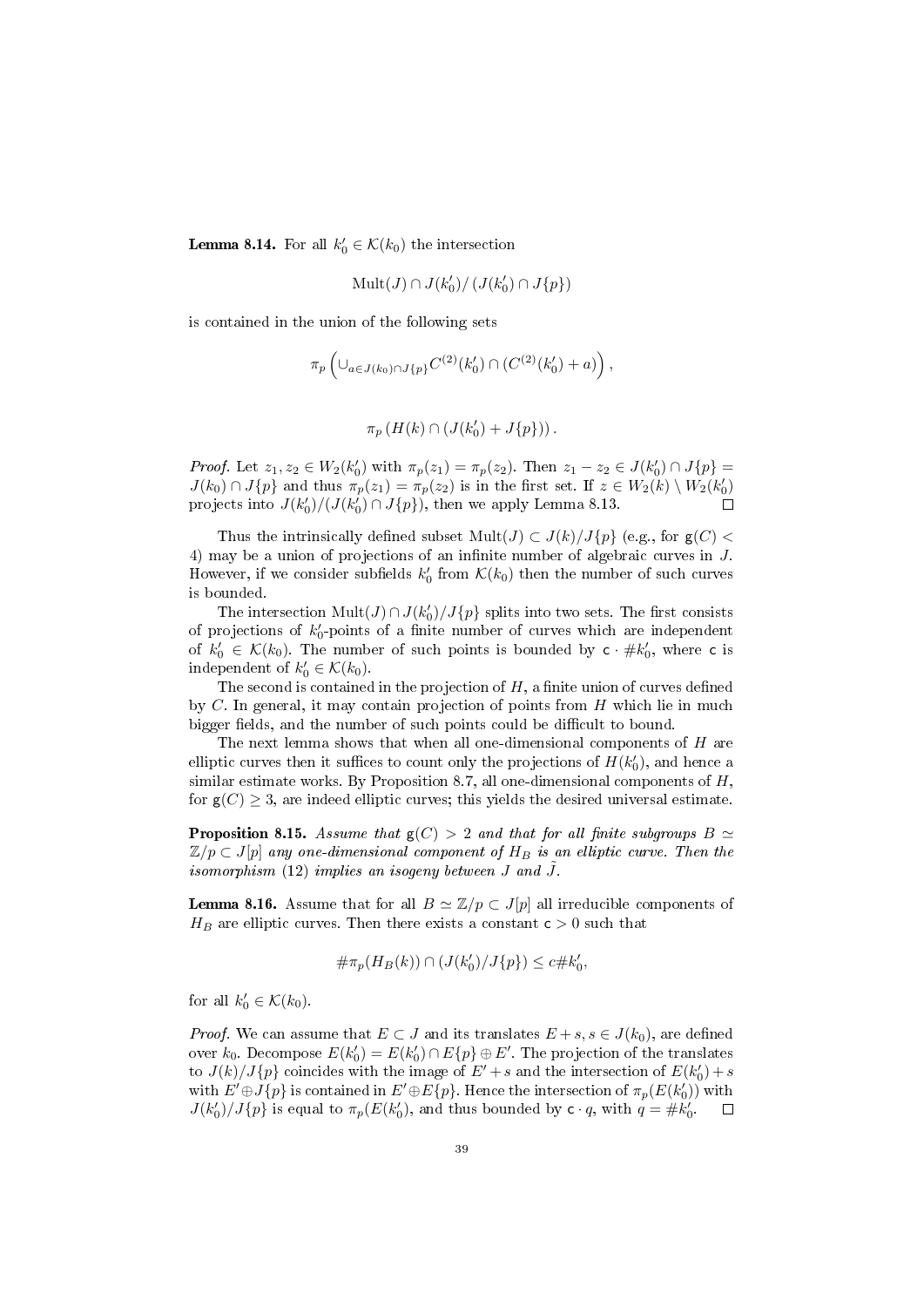We now apply the following inductive algorithm to subgroups  $B_0 \subset$  $J(k)/J\{p\}$ , for  $p > 2$ .

$$
B_{n+1} := \langle \frac{1}{2} B_n, c \rangle, \quad \exists c' \in \pi_p(C(k)) \text{ with } c + c' \in B_n, c + c' \notin \text{Mult}(J),
$$

The union  $\bigcup_n B_n \subset J(k)/J\{p\}$  is an infinite group containing the image of  $J\{2\}$ . If  $B_0 \subseteq \tilde{B}_0$  then  $B_n \subseteq \tilde{B}_n$  for all n.

**Lemma 8.17.** Assume that  $k_0$  is sufficiently large such that:

(1)  $J[\ell] \subset J(k_0)$  for all primes  $\ell \leq I$ , for I from Lemma 5.4; (2)  $J(k_0) \cap J\{p\}$  is relatively small.

Put  $B_0 := J(k_0)/J\{p\}$ . Then  $B_n = (J(k_n)/J\{p\})$ , for all  $n \in \mathbb{N}$ , where  $k_n$  is the unique extension of  $k_0$  of degree  $2^n$ .

The same holds for sufficiently large  $\tilde{k}'_0$  such that in addition to the above conditions,  $\tilde{J}(\tilde{k}'_0)/\tilde{J}\{p\}$  contains the image of  $J(k'_0)/J\{p\}$ .

Since the definition of  $B_{n+1}$  is the same for C and  $\tilde{C}$  we obtain that  $J(k'_n)/J\llcorner\Omega\llcorner\tilde{J}(\tilde{k}'_n)/\tilde{J}\llcorner\rho\rrbracket,$  for all  $n\in\mathbb{N}.$  Thus the orders of  $J(k'_n)$  divide the orders of  $\widetilde{J}(\widetilde{k}'_n)$ , for all  $n \in \mathbb{N}$ , modulo a constant term equal to  $\# J(k'_0) \cap J\{p\} \leq q^{\mathsf{g}}$ . Applying [CZ02] and Theorem 7.10 we conclude that  $J$  and  $\tilde{J}$  are isogenous. This finishes the proof of Theorem 8.4.

**Remark 8.18.** Our analysis of the map  $C \to J(k)/J\{p\}$  works similarly for a map into any quotient  $J(k)/J\{m\}$ , where m is an arbitrary odd number.

**Remark 8.19.** Let C be a curve of genus  $>$  3 with a bielliptic structure  $j: C \rightarrow E$ , i.e., a degree-two map onto an elliptic curve. Then  $E \subset W_2$  coincides with a component of  $H_B$ , for subgroup  $B \simeq Z/p \subset E(k)$ . By Corollary 7.3, if  $(C, J) \rightarrow$  $(C, J)$  is an isomorphism of pairs and j a bielliptic structure then there is a commutative diagram



Thus the groups of algebraic automorphisms generated by bielliptic reflections are isomorphic. Same holds for an isomorphism

$$
(C, J(k)/J\{p\}) \to (\tilde{C}, \tilde{J}/J\{p\})
$$

from Equation (12).

In particular, the Klein quartic curve  $C$  (the unique curve of genus 3 with bielliptic involutions generating  $PSL_2(\mathbb{F}_7)$ , the maximal group of automorphisms) is defined by the image of  $C(k) \to J(k)/J(p)$  or  $(\mathcal{G}^a_{(p)}, \mathcal{I})$  (for  $p > 2$ ). In order to adjust the argument in Corollary 7.3 for the map  $\tilde{C}(k) \to J(k)/J(p)$  we have